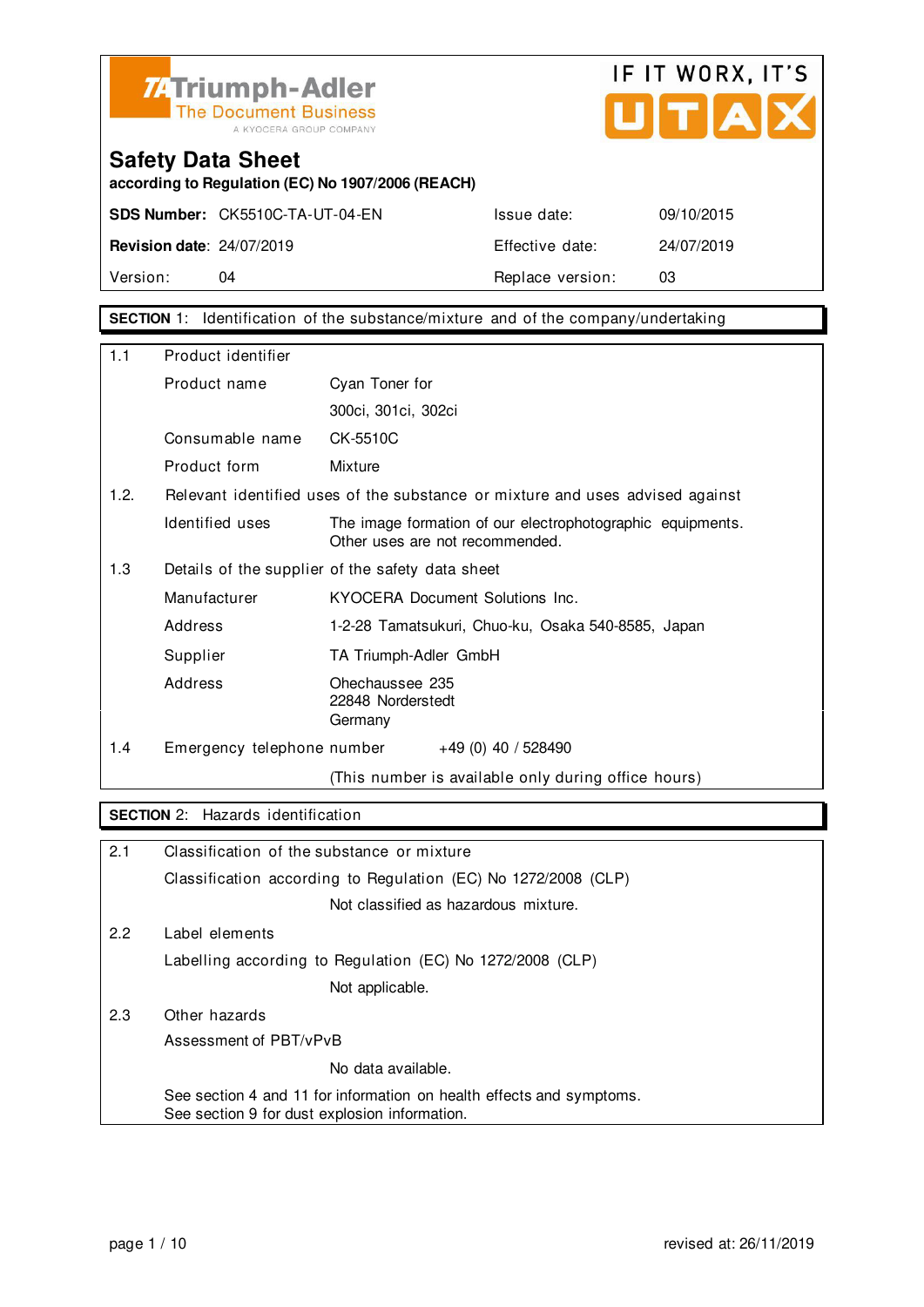| <b>ZATriumph-Adler</b><br>The Document Business |
|-------------------------------------------------|
| A KYOCERA GROUP COMPANY                         |

### **Safety Data Sheet**

**according to Regulation (EC) No 1907/2006 (REACH)**

| Version:                         | 04                                     | Replace version: |            |
|----------------------------------|----------------------------------------|------------------|------------|
|                                  |                                        |                  |            |
| <b>Revision date: 24/07/2019</b> |                                        | Effective date:  | 24/07/2019 |
|                                  | <b>SDS Number: CK5510C-TA-UT-04-EN</b> | Issue date:      | 09/10/2015 |

#### **SECTION** 3: Composition/information on ingredients

| 3.2 | <b>Mixtures</b>                                                                                                |                                                                        |                                                         |                                                                                          |  |
|-----|----------------------------------------------------------------------------------------------------------------|------------------------------------------------------------------------|---------------------------------------------------------|------------------------------------------------------------------------------------------|--|
|     | Chemical name                                                                                                  |                                                                        | CAS-No                                                  | [Weight %]                                                                               |  |
|     | Polyester resin (2 kinds)<br>Organic pigment<br>amorphous Silica<br>Titanium dioxide                           |                                                                        | confidential<br>confidential<br>7631-86-9<br>13463-67-7 | 75-85<br>$1 - 5$<br>$1 - 5$<br>< 1                                                       |  |
|     | Information of ingredients                                                                                     |                                                                        |                                                         | (1) Substance, which present a health or environmental hazard within the meaning of CLP: |  |
|     |                                                                                                                | None.                                                                  |                                                         |                                                                                          |  |
|     |                                                                                                                | (2) Substance, which are assigned Community workplace exposure limits: |                                                         |                                                                                          |  |
|     |                                                                                                                | None.                                                                  |                                                         |                                                                                          |  |
|     | (3) Substance, which are PBT or vPvB in accordance with the criteria set out in Annex XIII of<br>REACH:        |                                                                        |                                                         |                                                                                          |  |
|     | None.                                                                                                          |                                                                        |                                                         |                                                                                          |  |
|     | (4) Substance, which are included in the list established in accordance with Article 59(1) of<br>REACH (SVHC): |                                                                        |                                                         |                                                                                          |  |
|     | None.                                                                                                          |                                                                        |                                                         |                                                                                          |  |
|     | See section 16 for the full text of the H statements declared above.                                           |                                                                        |                                                         |                                                                                          |  |
|     | SECTION 4: First aid measures                                                                                  |                                                                        |                                                         |                                                                                          |  |
|     |                                                                                                                |                                                                        |                                                         |                                                                                          |  |
| 4.1 |                                                                                                                | Description of first aid measures                                      |                                                         |                                                                                          |  |
|     | Inhalation:                                                                                                    | doctor in case of such symptoms as coughing.                           |                                                         | Remove from exposure to fresh air and gargle with plenty of water. Consult a             |  |
|     | Skin contact:                                                                                                  | Wash with soap and water.                                              |                                                         |                                                                                          |  |
|     | Eye contact:                                                                                                   | Flush with water immediately and see a doctor if irritating.           |                                                         |                                                                                          |  |
|     | Ingestion:                                                                                                     | treatment if necessary.                                                |                                                         | Rinse out the mouth. Drink one or two glasses of water to dilute. Seek medical           |  |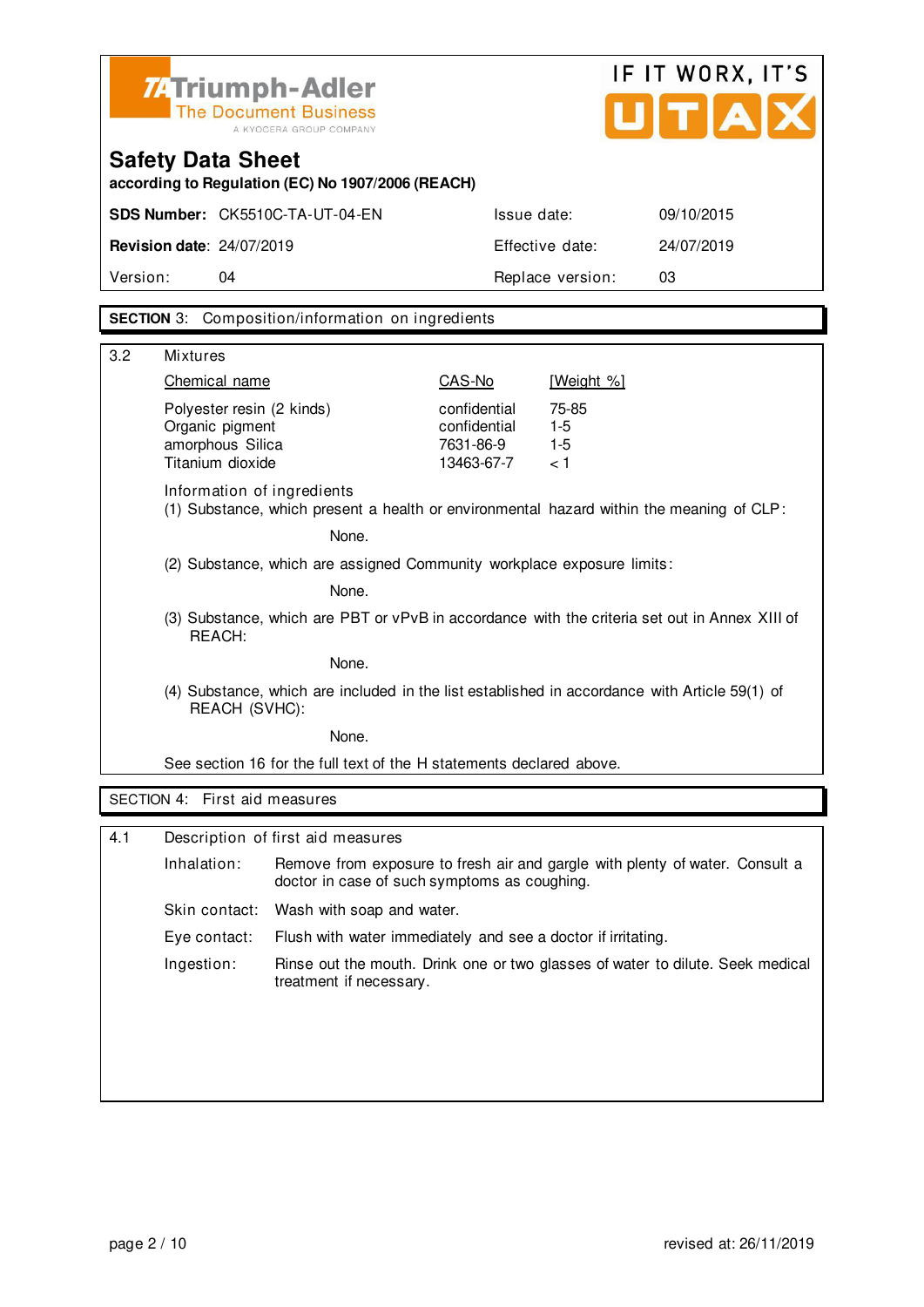



**according to Regulation (EC) No 1907/2006 (REACH)**

|                                  | <b>SDS Number: CK5510C-TA-UT-04-EN</b> | Issue date:      | 09/10/2015 |
|----------------------------------|----------------------------------------|------------------|------------|
| <b>Revision date: 24/07/2019</b> |                                        | Effective date:  | 24/07/2019 |
| Version:                         | 04                                     | Replace version: | 03         |

| 4.2                   | Most important symptoms and effects, both acute and delayed                |                                                                                                                                                              |  |
|-----------------------|----------------------------------------------------------------------------|--------------------------------------------------------------------------------------------------------------------------------------------------------------|--|
|                       | Potential health effects and symptoms                                      |                                                                                                                                                              |  |
| Inhalation:<br>dusts. |                                                                            | Prolonged inhalation of excessive dusts may cause lung damage. Use of this<br>product as intended does not result in prolonged inhalation of excessive toner |  |
|                       | Skin contact:                                                              | Unlikely to cause skin irritation.                                                                                                                           |  |
|                       | Eve contact:                                                               | May cause transient eye irritation.                                                                                                                          |  |
|                       | Ingestion:                                                                 | Use of this product as intended does not result in ingestion.                                                                                                |  |
| 4.3                   | Indication of any immediate medical attention and special treatment needed |                                                                                                                                                              |  |
|                       |                                                                            | No additional information available.                                                                                                                         |  |
|                       |                                                                            |                                                                                                                                                              |  |

#### SECTION 5: Firefighting measures

5.1 Extinguishing media

Suitable extinguishing media

Water spray, foam, powder, CO<sub>2</sub> or dry chemical

Unsuitable extinguishing media

None specified.

5.2 Special hazards arising from the substance or mixture

Hazardous combustion products: Carbon dioxide, Carbon monoxide

5.3 Advice for firefighters

 Pay attention not to blow away dust. Drain water off around and decrease the atmosphere temperature to extinguish the fire.

Protection equipment for firefighters

None specified.

SECTION 6: Accidental release measures

| 6.1 | Personal precautions, protective equipment and emergency procedures                                                                        |
|-----|--------------------------------------------------------------------------------------------------------------------------------------------|
|     | Avoid inhalation, ingestion, eye and skin contact in case of accidental release.<br>Avoid formation of dust. Provide adequate ventilation. |
| 6.2 | Environmental precautions                                                                                                                  |
|     | Do not allow to enter into surface water or drains.                                                                                        |
| 6.3 | Methods and material for containment and cleaning up                                                                                       |
|     | Gather the released powder not to blow away and wipe up with a wet cloth.                                                                  |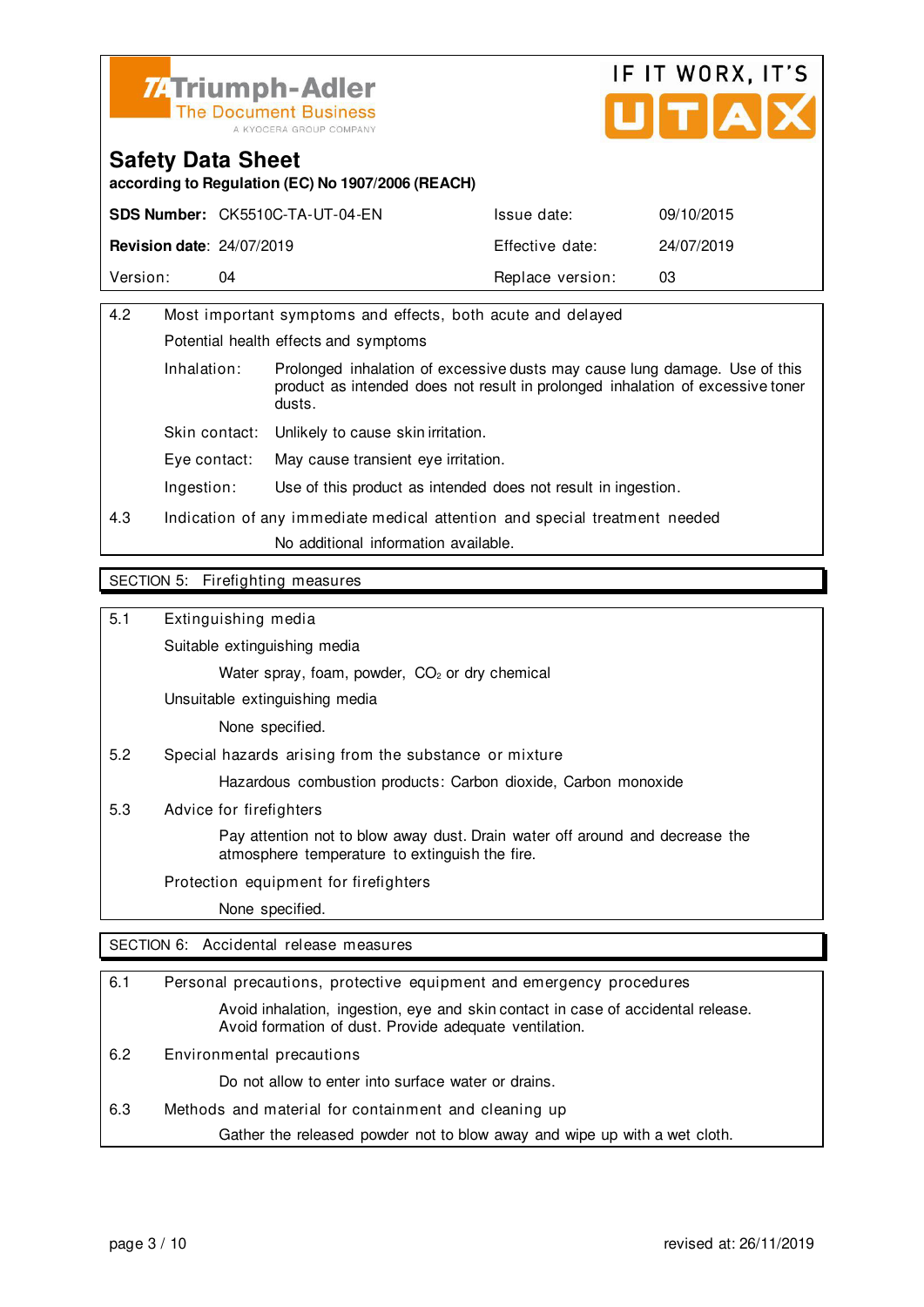



**according to Regulation (EC) No 1907/2006 (REACH)**

**SDS Number:** CK5510C-TA-UT-04-EN Issue date: 09/10/2015

**Revision date**: 24/07/2019 Effective date: 24/07/2019

Version: 04 **Replace version:** 03

6.4 Reference to other sections See section 13 for disposal information.

#### SECTION 7: Handling and storage

#### 7.1 Precautions for safe handling

 Do not attempt to force open or destroy the toner container or unit. See installation guide of this product.

7.2 Conditions for safe storage, including any incompatibilities

 Keep the toner container or unit tightly closed and store in a cool, dry and dark place. Keeping away from fire. Keep out of the reach of children.

7.3 Specific end use(s)

No additional information available.

#### SECTION 8: Exposure controls/personal protection

#### 8.1 Control parameters

US ACGIH Threshold Limit Values (TWA)

Particles: 10 mg/m<sup>3</sup> (Inhalable particles) 3 mg/m<sup>3</sup> (Respirable particles) Titanium dioxide: 10 mg/m³

US OSHA PEL (TWA)

Particles: 15 mg/m<sup>3</sup> (Total dust) 5 mg/m<sup>3</sup> (Respirable fraction)

Amorphous silica: 80 mg/m $3\%$ SiO<sub>2</sub> Titanium dioxide: 15 mg/m $3$  (Total dust)

EU Occupational exposure limits: Directive (EC) 2000/39, (EC) 2006/15 und (EU) 2009/161

Not listed.

#### 8.2 Exposure controls

Appropriate engineering controls

 Special ventilator is not required under normal intended use. Use in a well-ventilated area.

Personal protective equipment

 Respiratory protection, eye protection, hand protection, skin and body protection are not required under normal intended use.

#### Environmental exposure controls

No additional information available.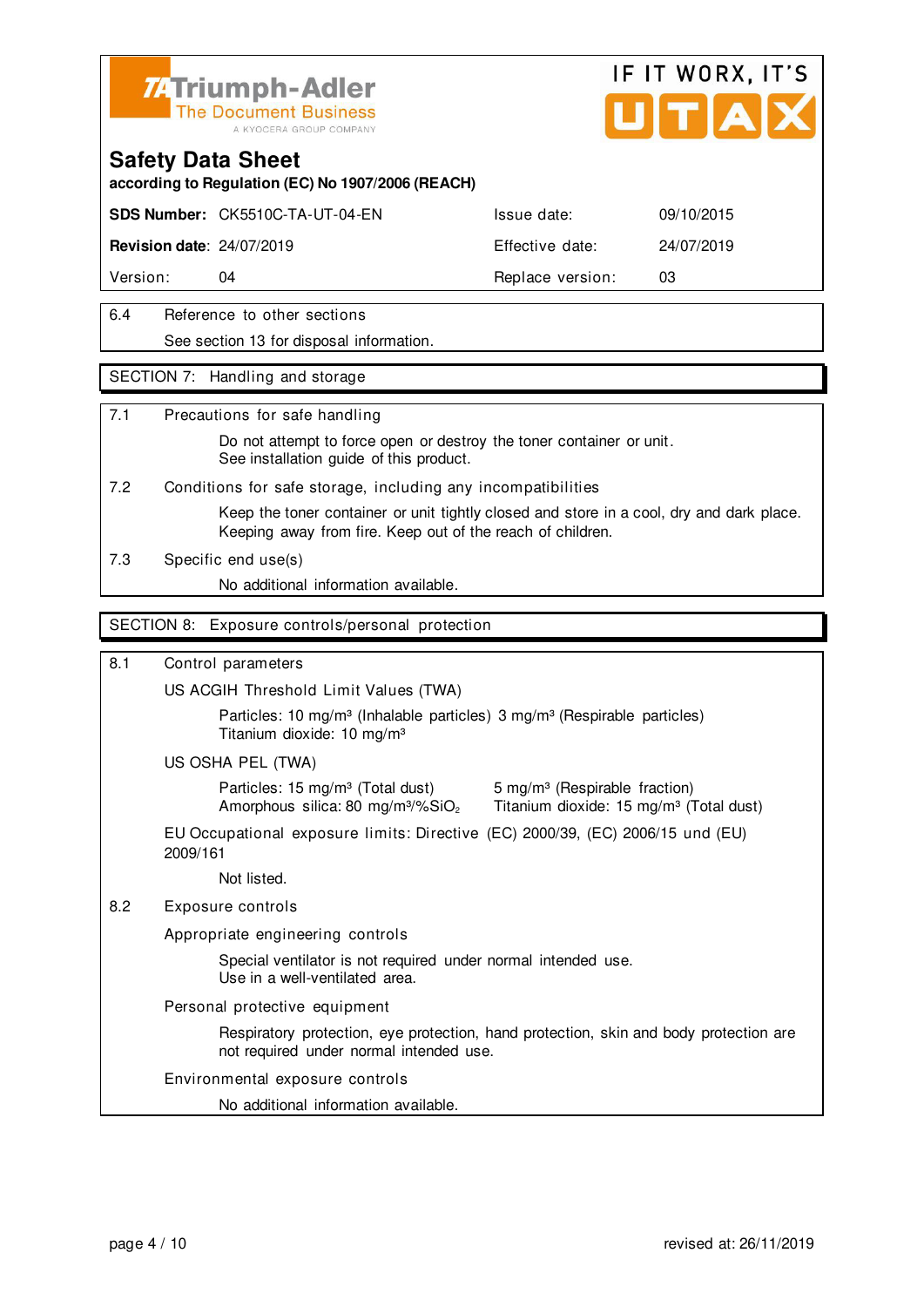



**according to Regulation (EC) No 1907/2006 (REACH)**

|                                  | <b>SDS Number: CK5510C-TA-UT-04-EN</b> | Issue date:      | 09/10/2015 |
|----------------------------------|----------------------------------------|------------------|------------|
| <b>Revision date: 24/07/2019</b> |                                        | Effective date:  | 24/07/2019 |
| Version:                         | 04                                     | Replace version: | 03         |

#### SECTION 9: Physical and chemical properties

| 9.1 | Information on basic physical and chemical properties |                            |
|-----|-------------------------------------------------------|----------------------------|
|     | Appearance                                            |                            |
|     | Physical state                                        | Solid (fine powder)        |
|     | Colour                                                | Cyan                       |
|     | Odour                                                 | Odourless                  |
|     | Odour threshold                                       | No data available.         |
|     | рH                                                    | No data available.         |
|     | Melting range [°C]                                    | 100-120 (Toner)            |
|     | Boiling point [°C]                                    | No data available.         |
|     | Flash point [°C]                                      | No data available.         |
|     | Evaporation rate                                      | No data available.         |
|     | Flammability (solid, gas)                             | No data available.         |
|     | Upper flammability or explosive limit                 | No data available.         |
|     | Lower flammability or explosive limit                 | No data available.         |
|     | Vapour pressure                                       | No data available.         |
|     | Vapour density                                        | No data available.         |
|     | Relative density [g/m <sup>3</sup> ]                  | 1.2-1.4 (Toner)            |
|     | Solubility (ies)                                      | almost insoluble in water. |
|     | Partition coefficient: n-octanol/water                | No data available.         |
|     | Auto-ignition temperature [°C]                        | No data available.         |
|     | Decomposition temperature [°C]                        | No data available.         |
|     | <b>Viscosity</b>                                      | No data available.         |
|     | <b>Explosive properties</b>                           | No data available.         |
|     | Oxidizing properties                                  | No data available.         |

#### 9.2 Other information

 Dust explosion is improbable under normal intended use. Experimental explosiveness of toner is classified into the same rank such kind of powder as flour, dry milk and resin powder according to the pressure rising speed.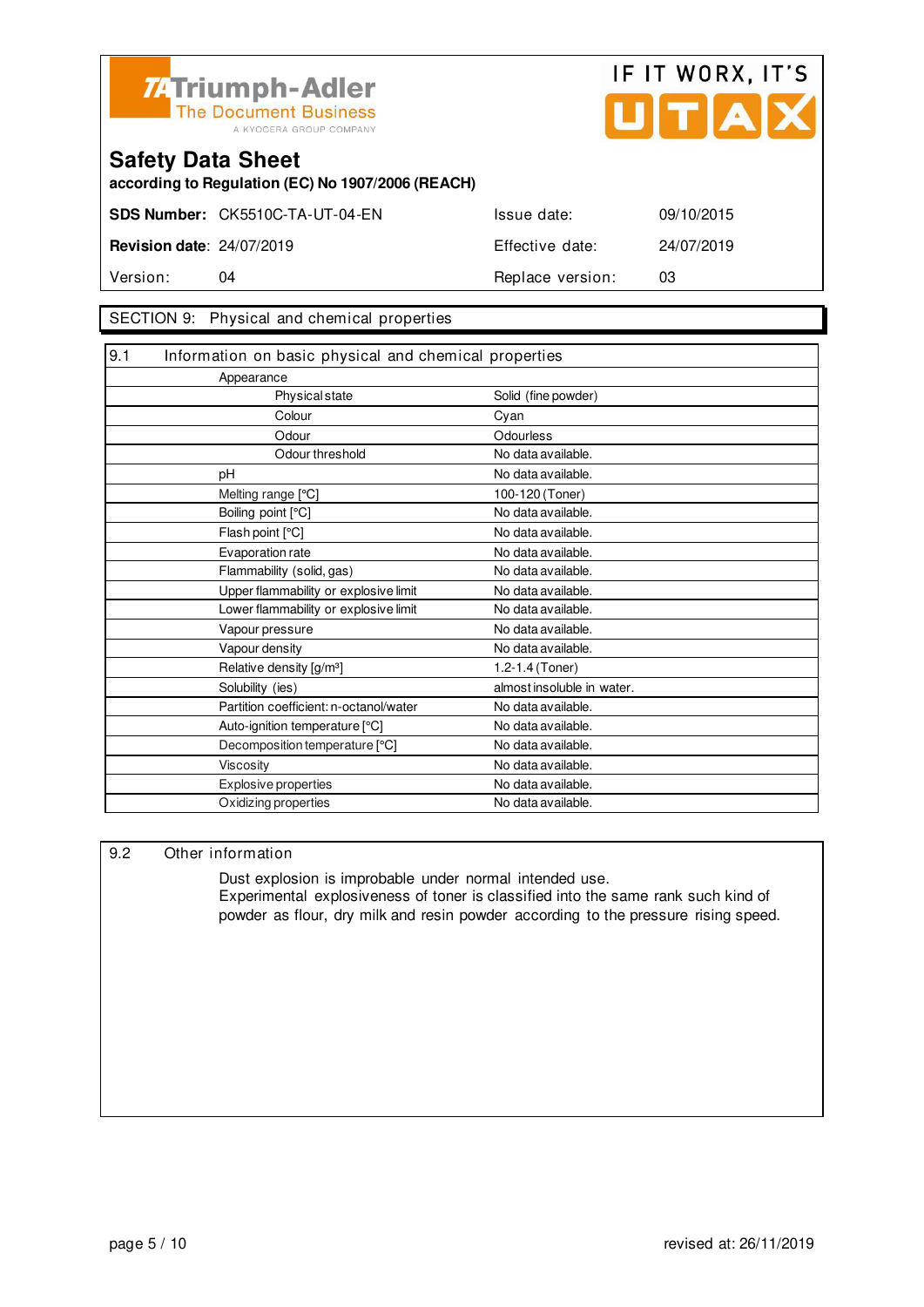

# IF IT WORX, IT'S Ů TIAI

# **Safety Data Sheet**

**according to Regulation (EC) No 1907/2006 (REACH)**

**SDS Number:** CK5510C-TA-UT-04-EN Issue date: 09/10/2015

**Revision date**: 24/07/2019 Effective date: 24/07/2019 Version: 04 04 Replace version: 03

### SECTION 10: Stability and reactivity

| 10.1 | Reactivity                                                         |
|------|--------------------------------------------------------------------|
|      | No data available.                                                 |
| 10.2 | Chemical stability                                                 |
|      | This product is stable under normal conditions of use and storage. |
| 10.3 | Possibility of hazardous reactions                                 |
|      | Hazardous reactions will not occur.                                |
| 10.4 | Conditions to avoid                                                |
|      | None specified.                                                    |
| 10.5 | Incompatible materials                                             |
|      | None specified.                                                    |
| 10.6 | Hazardous decomposition products                                   |
|      | Hazardous decomposition products are not to be produced.           |

#### SECTION 11: Toxicological information

| 11.1 | Information on toxicological effects                                           |                                     |  |
|------|--------------------------------------------------------------------------------|-------------------------------------|--|
|      | Based on available data, the classification criteria listed below are not met. |                                     |  |
|      | Acute toxicity                                                                 |                                     |  |
|      | Oral $(LD_{50})$                                                               | >2000 mg/kg (rat)* (Toner)          |  |
|      | Dermal $(LD_{50})$                                                             | No data available. (Toner)          |  |
|      | Inhalation $(LC_{50}(4hr))$                                                    | >5.0 mg/l (rat)* (Toner)            |  |
|      | Skin corrosion/irritation                                                      |                                     |  |
|      | Acute skin irritation                                                          | Non-irritant (rabbit)* (Toner)      |  |
|      | Serious eye damage/irritation                                                  |                                     |  |
|      | Acute eye irritation                                                           | Minimal irritant (rabbit)*. (Toner) |  |
|      | Respiratory or skin sensitization                                              |                                     |  |
|      | Skin sensitization                                                             | Non-sensitizer (mouse)* (Toner)     |  |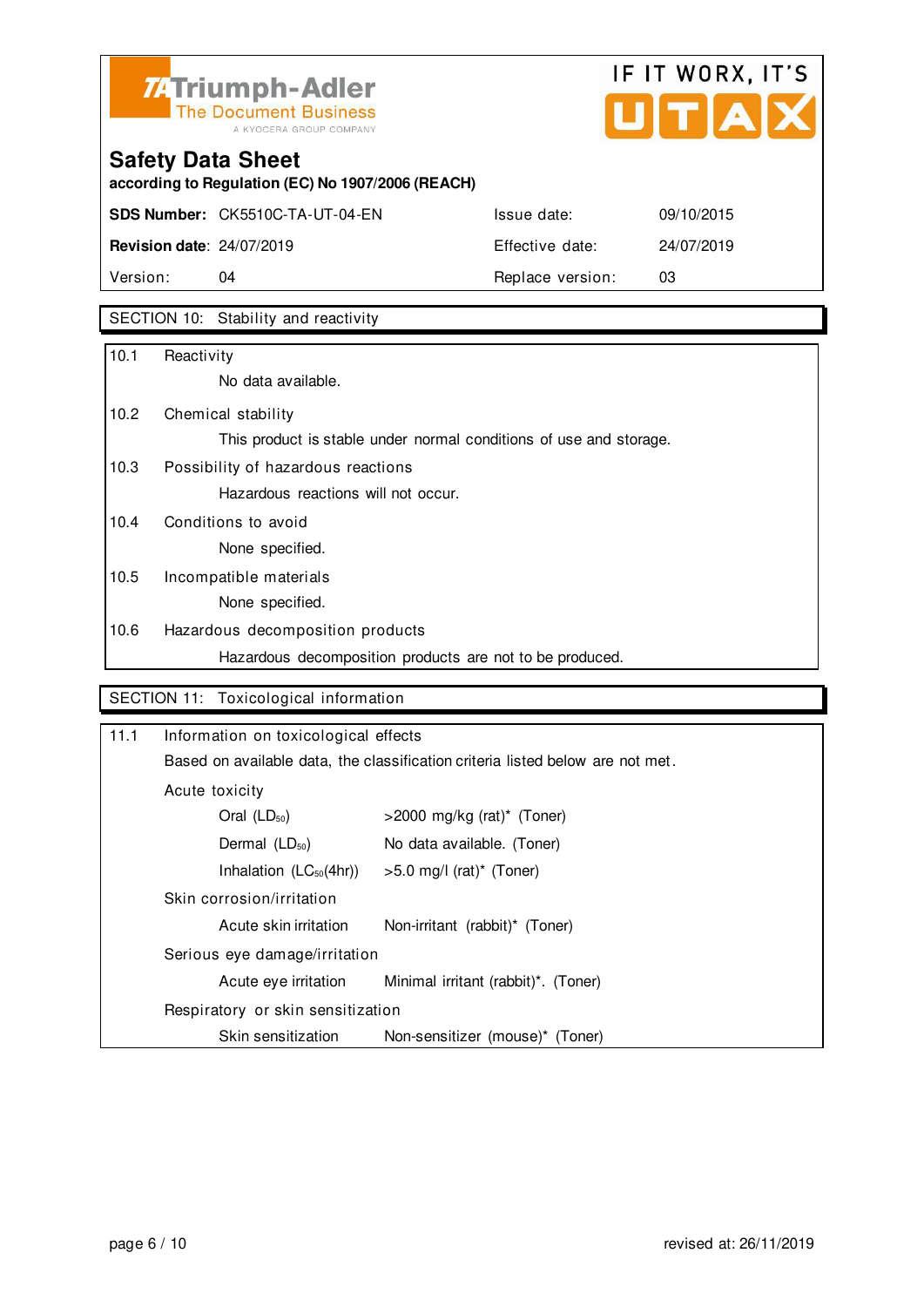



**according to Regulation (EC) No 1907/2006 (REACH)**

|                                  | <b>SDS Number: CK5510C-TA-UT-04-EN</b> | Issue date:      | 09/10/2015 |
|----------------------------------|----------------------------------------|------------------|------------|
| <b>Revision date: 24/07/2019</b> |                                        | Effective date:  | 24/07/2019 |
| Version:                         | 04                                     | Replace version: | 03         |
|                                  |                                        |                  |            |

| 11.1 | Germ cell mutagenicity                           | Ames test is negative (Toner)                                                                                                                                                                                                                                                                                                                                                                                                                                                                                                                                                                                                                                                 |
|------|--------------------------------------------------|-------------------------------------------------------------------------------------------------------------------------------------------------------------------------------------------------------------------------------------------------------------------------------------------------------------------------------------------------------------------------------------------------------------------------------------------------------------------------------------------------------------------------------------------------------------------------------------------------------------------------------------------------------------------------------|
|      |                                                  | *(based on test result of similar product)                                                                                                                                                                                                                                                                                                                                                                                                                                                                                                                                                                                                                                    |
|      | Information of ingredients:                      |                                                                                                                                                                                                                                                                                                                                                                                                                                                                                                                                                                                                                                                                               |
|      |                                                  | No mutagen according to MAK, TRGS905 und (EC) No 1272/2008 Annex VI.                                                                                                                                                                                                                                                                                                                                                                                                                                                                                                                                                                                                          |
|      | Carcinogenicity                                  |                                                                                                                                                                                                                                                                                                                                                                                                                                                                                                                                                                                                                                                                               |
|      | Information of ingredients:                      |                                                                                                                                                                                                                                                                                                                                                                                                                                                                                                                                                                                                                                                                               |
|      |                                                  | No carcinogen or potential carcinogen (except Titanium dioxide) according to IARC,<br>Japan Association on Industrial Health, ACGIH, EPA, OSHA, NTP, MAK, California<br>Proposition 65, TRGS 905 and (EC) No 1272/2008 Annex VI.                                                                                                                                                                                                                                                                                                                                                                                                                                              |
|      | Titanium dioxide and respiratory tract diseases. | The IARC re-evaluated Titanium dioxide as a Group 2B carcinogen (possibly carcinogenic to<br>humans) as the result of inhalation exposure test in rats. But, oral/skin test does not show<br>carcinogenicity (2). In the animal chronic inhalation studies for Titanium dioxide, the lung<br>tumour was observed only in rats. It is estimated that this is attributed to the overload of rat's<br>lung clearance mechanism (overload phenomenon) (3). The inhalation of excessive<br>Titanium dioxide does not occur in normal use of this product. Also, epidemiological studies to<br>date have not revealed any evidence of the relation between occupational exposure to |
|      | Reproductive toxicity                            |                                                                                                                                                                                                                                                                                                                                                                                                                                                                                                                                                                                                                                                                               |
|      | Information of ingredients:                      |                                                                                                                                                                                                                                                                                                                                                                                                                                                                                                                                                                                                                                                                               |
|      | (EC) No 1272/2008 Annex VI.                      | No reproductive toxicant according to MAK, California Proposition 65, TRGS 905 und                                                                                                                                                                                                                                                                                                                                                                                                                                                                                                                                                                                            |
|      | STOT-single exposure                             | No data available.                                                                                                                                                                                                                                                                                                                                                                                                                                                                                                                                                                                                                                                            |
|      | STOT-repeated exposure                           | No data available.                                                                                                                                                                                                                                                                                                                                                                                                                                                                                                                                                                                                                                                            |
|      | Aspiration hazard                                | No data available.                                                                                                                                                                                                                                                                                                                                                                                                                                                                                                                                                                                                                                                            |
|      | Chronic effects                                  |                                                                                                                                                                                                                                                                                                                                                                                                                                                                                                                                                                                                                                                                               |
|      |                                                  | In a study in rats by chronic inhalation exposure to a typical toner, a mild to moderate degree<br>of lung fibrosis was observed in 92% of the rats in the high concentration (16 mg/m <sup>3</sup> )<br>exposure group, and a minimal to mild degree of fibrosis was noted in 22% of the animal in the<br>middle (4mg/m <sup>3</sup> ) exposure group (1). However, no pulmonary change was reported in the<br>lowest (1mg/m <sup>3</sup> ) exposure group, the most relevant level to potential human exposures.                                                                                                                                                            |
|      | Other information                                | No data available.                                                                                                                                                                                                                                                                                                                                                                                                                                                                                                                                                                                                                                                            |
|      |                                                  |                                                                                                                                                                                                                                                                                                                                                                                                                                                                                                                                                                                                                                                                               |
|      |                                                  |                                                                                                                                                                                                                                                                                                                                                                                                                                                                                                                                                                                                                                                                               |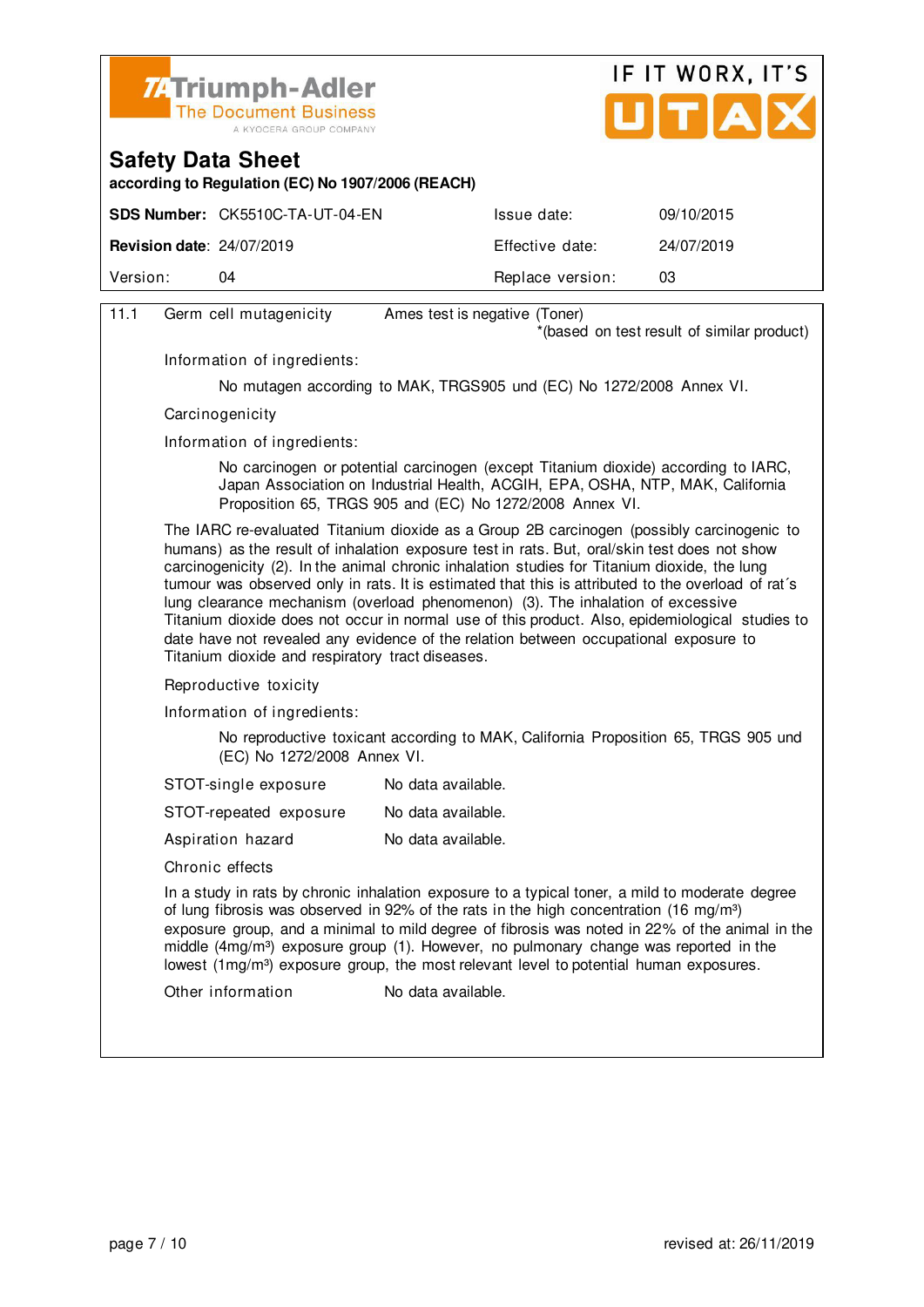

# **Safety Data Sheet according to Regulation (EC) No 1907/2006 (REACH) SDS Number:** CK5510C-TA-UT-04-EN Issue date: 09/10/2015 **Revision date**: 24/07/2019 Effective date: 24/07/2019

Version: 04 **Replace version:** 03

#### SECTION 12: Ecological information

| 12.1 | Toxicity                             |
|------|--------------------------------------|
|      | No data available.                   |
| 12.2 | Persistence and degradability        |
|      | No data available.                   |
| 12.3 | Bio accumulative potential           |
|      | No data available.                   |
| 12.4 | Mobility in soil                     |
|      | No data available.                   |
| 12.5 | Results of PBT and vPvB assessment   |
|      | No data available.                   |
| 12.6 | Other adverse effects                |
|      | No additional information available. |

#### SECTION 13: Disposal considerations

#### 13.1 Waste treatment methods

 Do not attempt to incinerate the toner container or unit and the waste toner yourself. Dangerous sparks may cause burn. Any disposal practice should be done under conditions , which meet local, state and federal laws and regulations relating to waste (contact local or state environmental agency for specific rules).

#### SECTION 14: Transport information

- 14.1 UN-number
	- None.
- 14.2 UN Proper shipping name

None.

14.3 Transport hazard class(es)

None.

14.4 Packing group

None.

14.5 Environmental hazards

None.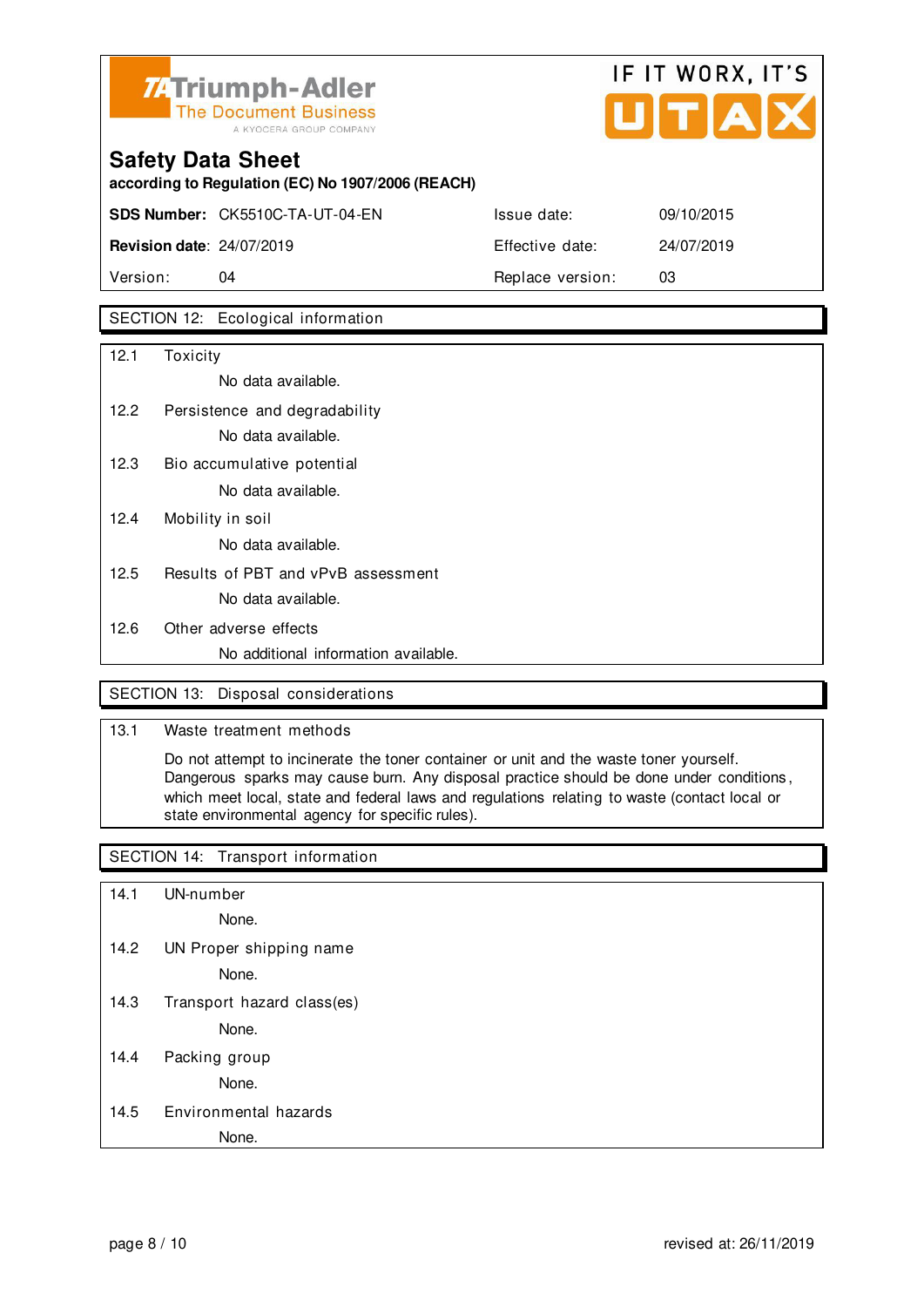



**according to Regulation (EC) No 1907/2006 (REACH)**

|                                  | <b>SDS Number: CK5510C-TA-UT-04-EN</b> | Issue date:      | 09/10/2015 |
|----------------------------------|----------------------------------------|------------------|------------|
| <b>Revision date: 24/07/2019</b> |                                        | Effective date:  | 24/07/2019 |
| Version:                         | 04                                     | Replace version: | 03         |
|                                  |                                        |                  |            |

#### 14.6 Special precautions for user

No additional information available.

14.7 Transport in bulk according to Annex II of MARPOL73/78 and the IBC Code Not applicable.

SECTION 15: Regulatory information

| Safety, health and environmental regulations/legislation specific for the substance or<br>mixture                     |
|-----------------------------------------------------------------------------------------------------------------------|
| EU-regulations                                                                                                        |
| Regulation (EC) No 1005 / 2009 (on substances that deplete the ozone layer, Annex I and II):                          |
| Not listed.                                                                                                           |
| Regulation (EU) No 2019 / 1021 (on persistent organic pollutants, Annex I as amended):                                |
| Not listed.                                                                                                           |
| Regulation (EU) No 649 / 2012 (concerning the export and import of dangerous chemicals,<br>Annex I and V as amended): |
| Not listed.                                                                                                           |
| Regulation (EC) No 1907 / 2006 REACH Annex XVII as amended (Restrictions on use):                                     |
| Not listed.                                                                                                           |
| Regulation (EC) No 1907 / 2006 REACH Annex XIV as amended (Authorizations):                                           |
| Not listed.                                                                                                           |
| US-regulations                                                                                                        |
| All ingredients in this product comply with order under TSCA.                                                         |
| Canada regulations                                                                                                    |
| This product is not a WHMIS-controlled product, since we consider it as a<br>manufactured article.                    |
| <b>Chemical Safety Assessment</b>                                                                                     |
| No data available.                                                                                                    |
|                                                                                                                       |
|                                                                                                                       |
|                                                                                                                       |
|                                                                                                                       |
|                                                                                                                       |
|                                                                                                                       |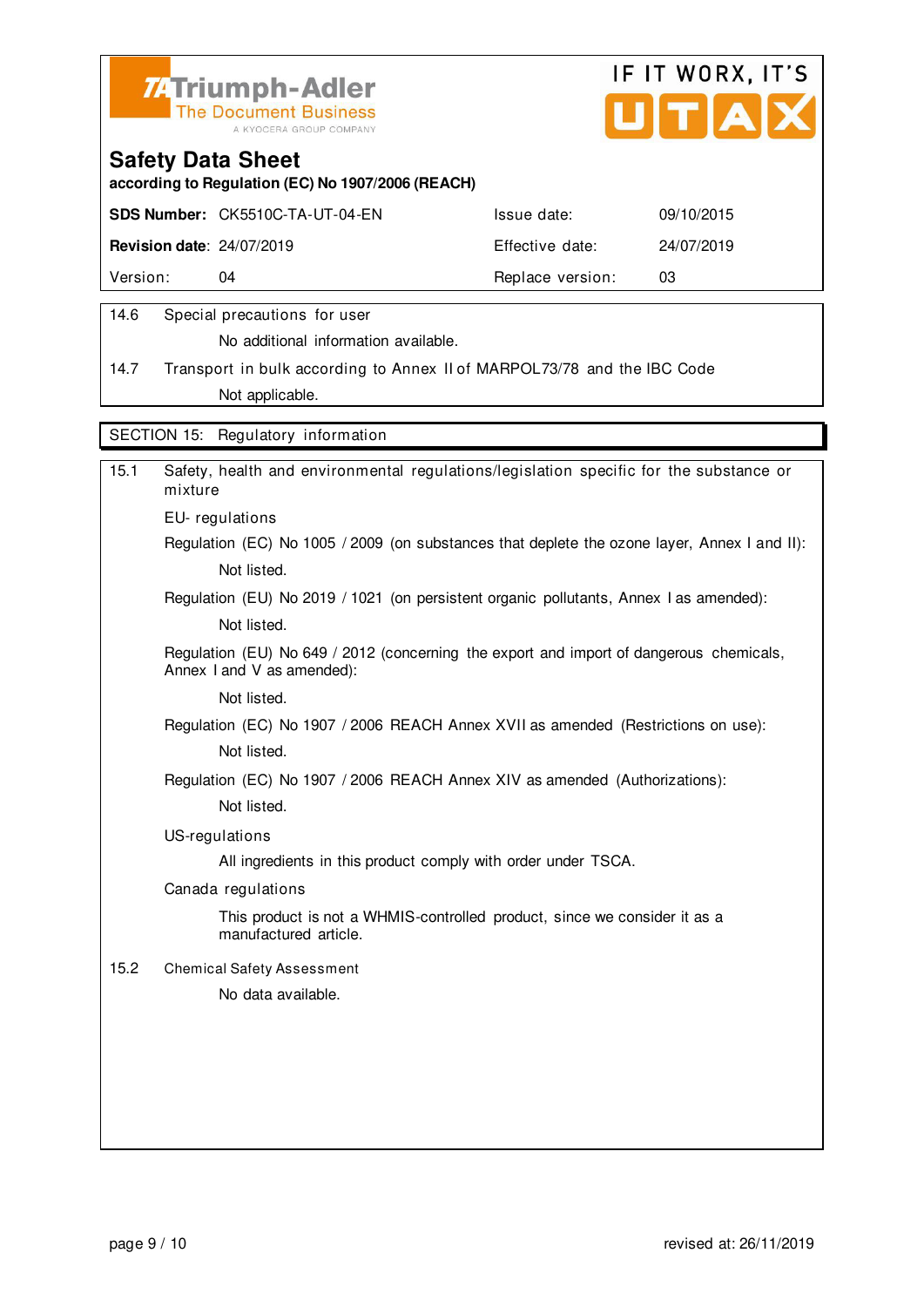

| Safety Data Sheet<br>according to Regulation (EC) No 1907/2006 (REACH) |                                        |                  |            |  |
|------------------------------------------------------------------------|----------------------------------------|------------------|------------|--|
|                                                                        | <b>SDS Number:</b> CK5510C-TA-UT-04-EN | Issue date:      | 09/10/2015 |  |
| <b>Revision date: 24/07/2019</b>                                       |                                        | Effective date:  | 24/07/2019 |  |
| Version:                                                               | 04                                     | Replace version: | 03         |  |
|                                                                        |                                        |                  |            |  |

SECTION 16: Other information

|                                                                                            | SDSs.                                                                                                                                                                                                                                                                                                                                                                                                                                                                                                                                       | To the best of our knowledge, the information contained herein is accurate. However, we<br>cannot assume any liability whatsoever for the accuracy or completeness of the information<br>contained herein. The contents and format of this SDS are in accordance with Regulation<br>(EC) No 1907/2006, Annex II as amended by Regulation (EU) No 830/2015 with respect to |  |
|--------------------------------------------------------------------------------------------|---------------------------------------------------------------------------------------------------------------------------------------------------------------------------------------------------------------------------------------------------------------------------------------------------------------------------------------------------------------------------------------------------------------------------------------------------------------------------------------------------------------------------------------------|---------------------------------------------------------------------------------------------------------------------------------------------------------------------------------------------------------------------------------------------------------------------------------------------------------------------------------------------------------------------------|--|
|                                                                                            |                                                                                                                                                                                                                                                                                                                                                                                                                                                                                                                                             | Revision information: Format change                                                                                                                                                                                                                                                                                                                                       |  |
|                                                                                            |                                                                                                                                                                                                                                                                                                                                                                                                                                                                                                                                             | Full text of H statements under sections 3:<br>Not applicable                                                                                                                                                                                                                                                                                                             |  |
|                                                                                            |                                                                                                                                                                                                                                                                                                                                                                                                                                                                                                                                             | Abbreviations and acronyms                                                                                                                                                                                                                                                                                                                                                |  |
| ACGIH<br>TLVs and BEIs<br>CAS<br><b>CLP</b><br>DFG<br>EPA<br>IARC                          | American Conference of Governmental Industrial Hygienists (2010)<br>Threshold Limit Values for Chemical Substances and Physical Agents and Biological Exposure Indices<br><b>Chemical Abstracts Service</b><br>Regulation (EC) No 1272/2008 on classification, labelling and packaging of substances and mixtures<br>Deutsche Forschungsgemeinschaft<br>Environmental Protection Agency (Integrated Risk Information System) (USA)<br>International Agency for Research on Cancer (IARC Monographs on the Evaluations of Carcinogenic Risks |                                                                                                                                                                                                                                                                                                                                                                           |  |
| MAK<br>NTP<br>OSHA<br>PBT<br>PEL                                                           |                                                                                                                                                                                                                                                                                                                                                                                                                                                                                                                                             | to Humans)<br>Maximale Arbeitsplatzkonzentration der Deutschen Forschungsgesellschaft (2011)<br>National Toxicology Program (Report on Carcinogens) (USA)<br>Occupational Safety and Health Administration (29 CFR Part 1910 Subpart Z)<br>Persistent, Bio accumulative and Toxic<br>Permissible Exposure Limits                                                          |  |
| REACH                                                                                      | Proposition 65<br>California, Safe Drinking Water and Toxic Enforcement Act of 1986<br>Regulation (EC) No 1907/2006 concerning the Registration, Evaluation, Authorization and Restriction of<br>Chemicals                                                                                                                                                                                                                                                                                                                                  |                                                                                                                                                                                                                                                                                                                                                                           |  |
| STOT<br><b>SVHC</b><br><b>TRGS 905</b><br><b>TSCA</b><br>TWA<br>UN<br>vPvB<br><b>WHMIS</b> |                                                                                                                                                                                                                                                                                                                                                                                                                                                                                                                                             | Specific target organ toxicity<br>Substances of Very High Concern<br>Technische Regeln für Gefahrstoffe (Deutschland)<br>Toxic Substances Control Act (USA)<br>Time Weighted Average<br><b>United Nations</b><br>very Persistent and very Bio accumulative<br>Workplace Hazardous Materials Information System (Canada)                                                   |  |
|                                                                                            |                                                                                                                                                                                                                                                                                                                                                                                                                                                                                                                                             | Key literature references and sources for data                                                                                                                                                                                                                                                                                                                            |  |
| (1)                                                                                        | Pulmonary Response to Toner upon Chronic Inhalation Exposure in Rats, H. Muhle et al., Fundamental and Applied<br>Toxicology 17.280-299 (1991) Lung Clearance and Retention of Toner, Utilizing a Tracer Technique, during Chronic<br>Inhalation Exposure in Rats, B. Bellmann, Fundamental and Applied Toxicology 17.300-313 (1991)                                                                                                                                                                                                        |                                                                                                                                                                                                                                                                                                                                                                           |  |
| (2)<br>(3)                                                                                 |                                                                                                                                                                                                                                                                                                                                                                                                                                                                                                                                             | IARC Monograph on the Evaluation of the Carcinogenic Risk of Chemicals to Humans, Vol. 93<br>NIOSH CURRENT INTELLIGENCE BULLETIN "Evaluation of Health Hazard and Recommendation for Occupational                                                                                                                                                                         |  |
| (4)                                                                                        | Exposure to Titanium Dioxide DRAFT"<br>The contents are in accordance with Material Safety Data Sheet "CK5510C-TA-UT-04-EN"; 24/07/2019 of the<br>KYOCERA Document Solutions Inc., 1-2-28 Tamatsukuri, Chuo-ku, Osaka 540-8585, Japan.                                                                                                                                                                                                                                                                                                      |                                                                                                                                                                                                                                                                                                                                                                           |  |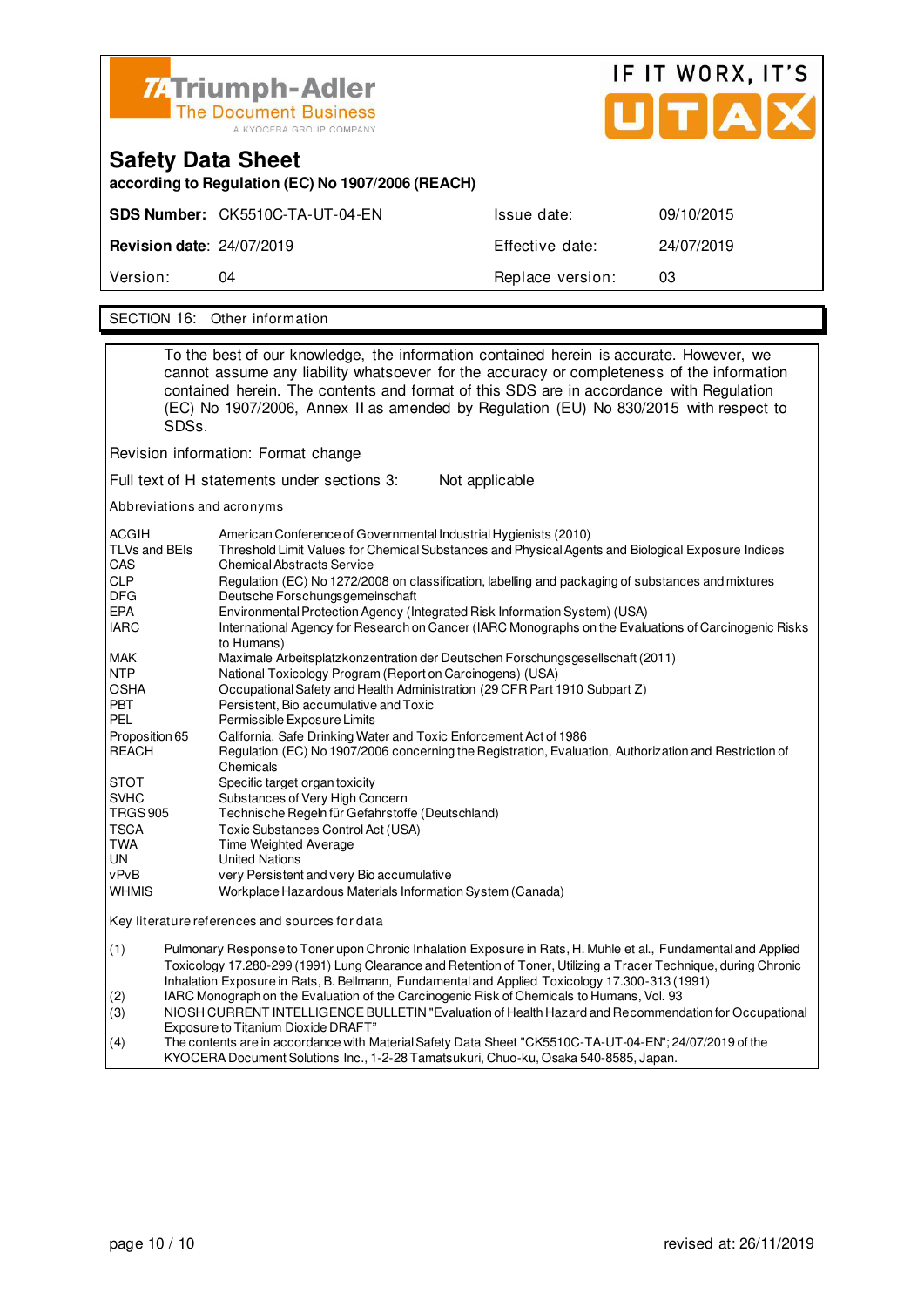



**according to Regulation (EC) No 1907/2006 (REACH)**

**SDS Number:** CK5510K-TA-UT-04-EN Issue date: 09/10/2015

**Revision date**: 24/07/2019 Effective date: 24/07/2019 Version: 04 04 Replace version: 03

**SECTION** 1: Identification of the substance/mixture and of the company/undertaking

| 1.1  | Product identifier                               |                                                                                               |
|------|--------------------------------------------------|-----------------------------------------------------------------------------------------------|
|      | Product name                                     | <b>Black Toner for</b>                                                                        |
|      |                                                  | 300ci, 301ci, 302ci                                                                           |
|      | Consumable name                                  | CK-5510K                                                                                      |
|      | Product form                                     | Mixture                                                                                       |
| 1.2. |                                                  | Relevant identified uses of the substance or mixture and uses advised against                 |
|      | Identified uses                                  | The image formation of our electrophotographic equipments.<br>Other uses are not recommended. |
| 1.3  | Details of the supplier of the safety data sheet |                                                                                               |
|      | Manufacturer                                     | KYOCERA Document Solutions Inc.                                                               |
|      | Address                                          | 1-2-28 Tamatsukuri, Chuo-ku, Osaka 540-8585, Japan                                            |
|      | Supplier                                         | TA Triumph-Adler GmbH                                                                         |
|      | Address                                          | Ohechaussee 235<br>22848 Norderstedt<br>Germany                                               |
| 1.4  | Emergency telephone number                       | $+49(0)$ 40 / 528490                                                                          |
|      |                                                  | (This number is available only during office hours)                                           |

#### **SECTION** 2: Hazards identification

| 2.1 | Classification of the substance or mixture                                                                            |
|-----|-----------------------------------------------------------------------------------------------------------------------|
|     | Classification according to Regulation (EC) No 1272/2008 (CLP)                                                        |
|     | Not classified as hazardous mixture.                                                                                  |
| 2.2 | Label elements                                                                                                        |
|     | Labelling according to Regulation (EC) No 1272/2008 (CLP)                                                             |
|     | Not applicable.                                                                                                       |
| 2.3 | Other hazards                                                                                                         |
|     | Assessment of PBT/vPvB                                                                                                |
|     | No data available.                                                                                                    |
|     | See section 4 and 11 for information on health effects and symptoms.<br>See section 9 for dust explosion information. |
|     |                                                                                                                       |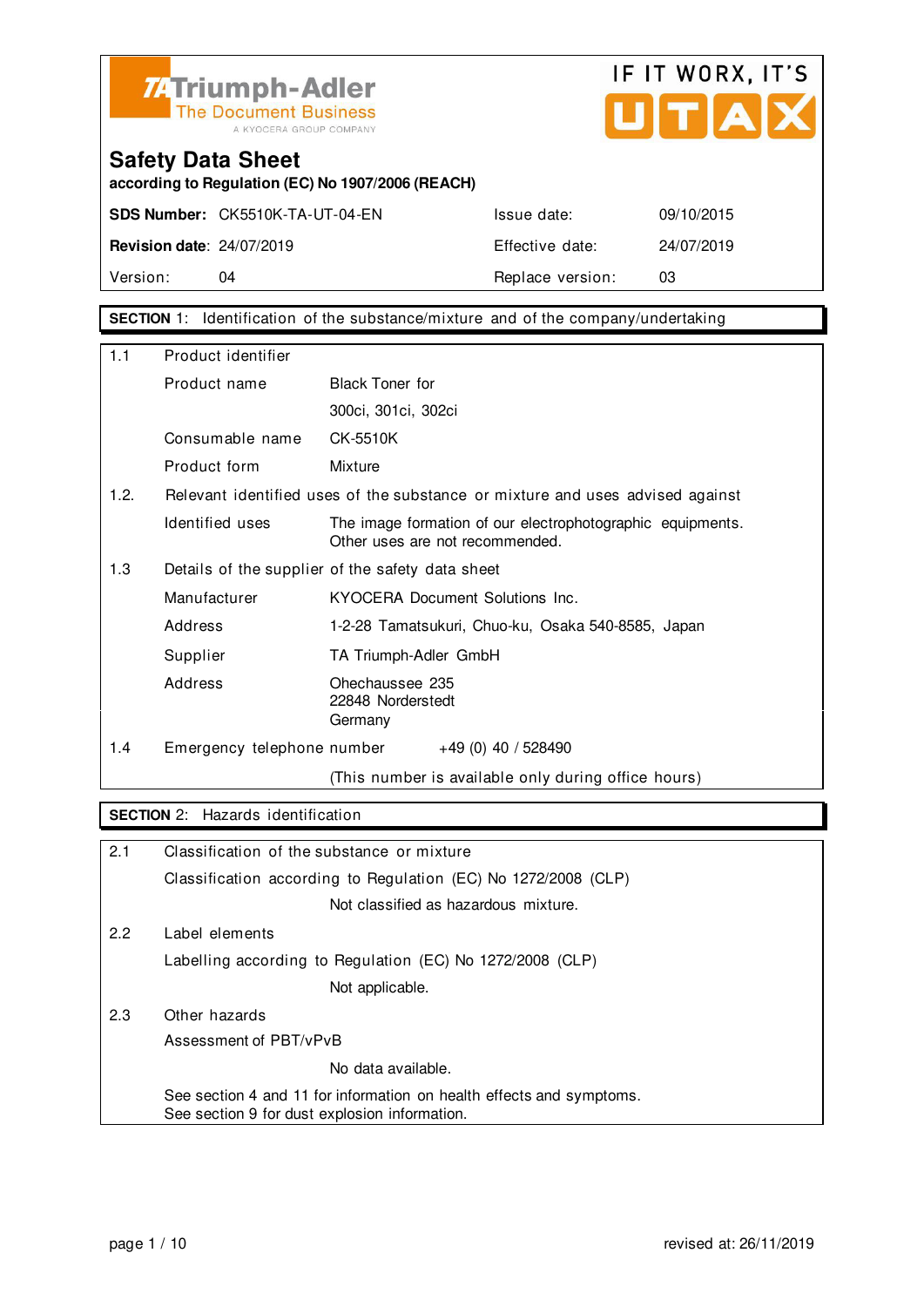

# IF IT WORX, IT'S UTAX

### **Safety Data Sheet**

**according to Regulation (EC) No 1907/2006 (REACH)**

| Version:                         | 04                              | Replace version: | 03         |
|----------------------------------|---------------------------------|------------------|------------|
| <b>Revision date: 24/07/2019</b> |                                 | Effective date:  | 24/07/2019 |
|                                  | SDS Number: CK5510K-TA-UT-04-EN | Issue date:      | 09/10/2015 |

#### **SECTION** 3: Composition/information on ingredients

| 3.2 | <b>Mixtures</b>                                                                                                        |                                                                      |                                              |  |
|-----|------------------------------------------------------------------------------------------------------------------------|----------------------------------------------------------------------|----------------------------------------------|--|
|     | Chemical name                                                                                                          | CAS-No                                                               | [Weight %]                                   |  |
|     | Polyester resin<br>Carbon Black<br>Styrene acrylate copolymer<br>Amorphous Silica<br>Titanium dioxide                  | confidential<br>1333-86-4<br>confidential<br>7631-86-9<br>13463-67-7 | 70-80<br>$5 - 10$<br>$1-5$<br>$1-5$<br>$<$ 1 |  |
|     | Information of ingredients<br>(1) Substance, which present a health or environmental hazard within the meaning of CLP: |                                                                      |                                              |  |
|     | None.                                                                                                                  |                                                                      |                                              |  |
|     | (2) Substance, which are assigned Community workplace exposure limits:                                                 |                                                                      |                                              |  |
|     | None.                                                                                                                  |                                                                      |                                              |  |
|     | (3) Substance, which are PBT or vPvB in accordance with the criteria set out in Annex XIII of<br>REACH:                |                                                                      |                                              |  |
|     | None.                                                                                                                  |                                                                      |                                              |  |
|     | (4) Substance, which are included in the list established in accordance with Article 59(1) of<br>REACH (SVHC):         |                                                                      |                                              |  |
|     | None.                                                                                                                  |                                                                      |                                              |  |
|     | See section 16 for the full text of the H statements declared above.                                                   |                                                                      |                                              |  |
|     | SECTION 4: First aid measures                                                                                          |                                                                      |                                              |  |
|     |                                                                                                                        |                                                                      |                                              |  |
| 4.1 | Description of first aid measures                                                                                      |                                                                      |                                              |  |

| Inhalation:   | Remove from exposure to fresh air and gargle with plenty of water. Consult a<br>doctor in case of such symptoms as coughing. |
|---------------|------------------------------------------------------------------------------------------------------------------------------|
| Skin contact: | Wash with soap and water.                                                                                                    |
| Eye contact:  | Flush with water immediately and see a doctor if irritating.                                                                 |
| Ingestion:    | Rinse out the mouth. Drink one or two glasses of water to dilute. Seek medical<br>treatment if necessary.                    |
|               |                                                                                                                              |
|               |                                                                                                                              |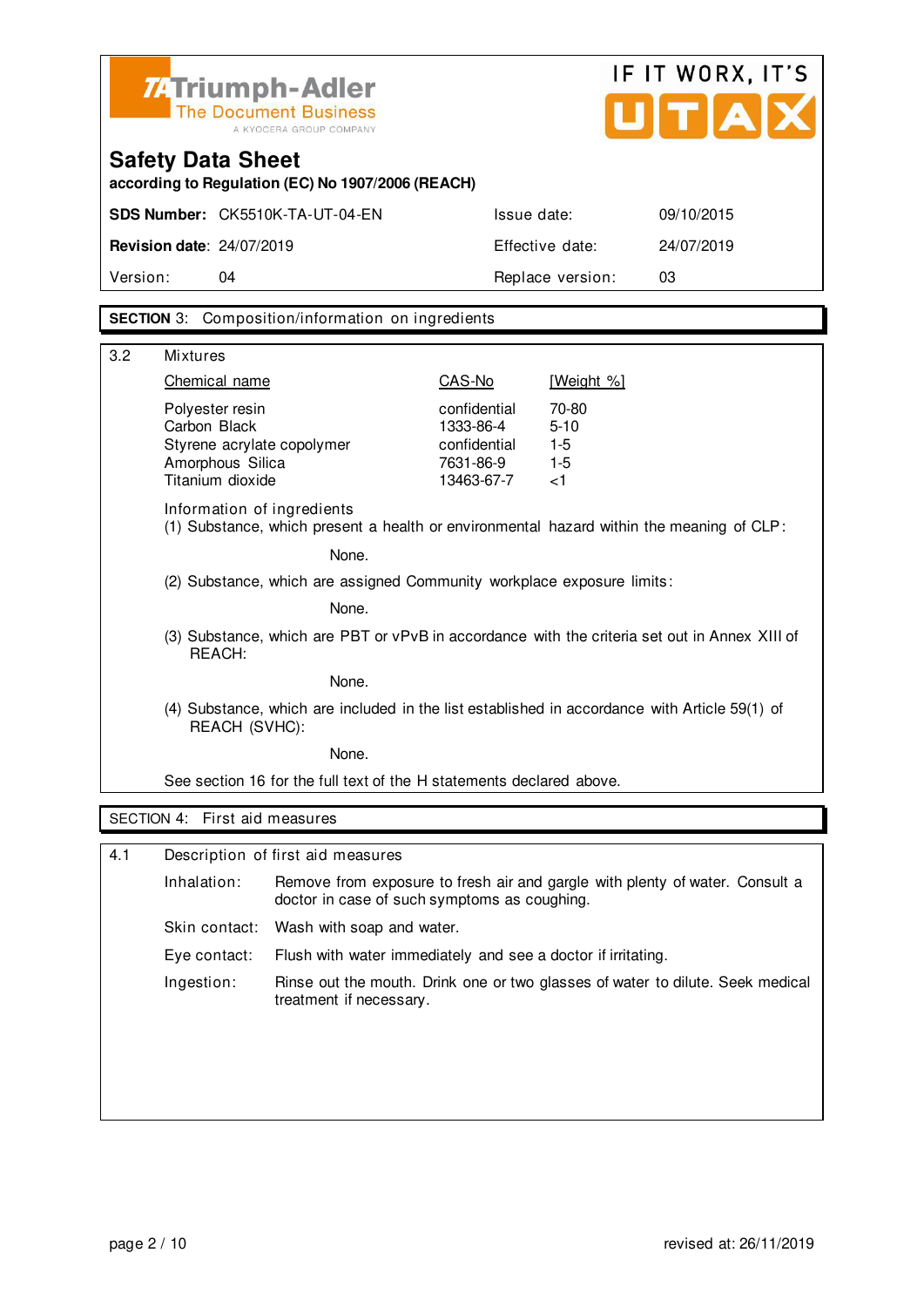



**according to Regulation (EC) No 1907/2006 (REACH)**

|                                  | <b>SDS Number: CK5510K-TA-UT-04-EN</b> | Issue date:      | 09/10/2015 |
|----------------------------------|----------------------------------------|------------------|------------|
| <b>Revision date: 24/07/2019</b> |                                        | Effective date:  | 24/07/2019 |
| Version:                         | 04                                     | Replace version: | 03         |

| 4.2 | Most important symptoms and effects, both acute and delayed                |                                                                                                                                                                        |  |
|-----|----------------------------------------------------------------------------|------------------------------------------------------------------------------------------------------------------------------------------------------------------------|--|
|     | Potential health effects and symptoms                                      |                                                                                                                                                                        |  |
|     | Inhalation:                                                                | Prolonged inhalation of excessive dusts may cause lung damage. Use of this<br>product as intended does not result in prolonged inhalation of excessive toner<br>dusts. |  |
|     | Skin contact:                                                              | Unlikely to cause skin irritation.                                                                                                                                     |  |
|     | Eye contact:                                                               | May cause transient eye irritation.                                                                                                                                    |  |
|     | Ingestion:                                                                 | Use of this product as intended does not result in ingestion.                                                                                                          |  |
| 4.3 | Indication of any immediate medical attention and special treatment needed |                                                                                                                                                                        |  |
|     |                                                                            | No additional information available.                                                                                                                                   |  |
|     |                                                                            |                                                                                                                                                                        |  |

#### SECTION 5: Firefighting measures

5.1 Extinguishing media

Suitable extinguishing media

Water spray, foam, powder, CO<sub>2</sub> or dry chemical

Unsuitable extinguishing media

None specified.

5.2 Special hazards arising from the substance or mixture

Hazardous combustion products: Carbon dioxide, Carbon monoxide

5.3 Advice for firefighters

 Pay attention not to blow away dust. Drain water off around and decrease the atmosphere temperature to extinguish the fire.

Protection equipment for firefighters

None specified.

SECTION 6: Accidental release measures

| 6.1 | Personal precautions, protective equipment and emergency procedures                                                                        |
|-----|--------------------------------------------------------------------------------------------------------------------------------------------|
|     | Avoid inhalation, ingestion, eye and skin contact in case of accidental release.<br>Avoid formation of dust. Provide adequate ventilation. |
| 6.2 | Environmental precautions                                                                                                                  |
|     | Do not allow to enter into surface water or drains.                                                                                        |
| 6.3 | Methods and material for containment and cleaning up                                                                                       |
|     | Gather the released powder not to blow away and wipe up with a wet cloth.                                                                  |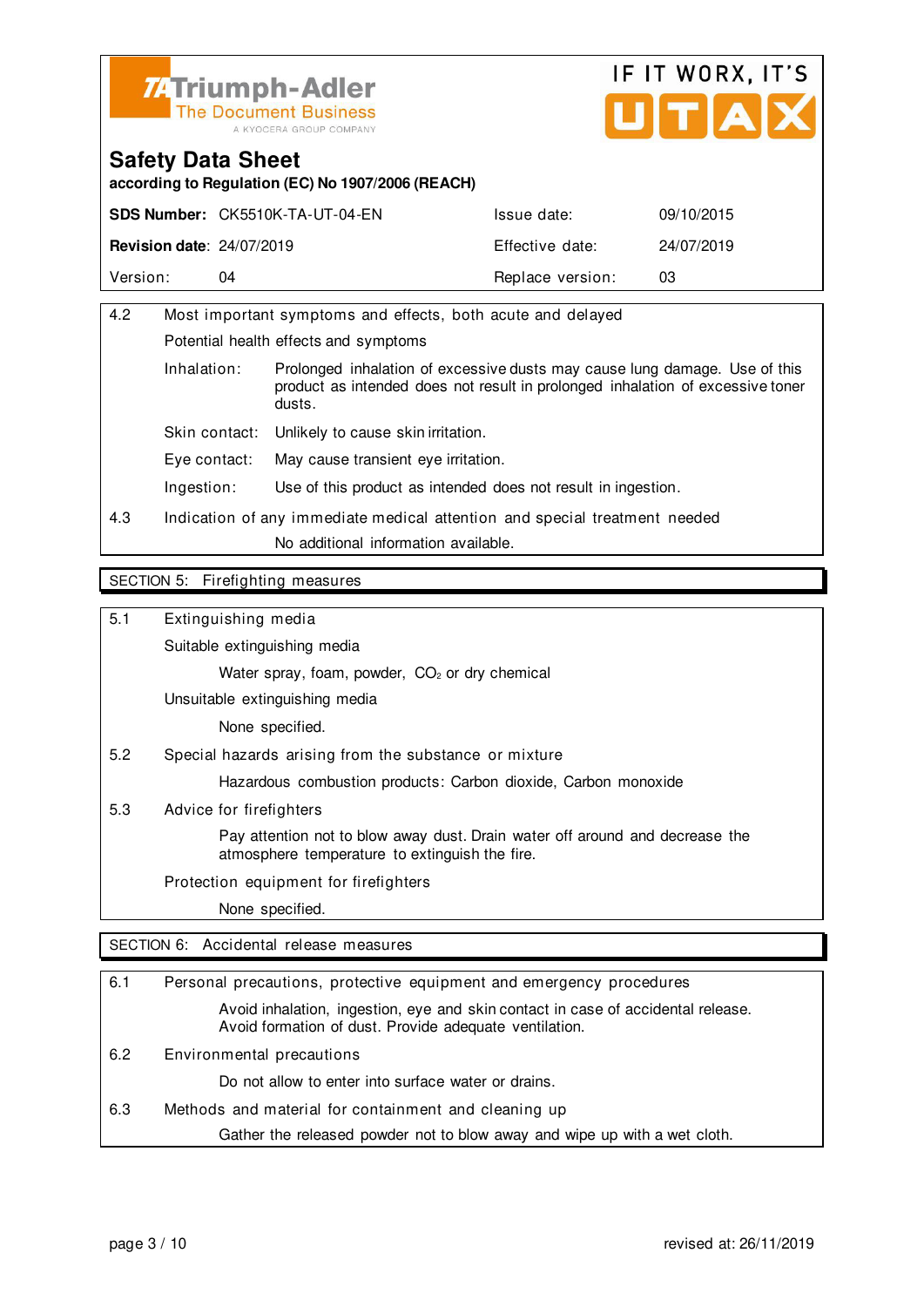



**according to Regulation (EC) No 1907/2006 (REACH)**

**SDS Number:** CK5510K-TA-UT-04-EN Issue date: 09/10/2015

**Revision date**: 24/07/2019 **Effective date:** 24/07/2019

Version: 04 **Replace version:** 03

#### 6.4 Reference to other sections See section 13 for disposal information.

#### SECTION 7: Handling and storage

#### 7.1 Precautions for safe handling

 Do not attempt to force open or destroy the toner container or unit. See installation guide of this product.

7.2 Conditions for safe storage, including any incompatibilities

 Keep the toner container or unit tightly closed and store in a cool, dry and dark place. Keeping away from fire. Keep out of the reach of children.

7.3 Specific end use(s)

No additional information available.

#### SECTION 8: Exposure controls/personal protection

#### 8.1 Control parameters

US ACGIH Threshold Limit Values (TWA)

Particles: 10 mg/m<sup>3</sup> (Inhalable particles) 3 mg/m<sup>3</sup> (Respirable particles) Carbon Black: 3 mg/m³ (Inhalable fraction) Titanium dioxide: 10 mg/m³

US OSHA PEL (TWA)

Particles: 15 mg/m<sup>3</sup> (Total dust) 5 mg/m<sup>3</sup> (Respirable fraction) Carbon Black: 3.5 mg/m³ Amorphous silica: 80 mg/m $\frac{3}{2}$  Titanium dioxide: 15 mg/m $\frac{3}{2}$  (Total dust)

EU Occupational exposure limits: Directive (EC) 2000/39, (EC) 2006/15 und (EU) 2009/161

Not listed.

8.2 Exposure controls

Appropriate engineering controls

 Special ventilator is not required under normal intended use. Use in a well-ventilated area.

Personal protective equipment

 Respiratory protection, eye protection, hand protection, skin and body protection are not required under normal intended use.

Environmental exposure controls

No additional information available.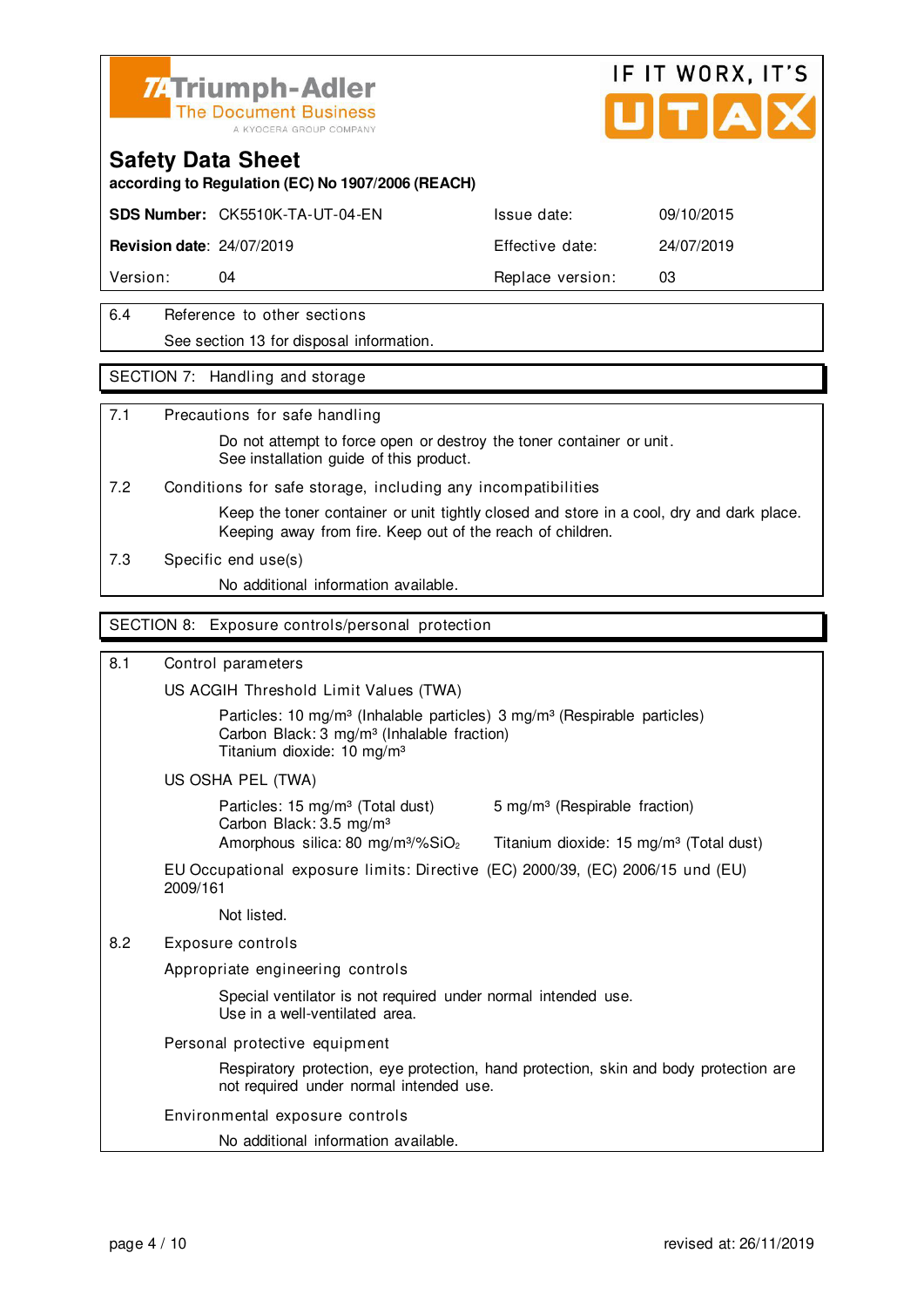



**according to Regulation (EC) No 1907/2006 (REACH)**

**SDS Number:** CK5510K-TA-UT-04-EN Issue date: 09/10/2015 **Revision date**: 24/07/2019 Effective date: 24/07/2019

Version: 04 **Replace version:** 03

#### SECTION 9: Physical and chemical properties

| 9.1 | Information on basic physical and chemical properties |                            |
|-----|-------------------------------------------------------|----------------------------|
|     | Appearance                                            |                            |
|     | <b>Physical state</b>                                 | Solid (fine powder)        |
|     | Colour                                                | <b>Black</b>               |
|     | Odour                                                 | Odourless                  |
|     | Odour threshold                                       | No data available.         |
|     | рH                                                    | No data available.         |
|     | Melting range [°C]                                    | 100-120 (Toner)            |
|     | Boiling point [°C]                                    | No data available.         |
|     | Flash point [°C]                                      | No data available.         |
|     | Evaporation rate                                      | No data available.         |
|     | Flammability (solid, gas)                             | No data available.         |
|     | Upper flammability or explosive limit                 | No data available.         |
|     | Lower flammability or explosive limit                 | No data available.         |
|     | Vapour pressure                                       | No data available.         |
|     | Vapour density                                        | No data available.         |
|     | Relative density [g/m <sup>3</sup> ]                  | 1.2-1.4 (Toner)            |
|     | Solubility (ies)                                      | almost insoluble in water. |
|     | Partition coefficient: n-octanol/water                | No data available.         |
|     | Auto-ignition temperature [°C]                        | No data available.         |
|     | Decomposition temperature [°C]                        | No data available.         |
|     | <b>Viscosity</b>                                      | No data available.         |
|     | <b>Explosive properties</b>                           | No data available.         |
|     | Oxidizing properties                                  | No data available.         |

#### 9.2 Other information

 Dust explosion is improbable under normal intended use. Experimental explosiveness of toner is classified into the same rank such kind of powder as flour, dry milk and resin powder according to the pressure rising speed.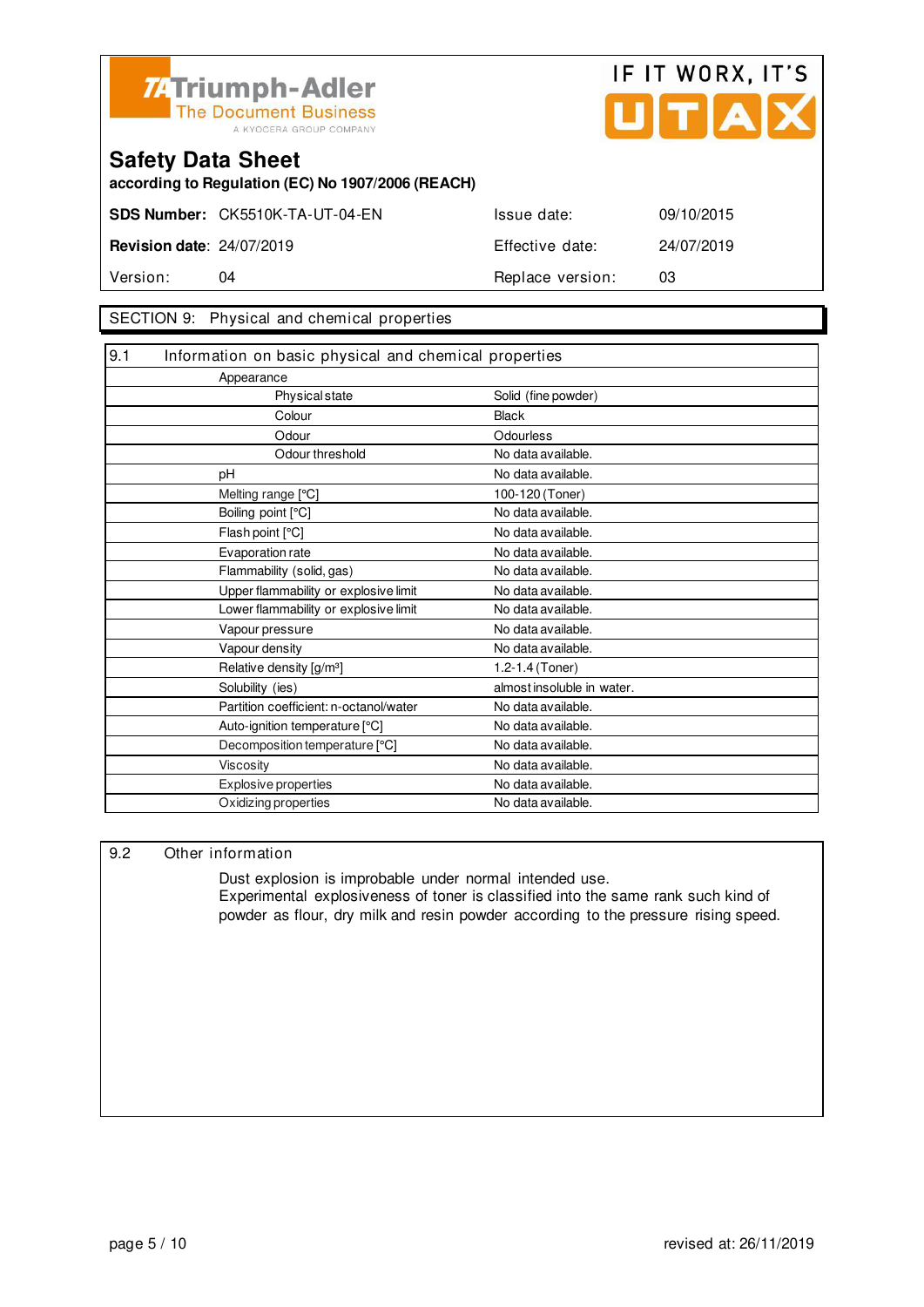

# IF IT WORX, IT'S Ů TIAI

# **Safety Data Sheet**

**according to Regulation (EC) No 1907/2006 (REACH)**

**SDS Number:** CK5510K-TA-UT-04-EN Issue date: 09/10/2015

**Revision date**: 24/07/2019 Effective date: 24/07/2019 Version: 04 04 Replace version: 03

### SECTION 10: Stability and reactivity

| 10.1 | Reactivity                                                         |
|------|--------------------------------------------------------------------|
|      | No data available.                                                 |
| 10.2 | Chemical stability                                                 |
|      | This product is stable under normal conditions of use and storage. |
| 10.3 | Possibility of hazardous reactions                                 |
|      | Hazardous reactions will not occur.                                |
| 10.4 | Conditions to avoid                                                |
|      | None specified.                                                    |
| 10.5 | Incompatible materials                                             |
|      | None specified.                                                    |
| 10.6 | Hazardous decomposition products                                   |
|      | Hazardous decomposition products are not to be produced.           |

#### SECTION 11: Toxicological information

| 11.1                                                                                 | Information on toxicological effects                                                       |                                    |  |
|--------------------------------------------------------------------------------------|--------------------------------------------------------------------------------------------|------------------------------------|--|
|                                                                                      | Based on available data, the classification criteria listed below are not met.             |                                    |  |
|                                                                                      | Acute toxicity                                                                             |                                    |  |
|                                                                                      | Oral $(LD_{50})$<br>$>$ 2000 mg/kg (rat)* (Toner)                                          |                                    |  |
| Dermal $(LD_{50})$<br>No data available. (Toner)                                     |                                                                                            |                                    |  |
|                                                                                      | Inhalation $(LC_{50}(4hr))$                                                                | $>5.0$ mg/l (rat)* (Toner)         |  |
| Skin corrosion/irritation<br>Acute skin irritation<br>Non-irritant (rabbit)* (Toner) |                                                                                            |                                    |  |
|                                                                                      |                                                                                            |                                    |  |
|                                                                                      | Serious eye damage/irritation                                                              |                                    |  |
|                                                                                      | Acute eye irritation                                                                       | Minimal irritant (rabbit)* (Toner) |  |
|                                                                                      | Respiratory or skin sensitization<br>Skin sensitization<br>Non-sensitizer (mouse)* (Toner) |                                    |  |
|                                                                                      |                                                                                            |                                    |  |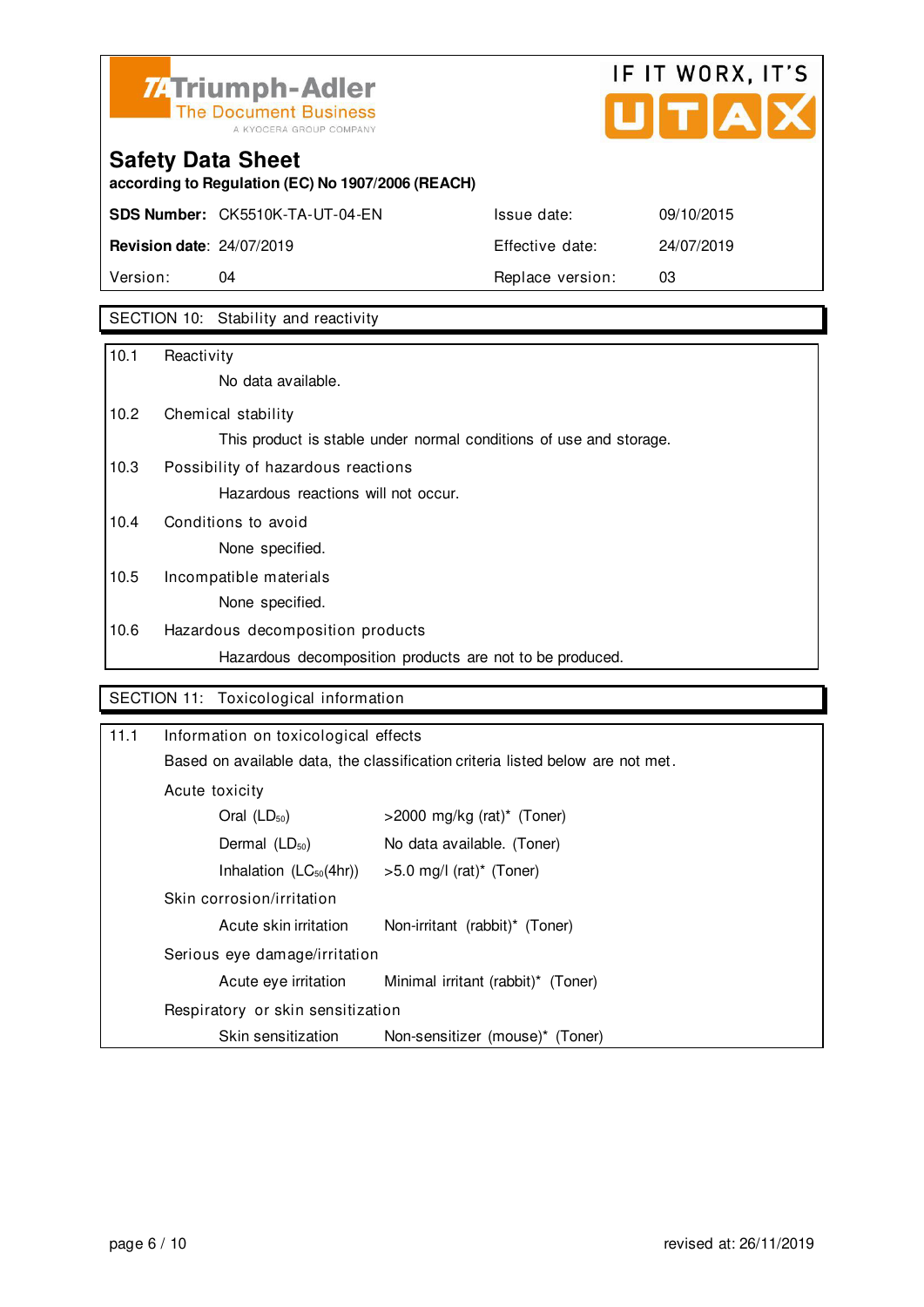



**according to Regulation (EC) No 1907/2006 (REACH)**

|                                  | <b>SDS Number: CK5510K-TA-UT-04-EN</b> | Issue date:      | 09/10/2015 |
|----------------------------------|----------------------------------------|------------------|------------|
| <b>Revision date: 24/07/2019</b> |                                        | Effective date:  | 24/07/2019 |
| Version:                         | 04                                     | Replace version: | 03         |
|                                  |                                        |                  |            |

#### 11.1 Germ cell mutagenicity Ames test is negative (Toner)

\*(based on test result of similar product)

Information of ingredients:

No mutagen according to MAK, TRGS905 und (EC) No 1272/2008 Annex VI.

**Carcinogenicity** 

Information of ingredients:

 No carcinogen or potential carcinogen (except Titanium dioxide and Carbon Black) according to IARC, Japan Association on Industrial Health, ACGIH, EPA, OSHA, NTP, MAK, California Proposition 65, TRGS 905 and (EC) No 1272/2008 Annex VI.

 The IARC re-evaluated Titanium dioxide and Carbon Black as a Group 2B carcinogen (possibly carcinogenic to humans) as the result of inhalation exposure test in rats. But, oral/skin test does not show carcinogenicity (2). The evaluation of Carbon Black is based upon the development of lung tumours in rat receiving chronic inhalation exposures to free Carbon Black at level that induce particle overload of the lung. The studies performed in animal models other than rats have not demonstrated an association between Carbon Black and lung tumours. Moreover, a two years cancer bioassay using a typical toner preparation containing Carbon Black demonstrated no association between toner exposure and tumour development in rats (1). In the animal chronic inhalation studies for Titanium dioxide, the lung tumour was observed only in rats. It is estimated that this is attributed to the overload of rat´s lung clearance mechanism (overload phenomenon) (3). The inhalation of excessive Titanium dioxide does not occur in normal use of this product. Also, epidemiological studies to date have not revealed any evidence of the relation between occupational exposure to Titanium dioxide and respiratory tract diseases.

Reproductive toxicity

Information of ingredients:

 No reproductive toxicant according to MAK, California Proposition 65, TRGS 905 und (EC) No 1272/2008 Annex VI.

| STOT-single exposure                                                                                              | No data available. |
|-------------------------------------------------------------------------------------------------------------------|--------------------|
| STOT-repeated exposure                                                                                            | No data available. |
| Aspiration hazard                                                                                                 | No data available. |
| Chronic effects                                                                                                   |                    |
| In a study in rats by chronic inhalation exposure to a<br>of lung fibroais was obsensed in 00% of the rate in the |                    |

a typical toner, a mild to moderate degree of lung fibrosis was observed in 92% of the rats in the high concentration (16 mg/m<sup>3</sup>) exposure group, and a minimal to mild degree of fibrosis was noted in 22% of the animal in the middle  $(4mg/m<sup>3</sup>)$  exposure group (1). However, no pulmonary change was reported in the lowest  $(1 \text{mq/m}^3)$  exposure group, the most relevant level to potential human exposures.

Other information No data available.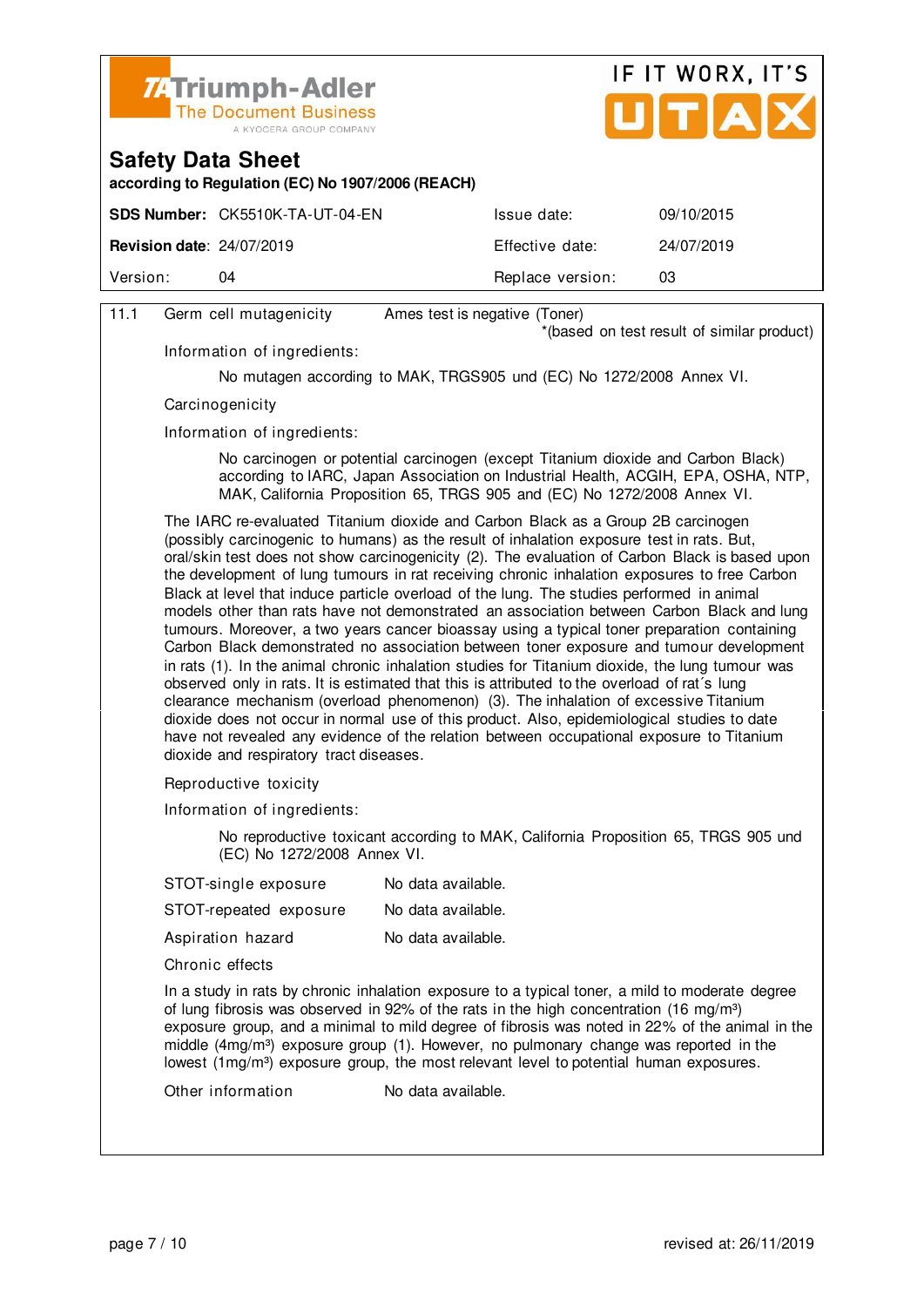

# **Safety Data Sheet according to Regulation (EC) No 1907/2006 (REACH) SDS Number:** CK5510K-TA-UT-04-EN Issue date: 09/10/2015 **Revision date**: 24/07/2019 Effective date: 24/07/2019

Version: 04 **Replace version:** 03

#### SECTION 12: Ecological information

| 12.1 | Toxicity                             |
|------|--------------------------------------|
|      | No data available.                   |
| 12.2 | Persistence and degradability        |
|      | No data available.                   |
| 12.3 | Bio accumulative potential           |
|      | No data available.                   |
| 12.4 | Mobility in soil                     |
|      | No data available.                   |
| 12.5 | Results of PBT and vPvB assessment   |
|      | No data available.                   |
| 12.6 | Other adverse effects                |
|      | No additional information available. |

#### SECTION 13: Disposal considerations

#### 13.1 Waste treatment methods

 Do not attempt to incinerate the toner container or unit and the waste toner yourself. Dangerous sparks may cause burn. Any disposal practice should be done under conditions , which meet local, state and federal laws and regulations relating to waste (contact local or state environmental agency for specific rules).

#### SECTION 14: Transport information

- 14.1 UN-number
	- None.
- 14.2 UN Proper shipping name

None.

14.3 Transport hazard class(es)

None.

14.4 Packing group

None.

14.5 Environmental hazards

None.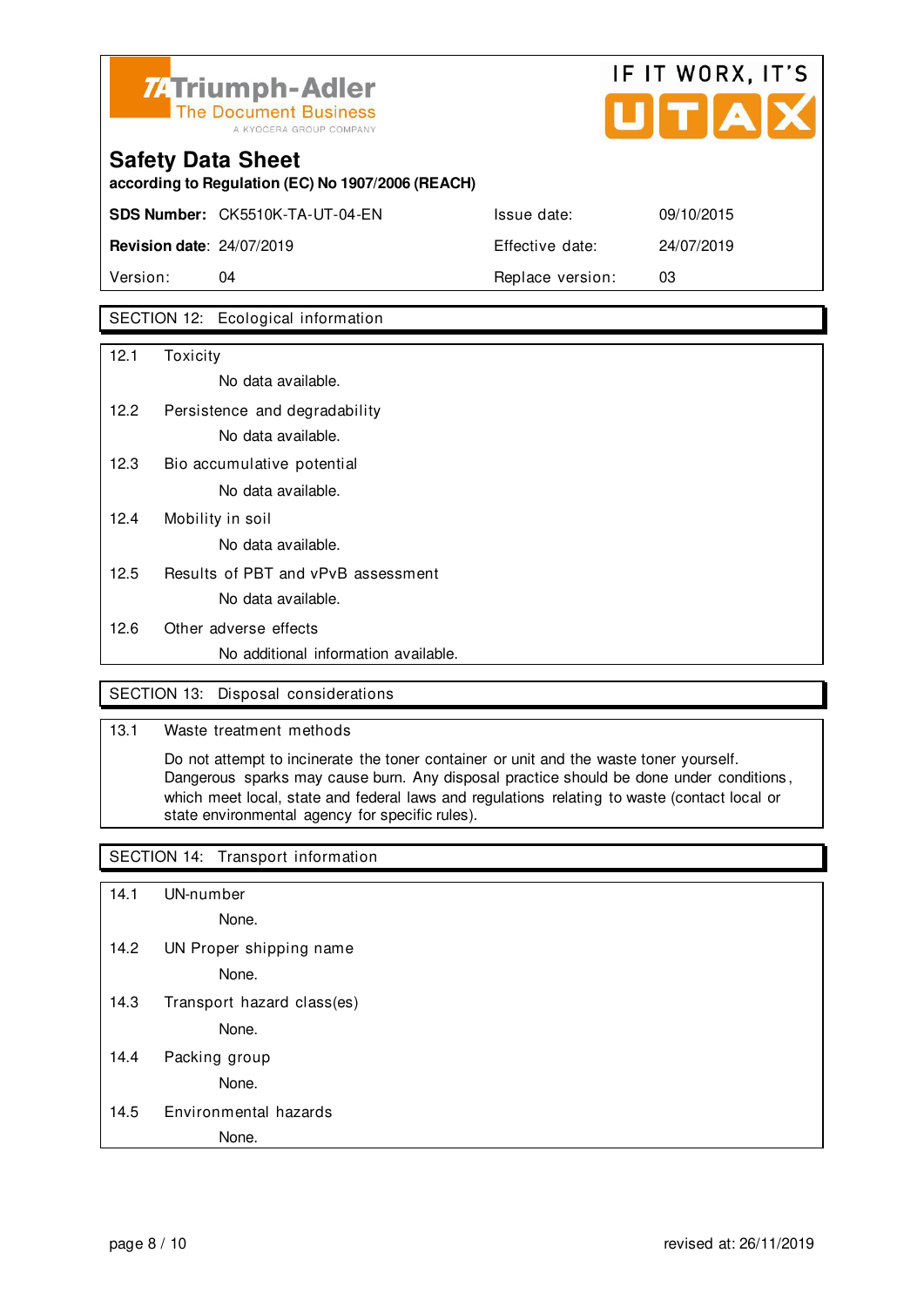



**according to Regulation (EC) No 1907/2006 (REACH)**

|                                  | <b>SDS Number: CK5510K-TA-UT-04-EN</b> | Issue date:      | 09/10/2015 |
|----------------------------------|----------------------------------------|------------------|------------|
| <b>Revision date: 24/07/2019</b> |                                        | Effective date:  | 24/07/2019 |
| Version:                         | 04                                     | Replace version: | 03         |
|                                  |                                        |                  |            |

#### 14.6 Special precautions for user

No additional information available.

14.7 Transport in bulk according to Annex II of MARPOL73/78 and the IBC Code Not applicable.

SECTION 15: Regulatory information

| 15.1 | Safety, health and environmental regulations/legislation specific for the substance or<br>mixture                     |
|------|-----------------------------------------------------------------------------------------------------------------------|
|      | EU-regulations                                                                                                        |
|      | Regulation (EC) No 1005 / 2009 (on substances that deplete the ozone layer, Annex I and II):                          |
|      | Not listed.                                                                                                           |
|      | Regulation (EU) No 2019 / 1021 (on persistent organic pollutants, Annex I as amended):                                |
|      | Not listed.                                                                                                           |
|      | Regulation (EU) No 649 / 2012 (concerning the export and import of dangerous chemicals,<br>Annex I and V as amended): |
|      | Not listed.                                                                                                           |
|      | Regulation (EC) No 1907 / 2006 REACH Annex XVII as amended (Restrictions on use):                                     |
|      | Not listed.                                                                                                           |
|      | Regulation (EC) No 1907 / 2006 REACH Annex XIV as amended (Authorizations):                                           |
|      | Not listed.                                                                                                           |
|      | US-regulations                                                                                                        |
|      | All ingredients in this product comply with order under TSCA.                                                         |
|      | Canada regulations                                                                                                    |
|      | This product is not a WHMIS-controlled product, since we consider it as a<br>manufactured article.                    |
| 15.2 | <b>Chemical Safety Assessment</b>                                                                                     |
|      | No data available.                                                                                                    |
|      |                                                                                                                       |
|      |                                                                                                                       |
|      |                                                                                                                       |
|      |                                                                                                                       |
|      |                                                                                                                       |
|      |                                                                                                                       |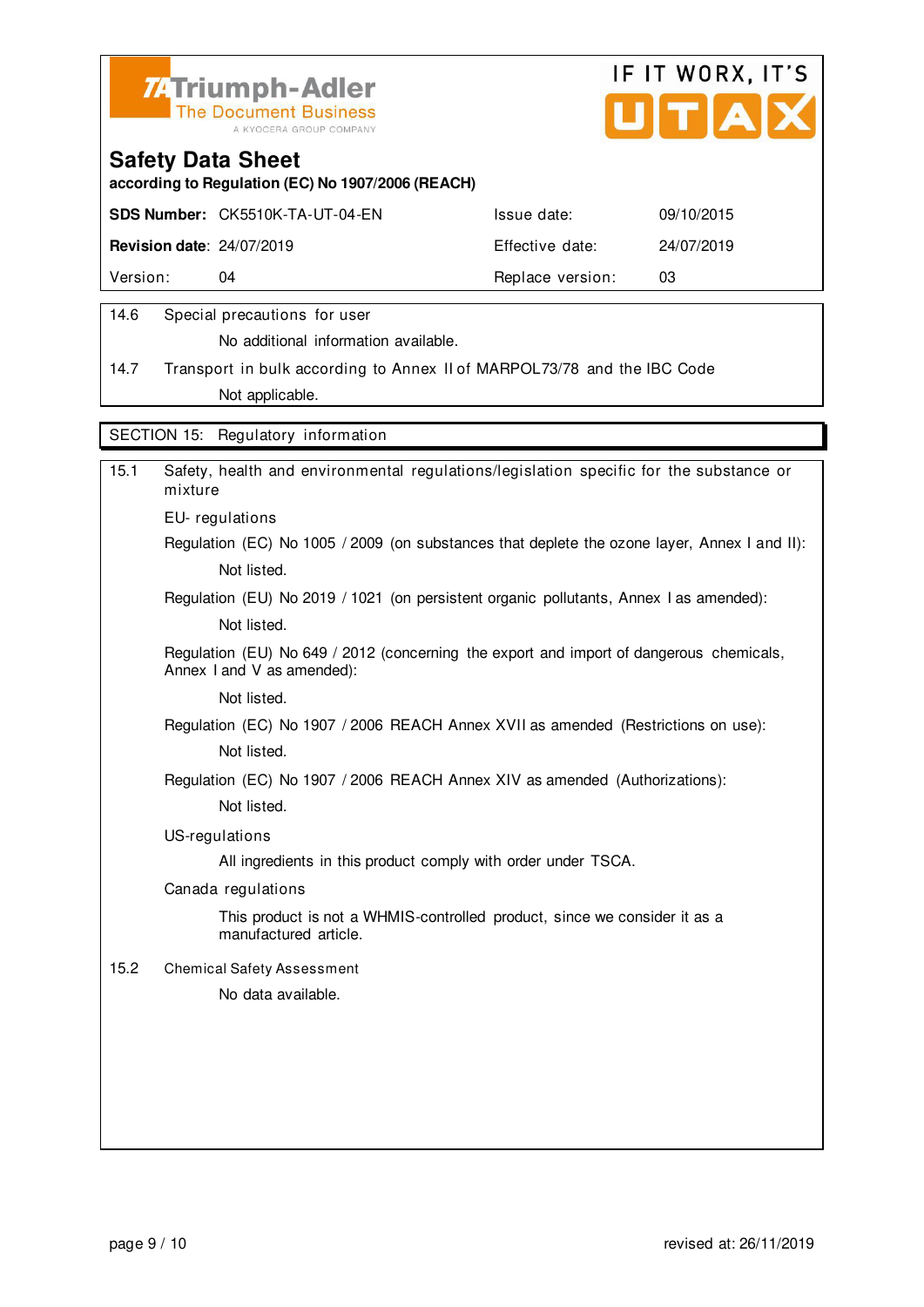

| Safety Data Sheet<br>according to Regulation (EC) No 1907/2006 (REACH) |                                 |                  |            |  |
|------------------------------------------------------------------------|---------------------------------|------------------|------------|--|
|                                                                        | SDS Number: CK5510K-TA-UT-04-EN | Issue date:      | 09/10/2015 |  |
| <b>Revision date: 24/07/2019</b>                                       |                                 | Effective date:  | 24/07/2019 |  |
| Version:                                                               | 04                              | Replace version: | 03         |  |
|                                                                        |                                 |                  |            |  |

SECTION 16: Other information

|                                        |                                                                                                                                                                                                                                                                                                                                      | To the best of our knowledge, the information contained herein is accurate. However, we                                                                                                                                                                                        |  |
|----------------------------------------|--------------------------------------------------------------------------------------------------------------------------------------------------------------------------------------------------------------------------------------------------------------------------------------------------------------------------------------|--------------------------------------------------------------------------------------------------------------------------------------------------------------------------------------------------------------------------------------------------------------------------------|--|
|                                        | SDSs.                                                                                                                                                                                                                                                                                                                                | cannot assume any liability whatsoever for the accuracy or completeness of the information<br>contained herein. The contents and format of this SDS are in accordance with Regulation<br>(EC) No 1907/2006, Annex II as amended by Regulation (EU) No 830/2015 with respect to |  |
|                                        |                                                                                                                                                                                                                                                                                                                                      | Revision information: Format change                                                                                                                                                                                                                                            |  |
|                                        |                                                                                                                                                                                                                                                                                                                                      | Full text of H statements under sections 3:<br>Not applicable                                                                                                                                                                                                                  |  |
|                                        |                                                                                                                                                                                                                                                                                                                                      | Abbreviations and acronyms                                                                                                                                                                                                                                                     |  |
| ACGIH<br>TLVs and BEIs<br>CAS          |                                                                                                                                                                                                                                                                                                                                      | American Conference of Governmental Industrial Hygienists (2010)<br>Threshold Limit Values for Chemical Substances and Physical Agents and Biological Exposure Indices<br><b>Chemical Abstracts Service</b>                                                                    |  |
| <b>CLP</b><br>DFG                      |                                                                                                                                                                                                                                                                                                                                      | Regulation (EC) No 1272/2008 on classification, labelling and packaging of substances and mixtures<br>Deutsche Forschungsgemeinschaft                                                                                                                                          |  |
| <b>EPA</b><br>IARC                     |                                                                                                                                                                                                                                                                                                                                      | Environmental Protection Agency (Integrated Risk Information System) (USA)<br>International Agency for Research on Cancer (IARC Monographs on the Evaluations of Carcinogenic Risks<br>to Humans)                                                                              |  |
| MAK<br><b>NTP</b>                      |                                                                                                                                                                                                                                                                                                                                      | Maximale Arbeitsplatzkonzentration der Deutschen Forschungsgesellschaft (2011)<br>National Toxicology Program (Report on Carcinogens) (USA)                                                                                                                                    |  |
| <b>OSHA</b><br><b>PBT</b><br>PEL       |                                                                                                                                                                                                                                                                                                                                      | Occupational Safety and Health Administration (29 CFR Part 1910 Subpart Z)<br>Persistent, Bio accumulative and Toxic<br>Permissible Exposure Limits                                                                                                                            |  |
| Proposition 65<br><b>REACH</b>         |                                                                                                                                                                                                                                                                                                                                      | California, Safe Drinking Water and Toxic Enforcement Act of 1986<br>Regulation (EC) No 1907/2006 concerning the Registration, Evaluation, Authorization and Restriction of<br>Chemicals                                                                                       |  |
| <b>STOT</b><br>SVHC<br><b>TRGS 905</b> |                                                                                                                                                                                                                                                                                                                                      | Specific target organ toxicity<br>Substances of Very High Concern<br>Technische Regeln für Gefahrstoffe (Deutschland)                                                                                                                                                          |  |
| TSCA<br>TWA<br>UN                      |                                                                                                                                                                                                                                                                                                                                      | Toxic Substances Control Act (USA)<br>Time Weighted Average<br>United Nations                                                                                                                                                                                                  |  |
| vPvB<br><b>WHMIS</b>                   |                                                                                                                                                                                                                                                                                                                                      | very Persistent and very Bio accumulative<br>Workplace Hazardous Materials Information System (Canada)                                                                                                                                                                         |  |
|                                        |                                                                                                                                                                                                                                                                                                                                      | Key literature references and sources for data                                                                                                                                                                                                                                 |  |
| (1)                                    | Pulmonary Response to Toner upon Chronic Inhalation Exposure in Rats, H. Muhle et al., Fundamental and Applied<br>Toxicology 17.280-299 (1991) Lung Clearance and Retention of Toner, Utilizing a Tracer Technique, during Chronic<br>Inhalation Exposure in Rats, B. Bellmann, Fundamental and Applied Toxicology 17.300-313 (1991) |                                                                                                                                                                                                                                                                                |  |
| (2)<br>(3)                             | IARC Monograph on the Evaluation of the Carcinogenic Risk of Chemicals to Humans, Vol. 93<br>NIOSH CURRENT INTELLIGENCE BULLETIN "Evaluation of Health Hazard and Recommendation for Occupational<br>Exposure to Titanium Dioxide DRAFT"                                                                                             |                                                                                                                                                                                                                                                                                |  |
| $\overline{1}$                         |                                                                                                                                                                                                                                                                                                                                      | $1.101107 + 0.01$ $101/55401/78117 - 0.15111 - 0.10710040$ $1.1$                                                                                                                                                                                                               |  |

(4) The contents are in accordance with Material Safety Data Sheet "CK5510K-TA-UT-04-EN"; 24/07/2019 of the KYOCERA Document Solutions Inc., 1-2-28 Tamatsukuri, Chuo-ku, Osaka 540-8585, Japan.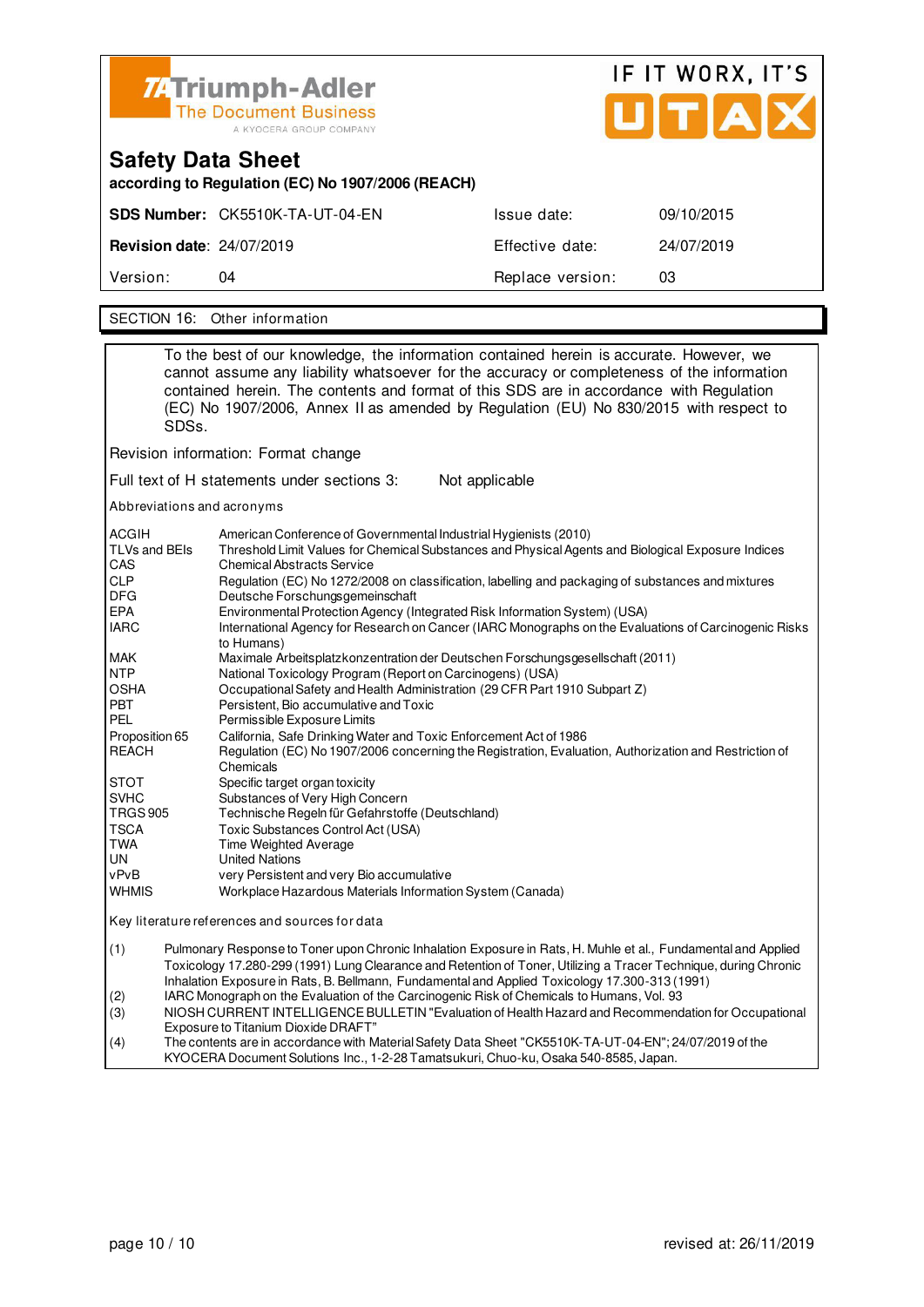



**according to Regulation (EC) No 1907/2006 (REACH)**

**SDS Number:** CK5510M\_TA-UT-04-EN Issue date: 09/10/2015

**Revision date**: 24/07/2019 Effective date: 24/07/2019 Version: 04 04 Replace version: 03

**SECTION** 1: Identification of the substance/mixture and of the company/undertaking

| 1.1  | Product identifier                               |                                                                                               |  |  |
|------|--------------------------------------------------|-----------------------------------------------------------------------------------------------|--|--|
|      | Product name                                     | Magenta Toner for                                                                             |  |  |
|      |                                                  | 300ci, 301ci, 302ci                                                                           |  |  |
|      | Consumable name                                  | CK-5510M                                                                                      |  |  |
|      | Product form                                     | Mixture                                                                                       |  |  |
| 1.2. |                                                  | Relevant identified uses of the substance or mixture and uses advised against                 |  |  |
|      | Identified uses                                  | The image formation of our electrophotographic equipments.<br>Other uses are not recommended. |  |  |
| 1.3  | Details of the supplier of the safety data sheet |                                                                                               |  |  |
|      | Manufacturer                                     | KYOCERA Document Solutions Inc.                                                               |  |  |
|      | Address                                          | 1-2-28 Tamatsukuri, Chuo-ku, Osaka 540-8585, Japan                                            |  |  |
|      | Supplier                                         | TA Triumph-Adler GmbH                                                                         |  |  |
|      | Address                                          | Ohechaussee 235<br>22848 Norderstedt<br>Germany                                               |  |  |
| 1.4  | Emergency telephone number                       | $+49(0)$ 40 / 528490                                                                          |  |  |
|      |                                                  | (This number is available only during office hours)                                           |  |  |

#### **SECTION** 2: Hazards identification

| 2.1 | Classification of the substance or mixture                                                                            |
|-----|-----------------------------------------------------------------------------------------------------------------------|
|     | Classification according to Regulation (EC) No 1272/2008 (CLP)                                                        |
|     | Not classified as hazardous mixture.                                                                                  |
| 2.2 | Label elements                                                                                                        |
|     | Labelling according to Regulation (EC) No 1272/2008 (CLP)                                                             |
|     | Not applicable.                                                                                                       |
| 2.3 | Other hazards                                                                                                         |
|     | Assessment of PBT/vPvB                                                                                                |
|     | No data available.                                                                                                    |
|     | See section 4 and 11 for information on health effects and symptoms.<br>See section 9 for dust explosion information. |
|     |                                                                                                                       |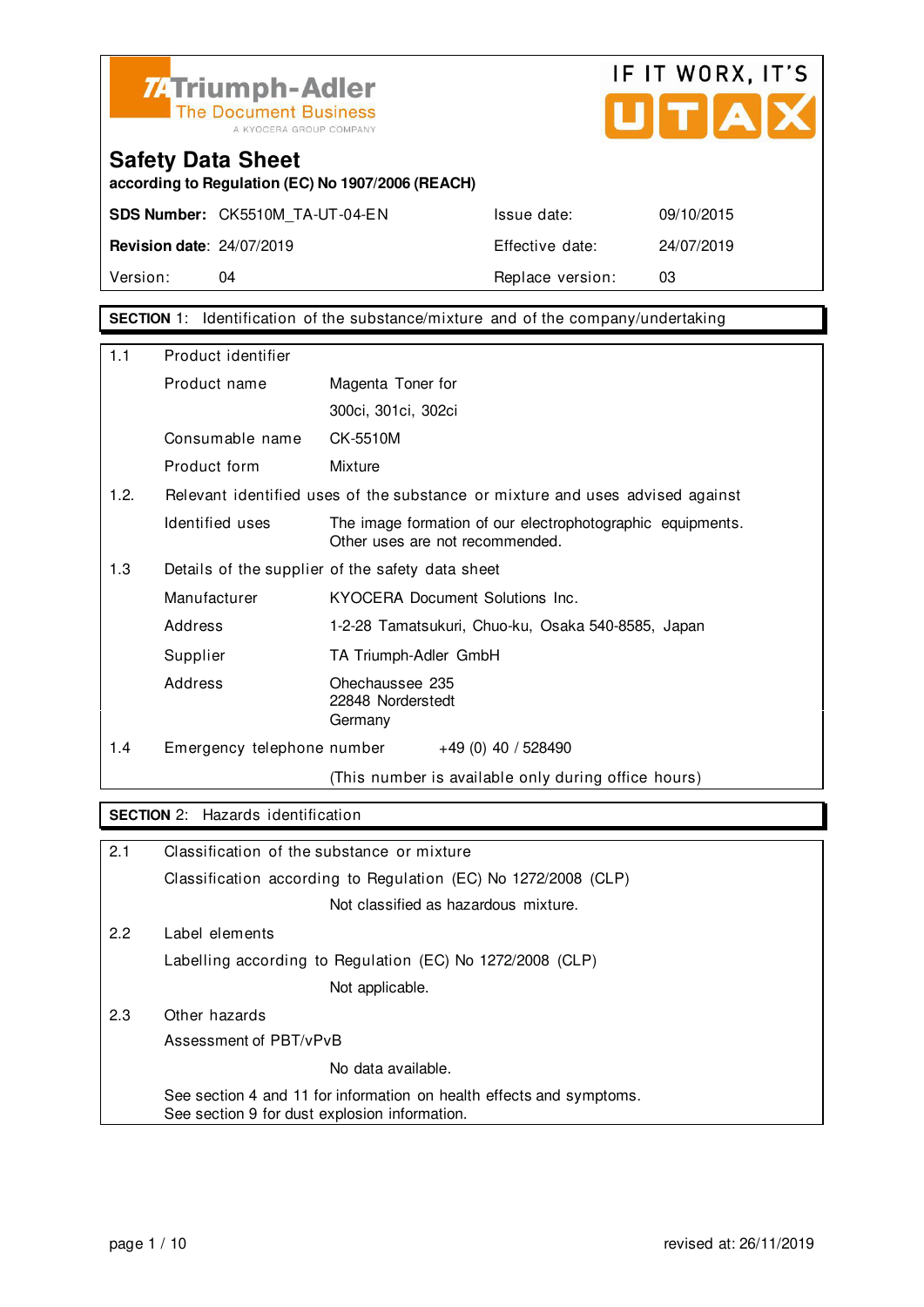|                                  | <b>74 Triumph-Adler</b><br><b>The Document Business</b><br>A KYOCERA GROUP COMPANY |                  | IF IT WORX, IT'S<br>UTAX |
|----------------------------------|------------------------------------------------------------------------------------|------------------|--------------------------|
| <b>Safety Data Sheet</b>         | according to Regulation (EC) No 1907/2006 (REACH)                                  |                  |                          |
|                                  | SDS Number: CK5510M TA-UT-04-EN                                                    | Issue date:      | 09/10/2015               |
| <b>Revision date: 24/07/2019</b> |                                                                                    | Effective date:  | 24/07/2019               |
| Version:                         | 04                                                                                 | Replace version: | 03                       |

**SECTION** 3: Composition/information on ingredients

| 3.2 | <b>Mixtures</b>                                                                                                |                                                                        |              |                                                                                               |  |  |
|-----|----------------------------------------------------------------------------------------------------------------|------------------------------------------------------------------------|--------------|-----------------------------------------------------------------------------------------------|--|--|
|     | Chemical name                                                                                                  |                                                                        | CAS-No       | [Weight %]                                                                                    |  |  |
|     | Polyester resin (2 kinds)                                                                                      |                                                                        | confidential | 75-85                                                                                         |  |  |
|     | Organic pigment                                                                                                |                                                                        | confidential | $1 - 5$                                                                                       |  |  |
|     | amorphous Silica                                                                                               |                                                                        | 7631-86-9    | $1 - 5$                                                                                       |  |  |
|     | Titanium dioxide                                                                                               |                                                                        | 13463-67-7   | < 1                                                                                           |  |  |
|     | Information of ingredients                                                                                     |                                                                        |              | (1) Substance, which present a health or environmental hazard within the meaning of CLP:      |  |  |
|     |                                                                                                                | None.                                                                  |              |                                                                                               |  |  |
|     |                                                                                                                | (2) Substance, which are assigned Community workplace exposure limits: |              |                                                                                               |  |  |
|     |                                                                                                                | None.                                                                  |              |                                                                                               |  |  |
|     | REACH:                                                                                                         |                                                                        |              | (3) Substance, which are PBT or vPvB in accordance with the criteria set out in Annex XIII of |  |  |
|     | None.                                                                                                          |                                                                        |              |                                                                                               |  |  |
|     | (4) Substance, which are included in the list established in accordance with Article 59(1) of<br>REACH (SVHC): |                                                                        |              |                                                                                               |  |  |
|     | None.                                                                                                          |                                                                        |              |                                                                                               |  |  |
|     |                                                                                                                | See section 16 for the full text of the H statements declared above.   |              |                                                                                               |  |  |
|     | SECTION 4: First aid measures                                                                                  |                                                                        |              |                                                                                               |  |  |
|     |                                                                                                                |                                                                        |              |                                                                                               |  |  |
| 4.1 |                                                                                                                | Description of first aid measures                                      |              |                                                                                               |  |  |
|     | Inhalation:                                                                                                    | doctor in case of such symptoms as coughing.                           |              | Remove from exposure to fresh air and gargle with plenty of water. Consult a                  |  |  |
|     | Skin contact:                                                                                                  | Wash with soap and water.                                              |              |                                                                                               |  |  |
|     | Eye contact:                                                                                                   | Flush with water immediately and see a doctor if irritating.           |              |                                                                                               |  |  |
|     | Ingestion:                                                                                                     | treatment if necessary.                                                |              | Rinse out the mouth. Drink one or two glasses of water to dilute. Seek medical                |  |  |
|     |                                                                                                                |                                                                        |              |                                                                                               |  |  |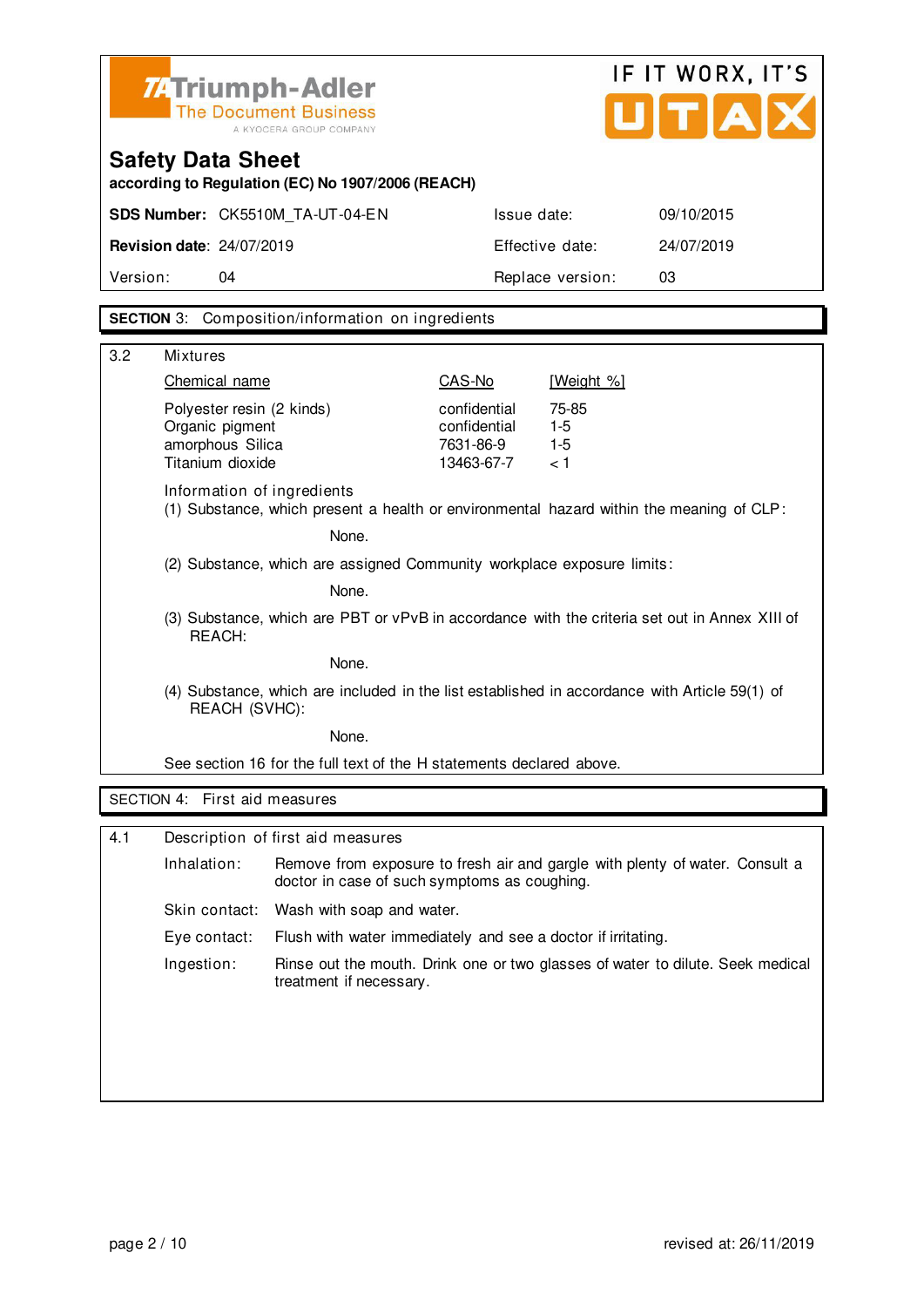



**according to Regulation (EC) No 1907/2006 (REACH)**

|                                  | <b>SDS Number: CK5510M TA-UT-04-EN</b> | Issue date:      | 09/10/2015 |
|----------------------------------|----------------------------------------|------------------|------------|
| <b>Revision date: 24/07/2019</b> |                                        | Effective date:  | 24/07/2019 |
| Version:                         | 04                                     | Replace version: | 03         |

| 4.2 | Most important symptoms and effects, both acute and delayed                |                                                                                                                                                                        |  |  |  |
|-----|----------------------------------------------------------------------------|------------------------------------------------------------------------------------------------------------------------------------------------------------------------|--|--|--|
|     | Potential health effects and symptoms                                      |                                                                                                                                                                        |  |  |  |
|     | Inhalation:                                                                | Prolonged inhalation of excessive dusts may cause lung damage. Use of this<br>product as intended does not result in prolonged inhalation of excessive toner<br>dusts. |  |  |  |
|     | Skin contact:                                                              | Unlikely to cause skin irritation.                                                                                                                                     |  |  |  |
|     | Eve contact:                                                               | May cause transient eye irritation.                                                                                                                                    |  |  |  |
|     | Ingestion:                                                                 | Use of this product as intended does not result in ingestion.                                                                                                          |  |  |  |
| 4.3 | Indication of any immediate medical attention and special treatment needed |                                                                                                                                                                        |  |  |  |
|     | No additional information available.                                       |                                                                                                                                                                        |  |  |  |
|     |                                                                            |                                                                                                                                                                        |  |  |  |

#### SECTION 5: Firefighting measures

5.1 Extinguishing media

Suitable extinguishing media

Water spray, foam, powder, CO<sub>2</sub> or dry chemical

Unsuitable extinguishing media

None specified.

5.2 Special hazards arising from the substance or mixture

Hazardous combustion products: Carbon dioxide, Carbon monoxide

5.3 Advice for firefighters

 Pay attention not to blow away dust. Drain water off around and decrease the atmosphere temperature to extinguish the fire.

Protection equipment for firefighters

None specified.

SECTION 6: Accidental release measures

| 6.1 | Personal precautions, protective equipment and emergency procedures                                                                        |  |  |
|-----|--------------------------------------------------------------------------------------------------------------------------------------------|--|--|
|     | Avoid inhalation, ingestion, eye and skin contact in case of accidental release.<br>Avoid formation of dust. Provide adequate ventilation. |  |  |
| 6.2 | Environmental precautions                                                                                                                  |  |  |
|     | Do not allow to enter into surface water or drains.                                                                                        |  |  |
| 6.3 | Methods and material for containment and cleaning up                                                                                       |  |  |
|     | Gather the released powder not to blow away and wipe up with a wet cloth.                                                                  |  |  |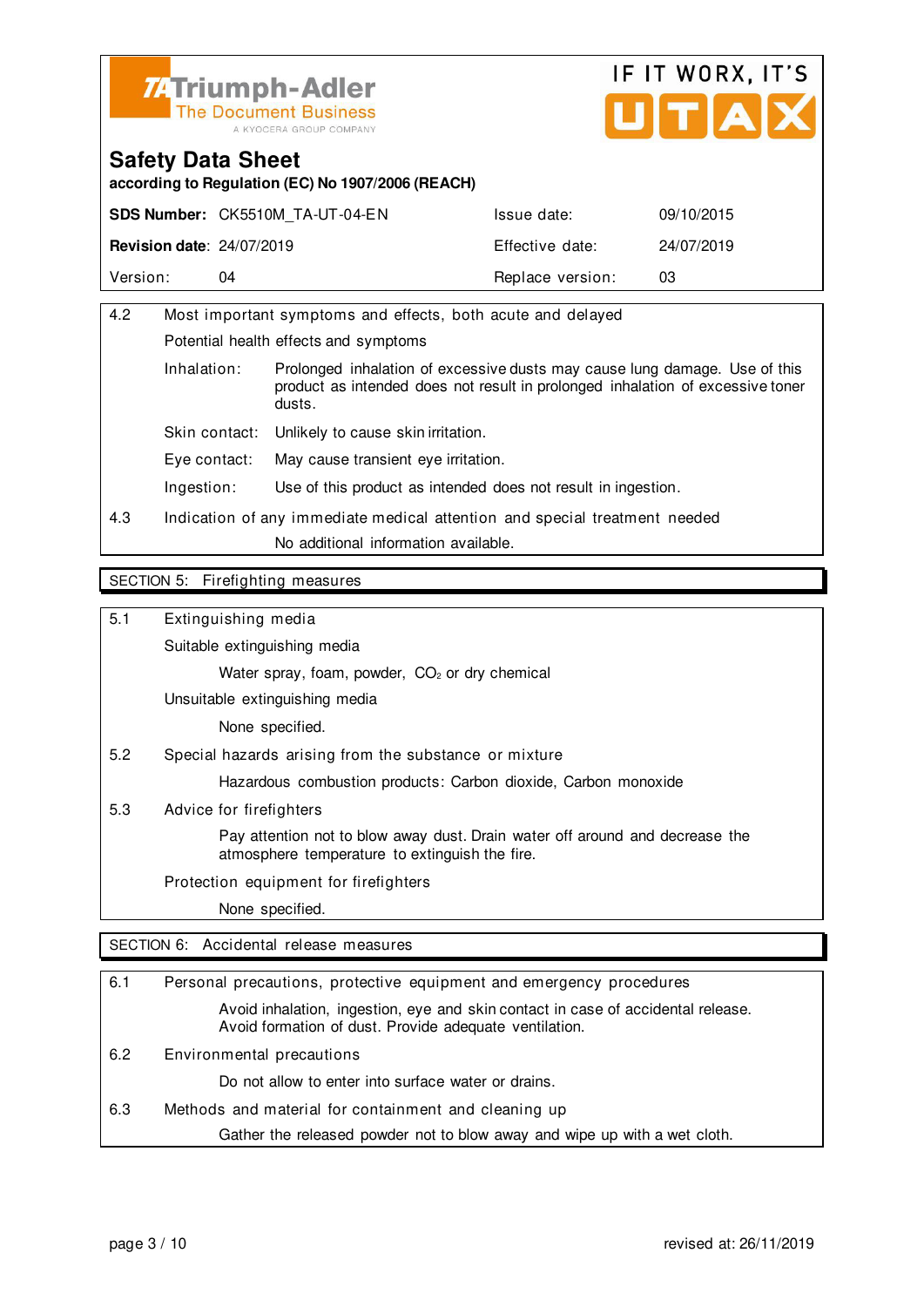

#### **Safety Data Sheet**

**according to Regulation (EC) No 1907/2006 (REACH)**

**SDS Number:** CK5510M\_TA-UT-04-EN Issue date: 09/10/2015

**Revision date**: 24/07/2019 Effective date: 24/07/2019

Version: 04 **Replace version:** 03

#### 6.4 Reference to other sections See section 13 for disposal information.

#### SECTION 7: Handling and storage

#### 7.1 Precautions for safe handling

 Do not attempt to force open or destroy the toner container or unit. See installation guide of this product.

7.2 Conditions for safe storage, including any incompatibilities

 Keep the toner container or unit tightly closed and store in a cool, dry and dark place. Keeping away from fire. Keep out of the reach of children.

7.3 Specific end use(s)

No additional information available.

#### SECTION 8: Exposure controls/personal protection

#### 8.1 Control parameters

US ACGIH Threshold Limit Values (TWA)

Particles: 10 mg/m<sup>3</sup> (Inhalable particles) 3 mg/m<sup>3</sup> (Respirable particles) Titanium dioxide: 10 mg/m³

#### US OSHA PEL (TWA)

Particles: 15 mg/m<sup>3</sup> (Total dust) 5 mg/m<sup>3</sup> (Respirable fraction)

Amorphous silica: 80 mg/m $3\%$ SiO<sub>2</sub> Titanium dioxide: 15 mg/m $3$  (Total dust)

EU Occupational exposure limits: Directive (EC) 2000/39, (EC) 2006/15 und (EU) 2009/161

Not listed.

#### 8.2 Exposure controls

Appropriate engineering controls

 Special ventilator is not required under normal intended use. Use in a well-ventilated area.

Personal protective equipment

 Respiratory protection, eye protection, hand protection, skin and body protection are not required under normal intended use.

#### Environmental exposure controls

No additional information available.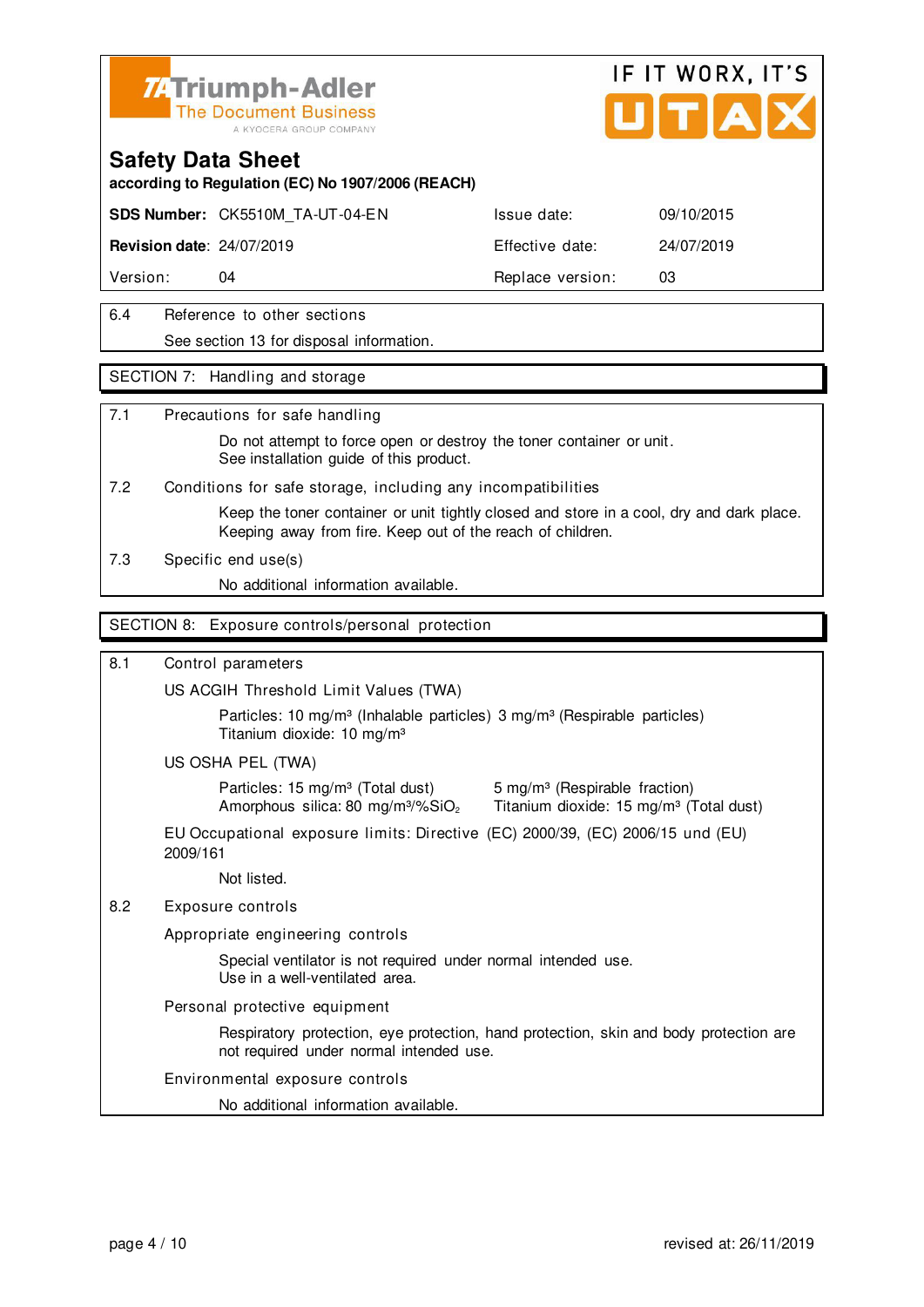



**according to Regulation (EC) No 1907/2006 (REACH)**

**SDS Number:** CK5510M\_TA-UT-04-EN Issue date: 09/10/2015 **Revision date**: 24/07/2019 Effective date: 24/07/2019

Version: 04 **Replace version:** 03

#### SECTION 9: Physical and chemical properties

| 9.1 | Information on basic physical and chemical properties |                            |
|-----|-------------------------------------------------------|----------------------------|
|     | Appearance                                            |                            |
|     | <b>Physical state</b>                                 | Solid (fine powder)        |
|     | Colour                                                | Magenta                    |
|     | Odour                                                 | Odourless                  |
|     | Odour threshold                                       | No data available.         |
|     | pH                                                    | No data available.         |
|     | Melting range [°C]                                    | 100-120 (Toner)            |
|     | Boiling point [°C]                                    | No data available.         |
|     | Flash point [°C]                                      | No data available.         |
|     | Evaporation rate                                      | No data available.         |
|     | Flammability (solid, gas)                             | No data available.         |
|     | Upper flammability or explosive limit                 | No data available.         |
|     | Lower flammability or explosive limit                 | No data available.         |
|     | Vapour pressure                                       | No data available.         |
|     | Vapour density                                        | No data available.         |
|     | Relative density [g/m <sup>3</sup> ]                  | 1.2-1.4 (Toner)            |
|     | Solubility (ies)                                      | almost insoluble in water. |
|     | Partition coefficient: n-octanol/water                | No data available.         |
|     | Auto-ignition temperature [°C]                        | No data available.         |
|     | Decomposition temperature [°C]                        | No data available.         |
|     | <b>Viscosity</b>                                      | No data available.         |
|     | Explosive properties                                  | No data available.         |
|     | Oxidizing properties                                  | No data available.         |

#### 9.2 Other information

 Dust explosion is improbable under normal intended use. Experimental explosiveness of toner is classified into the same rank such kind of powder as flour, dry milk and resin powder according to the pressure rising speed.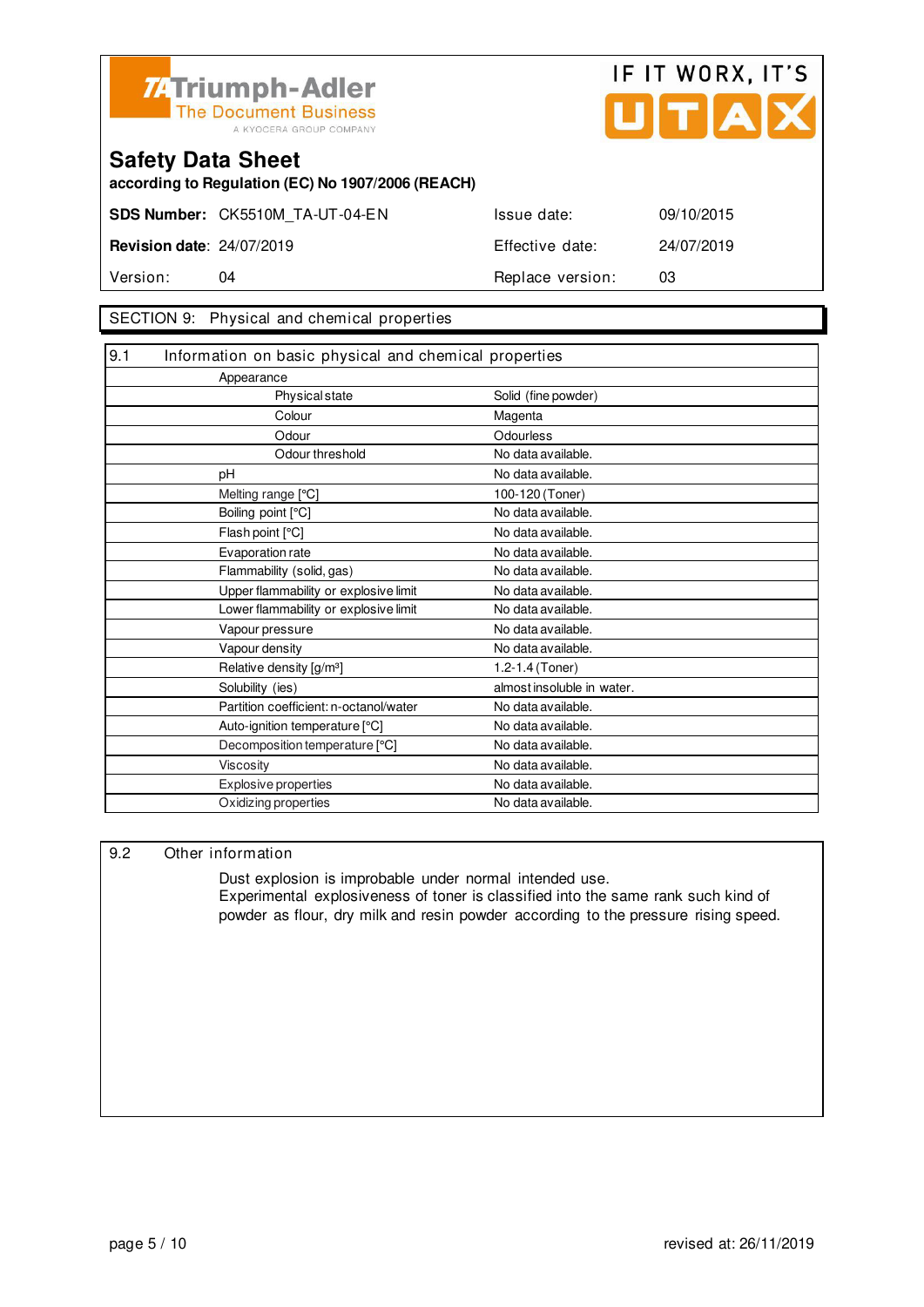

# **Safety Data Sheet**

**according to Regulation (EC) No 1907/2006 (REACH)**

**SDS Number:** CK5510M\_TA-UT-04-EN Issue date: 09/10/2015 **Revision date**: 24/07/2019 Effective date: 24/07/2019 Version: 04 04 Replace version: 03

SECTION 10: Stability and reactivity

| 10.1 | Reactivity                                                         |
|------|--------------------------------------------------------------------|
|      | No data available.                                                 |
| 10.2 | Chemical stability                                                 |
|      | This product is stable under normal conditions of use and storage. |
| 10.3 | Possibility of hazardous reactions                                 |
|      | Hazardous reactions will not occur.                                |
| 10.4 | Conditions to avoid                                                |
|      | None specified.                                                    |
| 10.5 | Incompatible materials                                             |
|      | None specified.                                                    |
| 10.6 | Hazardous decomposition products                                   |
|      | Hazardous decomposition products are not to be produced.           |

#### SECTION 11: Toxicological information

| 11.1 | Information on toxicological effects |                                                                                |  |  |
|------|--------------------------------------|--------------------------------------------------------------------------------|--|--|
|      |                                      | Based on available data, the classification criteria listed below are not met. |  |  |
|      | Acute toxicity                       |                                                                                |  |  |
|      | Oral $(LD_{50})$                     | $>$ 2000 mg/kg (rat)* (Toner)                                                  |  |  |
|      | Dermal $(LD_{50})$                   | No data available. (Toner)                                                     |  |  |
|      | Inhalation $(LC_{50}(4hr))$          | >5.0 mg/l (rat)* (Toner)                                                       |  |  |
|      |                                      |                                                                                |  |  |
|      | Acute skin irritation                | Non-irritant (rabbit)* (Toner)                                                 |  |  |
|      | Serious eye damage/irritation        |                                                                                |  |  |
|      | Acute eye irritation                 | Minimal irritant (rabbit) <sup>*</sup> . (Toner)                               |  |  |
|      | Respiratory or skin sensitization    |                                                                                |  |  |
|      | Skin sensitization                   | Non-sensitizer (mouse)* (Toner)                                                |  |  |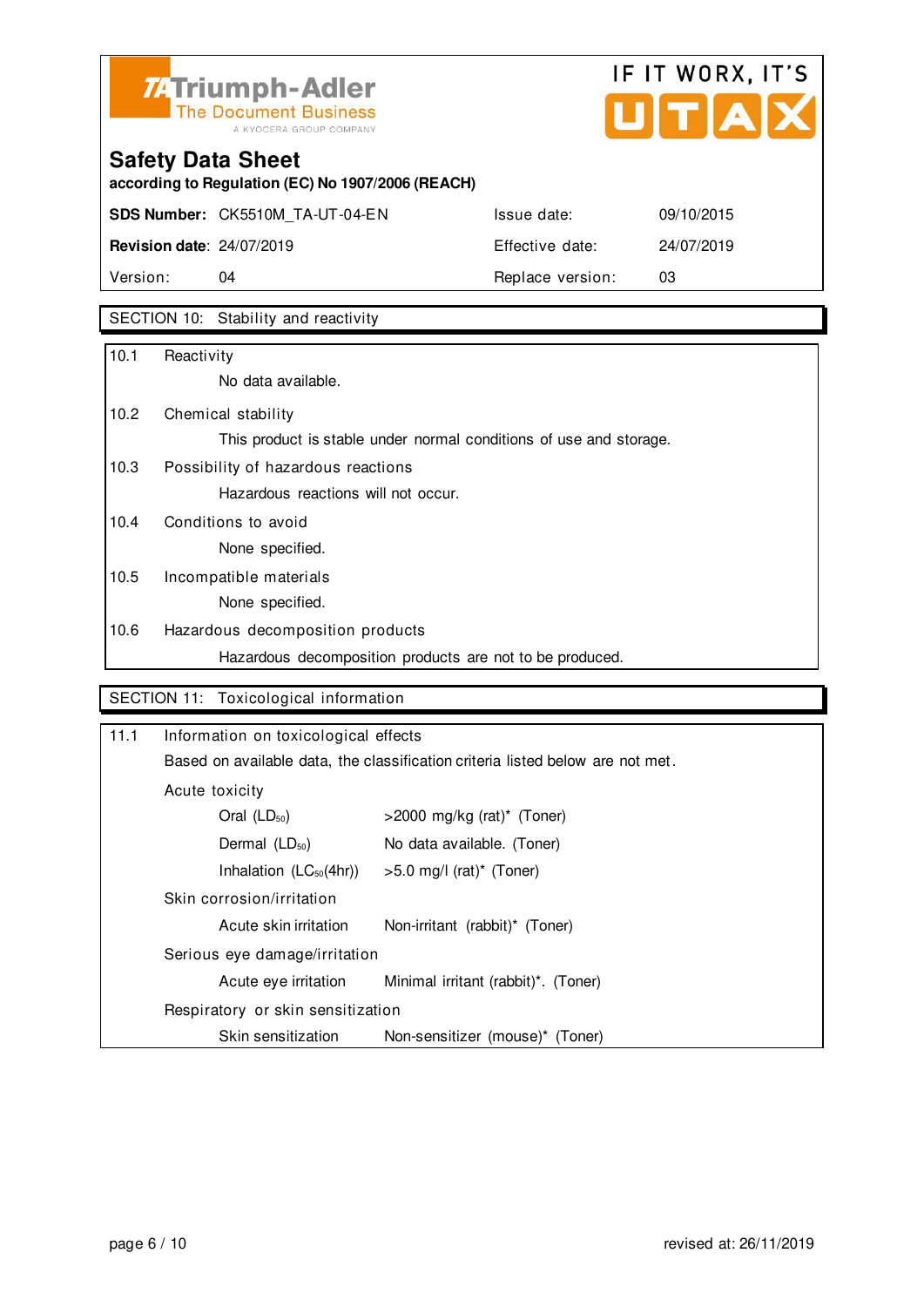



**according to Regulation (EC) No 1907/2006 (REACH)**

|                                  | <b>SDS Number: CK5510M TA-UT-04-EN</b> | Issue date:      | 09/10/2015 |
|----------------------------------|----------------------------------------|------------------|------------|
| <b>Revision date: 24/07/2019</b> |                                        | Effective date:  | 24/07/2019 |
| Version:                         | 04                                     | Replace version: | 03         |
|                                  |                                        |                  |            |

| 11.1 | Germ cell mutagenicity                                                                                                                                                                                                                                                                                                                                                                                                                                                                                                                                                                                                                                                                                                                                                                                                                                                                                         | Ames test is negative (Toner)                                        |  |  |
|------|----------------------------------------------------------------------------------------------------------------------------------------------------------------------------------------------------------------------------------------------------------------------------------------------------------------------------------------------------------------------------------------------------------------------------------------------------------------------------------------------------------------------------------------------------------------------------------------------------------------------------------------------------------------------------------------------------------------------------------------------------------------------------------------------------------------------------------------------------------------------------------------------------------------|----------------------------------------------------------------------|--|--|
|      |                                                                                                                                                                                                                                                                                                                                                                                                                                                                                                                                                                                                                                                                                                                                                                                                                                                                                                                | *(based on test result of similar product)                           |  |  |
|      | Information of ingredients:                                                                                                                                                                                                                                                                                                                                                                                                                                                                                                                                                                                                                                                                                                                                                                                                                                                                                    |                                                                      |  |  |
|      |                                                                                                                                                                                                                                                                                                                                                                                                                                                                                                                                                                                                                                                                                                                                                                                                                                                                                                                | No mutagen according to MAK, TRGS905 und (EC) No 1272/2008 Annex VI. |  |  |
|      | Carcinogenicity<br>Information of ingredients:<br>No carcinogen or potential carcinogen (except Titanium dioxide) according to IARC,<br>Japan Association on Industrial Health, ACGIH, EPA, OSHA, NTP, MAK, California<br>Proposition 65, TRGS 905 and (EC) No 1272/2008 Annex VI.                                                                                                                                                                                                                                                                                                                                                                                                                                                                                                                                                                                                                             |                                                                      |  |  |
|      |                                                                                                                                                                                                                                                                                                                                                                                                                                                                                                                                                                                                                                                                                                                                                                                                                                                                                                                |                                                                      |  |  |
|      |                                                                                                                                                                                                                                                                                                                                                                                                                                                                                                                                                                                                                                                                                                                                                                                                                                                                                                                |                                                                      |  |  |
|      | The IARC re-evaluated Titanium dioxide as a Group 2B carcinogen (possibly carcinogenic to<br>humans) as the result of inhalation exposure test in rats. But, oral/skin test does not show<br>carcinogenicity (2). In the animal chronic inhalation studies for Titanium dioxide, the lung<br>tumour was observed only in rats. It is estimated that this is attributed to the overload of rat's<br>lung clearance mechanism (overload phenomenon) (3). The inhalation of excessive<br>Titanium dioxide does not occur in normal use of this product. Also, epidemiological studies to<br>date have not revealed any evidence of the relation between occupational exposure to<br>Titanium dioxide and respiratory tract diseases.<br>Reproductive toxicity<br>Information of ingredients:<br>No reproductive toxicant according to MAK, California Proposition 65, TRGS 905 und<br>(EC) No 1272/2008 Annex VI. |                                                                      |  |  |
|      |                                                                                                                                                                                                                                                                                                                                                                                                                                                                                                                                                                                                                                                                                                                                                                                                                                                                                                                |                                                                      |  |  |
|      |                                                                                                                                                                                                                                                                                                                                                                                                                                                                                                                                                                                                                                                                                                                                                                                                                                                                                                                |                                                                      |  |  |
|      |                                                                                                                                                                                                                                                                                                                                                                                                                                                                                                                                                                                                                                                                                                                                                                                                                                                                                                                |                                                                      |  |  |
|      | STOT-single exposure                                                                                                                                                                                                                                                                                                                                                                                                                                                                                                                                                                                                                                                                                                                                                                                                                                                                                           | No data available.                                                   |  |  |
|      | STOT-repeated exposure                                                                                                                                                                                                                                                                                                                                                                                                                                                                                                                                                                                                                                                                                                                                                                                                                                                                                         | No data available.                                                   |  |  |
|      | Aspiration hazard                                                                                                                                                                                                                                                                                                                                                                                                                                                                                                                                                                                                                                                                                                                                                                                                                                                                                              | No data available.                                                   |  |  |
|      | Chronic effects                                                                                                                                                                                                                                                                                                                                                                                                                                                                                                                                                                                                                                                                                                                                                                                                                                                                                                |                                                                      |  |  |
|      | In a study in rats by chronic inhalation exposure to a typical toner, a mild to moderate degree<br>of lung fibrosis was observed in 92% of the rats in the high concentration (16 mg/m <sup>3</sup> )<br>exposure group, and a minimal to mild degree of fibrosis was noted in 22% of the animal in the<br>middle (4mg/m <sup>3</sup> ) exposure group (1). However, no pulmonary change was reported in the<br>lowest (1mg/m <sup>3</sup> ) exposure group, the most relevant level to potential human exposures.                                                                                                                                                                                                                                                                                                                                                                                             |                                                                      |  |  |
|      | Other information                                                                                                                                                                                                                                                                                                                                                                                                                                                                                                                                                                                                                                                                                                                                                                                                                                                                                              | No data available.                                                   |  |  |
|      |                                                                                                                                                                                                                                                                                                                                                                                                                                                                                                                                                                                                                                                                                                                                                                                                                                                                                                                |                                                                      |  |  |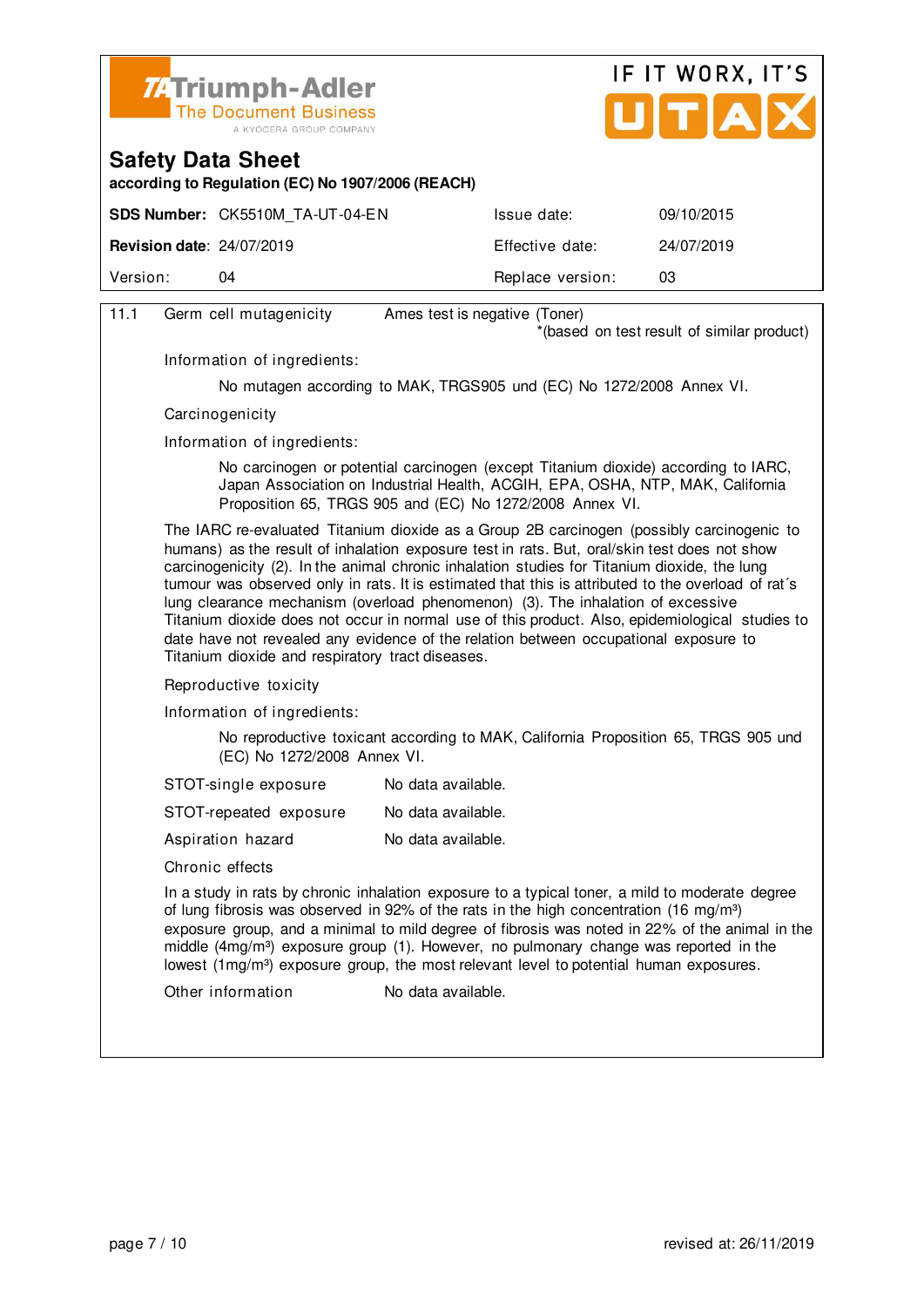

# **Safety Data Sheet according to Regulation (EC) No 1907/2006 (REACH) SDS Number:** CK5510M\_TA-UT-04-EN Issue date: 09/10/2015 **Revision date**: 24/07/2019 Effective date: 24/07/2019 Version: 04 **Replace version:** 03

#### SECTION 12: Ecological information

| 12.1 | Toxicity                             |
|------|--------------------------------------|
|      | No data available.                   |
| 12.2 | Persistence and degradability        |
|      | No data available.                   |
| 12.3 | Bio accumulative potential           |
|      | No data available.                   |
| 12.4 | Mobility in soil                     |
|      | No data available.                   |
| 12.5 | Results of PBT and vPvB assessment   |
|      | No data available.                   |
| 12.6 | Other adverse effects                |
|      | No additional information available. |

#### SECTION 13: Disposal considerations

#### 13.1 Waste treatment methods

 Do not attempt to incinerate the toner container or unit and the waste toner yourself. Dangerous sparks may cause burn. Any disposal practice should be done under conditions , which meet local, state and federal laws and regulations relating to waste (contact local or state environmental agency for specific rules).

#### SECTION 14: Transport information

- 14.1 UN-number
	- None.
- 14.2 UN Proper shipping name

None.

14.3 Transport hazard class(es)

None.

14.4 Packing group

None.

14.5 Environmental hazards

None.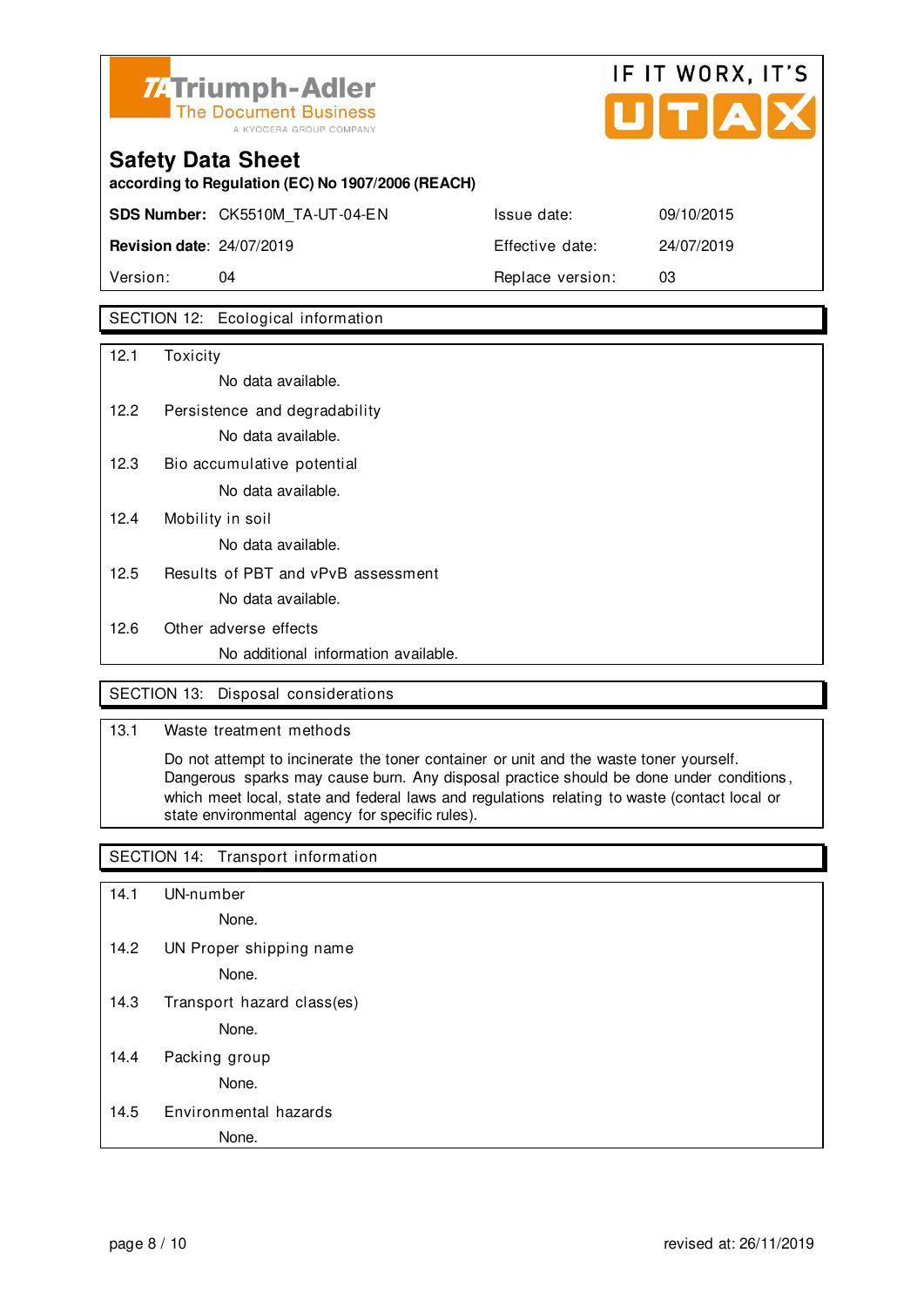



**according to Regulation (EC) No 1907/2006 (REACH)**

|                                  | <b>SDS Number: CK5510M TA-UT-04-EN</b> | Issue date:      | 09/10/2015 |
|----------------------------------|----------------------------------------|------------------|------------|
| <b>Revision date: 24/07/2019</b> |                                        | Effective date:  | 24/07/2019 |
| Version:                         | 04                                     | Replace version: | 03         |
|                                  |                                        |                  |            |

#### 14.6 Special precautions for user

No additional information available.

14.7 Transport in bulk according to Annex II of MARPOL73/78 and the IBC Code Not applicable.

SECTION 15: Regulatory information

| 15.1 | Safety, health and environmental regulations/legislation specific for the substance or<br>mixture                     |
|------|-----------------------------------------------------------------------------------------------------------------------|
|      | EU-regulations                                                                                                        |
|      | Regulation (EC) No 1005 / 2009 (on substances that deplete the ozone layer, Annex I and II):                          |
|      | Not listed.                                                                                                           |
|      | Regulation (EU) No 2019 / 1021 (on persistent organic pollutants, Annex I as amended):                                |
|      | Not listed.                                                                                                           |
|      | Regulation (EU) No 649 / 2012 (concerning the export and import of dangerous chemicals,<br>Annex I and V as amended): |
|      | Not listed.                                                                                                           |
|      | Regulation (EC) No 1907 / 2006 REACH Annex XVII as amended (Restrictions on use):                                     |
|      | Not listed.                                                                                                           |
|      | Regulation (EC) No 1907 / 2006 REACH Annex XIV as amended (Authorizations):                                           |
|      | Not listed.                                                                                                           |
|      | US-regulations                                                                                                        |
|      | All ingredients in this product comply with order under TSCA.                                                         |
|      | Canada regulations                                                                                                    |
|      | This product is not a WHMIS-controlled product, since we consider it as a<br>manufactured article.                    |
| 15.2 | <b>Chemical Safety Assessment</b>                                                                                     |
|      | No data available.                                                                                                    |
|      |                                                                                                                       |
|      |                                                                                                                       |
|      |                                                                                                                       |
|      |                                                                                                                       |
|      |                                                                                                                       |
|      |                                                                                                                       |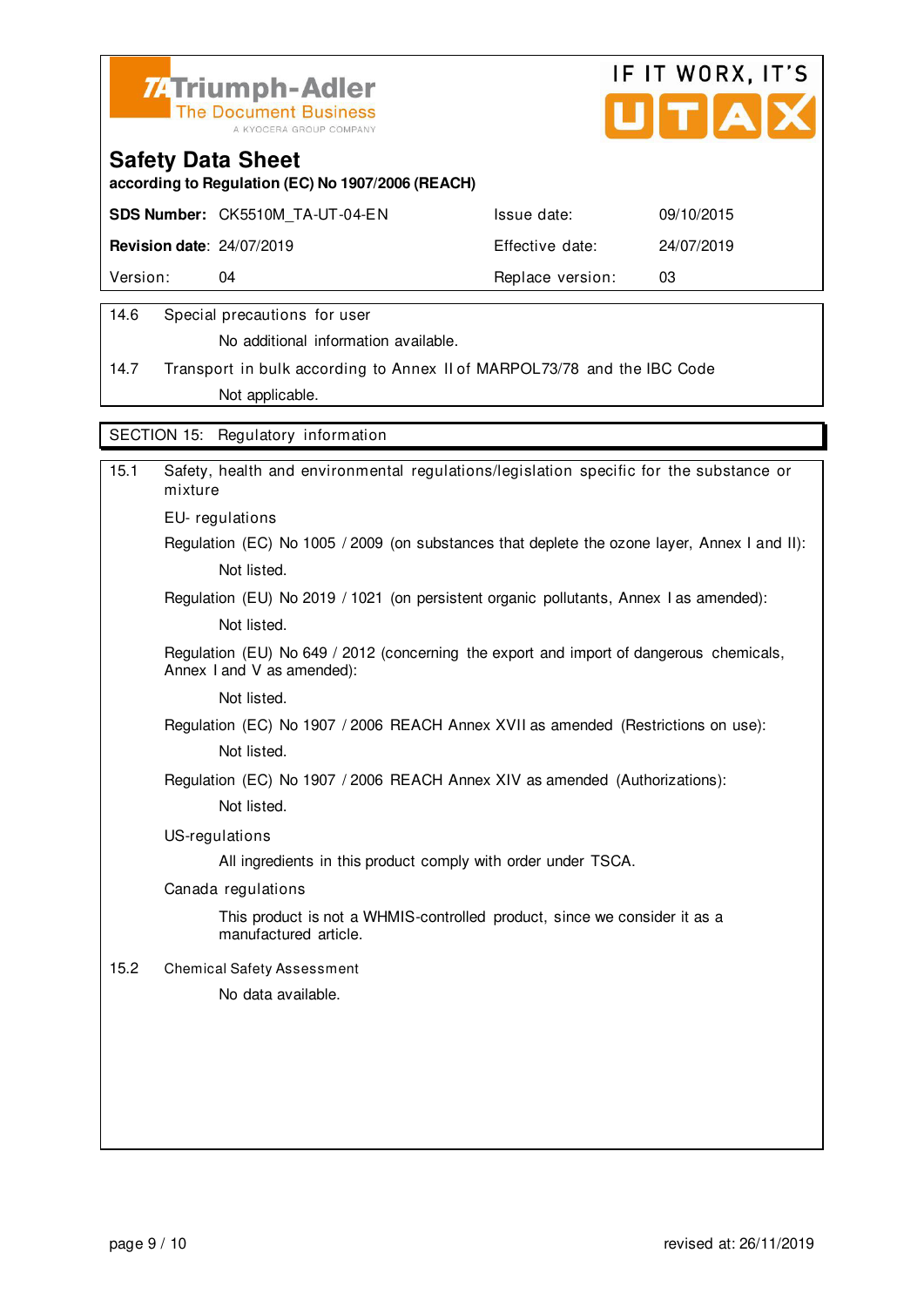

| <b>Safety Data Sheet</b><br>according to Regulation (EC) No 1907/2006 (REACH)                                                                                                                                                                                                                                                                                                      |                                 |                  |            |  |  |
|------------------------------------------------------------------------------------------------------------------------------------------------------------------------------------------------------------------------------------------------------------------------------------------------------------------------------------------------------------------------------------|---------------------------------|------------------|------------|--|--|
|                                                                                                                                                                                                                                                                                                                                                                                    | SDS Number: CK5510M TA-UT-04-EN | Issue date:      | 09/10/2015 |  |  |
| <b>Revision date: 24/07/2019</b>                                                                                                                                                                                                                                                                                                                                                   |                                 | Effective date:  | 24/07/2019 |  |  |
| Version:                                                                                                                                                                                                                                                                                                                                                                           | 04                              | Replace version: | 03         |  |  |
|                                                                                                                                                                                                                                                                                                                                                                                    |                                 |                  |            |  |  |
| SECTION 16: Other information                                                                                                                                                                                                                                                                                                                                                      |                                 |                  |            |  |  |
| To the best of our knowledge, the information contained herein is accurate. However, we<br>cannot assume any liability whatsoever for the accuracy or completeness of the information<br>contained herein. The contents and format of this SDS are in accordance with Regulation<br>(EC) No 1907/2006, Annex II as amended by Regulation (EU) No 830/2015 with respect to<br>SDSs. |                                 |                  |            |  |  |

Revision information: Format change

Full text of H statements under sections 3: Not applicable

Abbreviations and acronyms

| <b>ACGIH</b><br><b>TLVs and BEIs</b><br>CAS |                                                                                                                                                                                                                                                                                                                                      | American Conference of Governmental Industrial Hygienists (2010)<br>Threshold Limit Values for Chemical Substances and Physical Agents and Biological Exposure Indices<br><b>Chemical Abstracts Service</b> |  |  |
|---------------------------------------------|--------------------------------------------------------------------------------------------------------------------------------------------------------------------------------------------------------------------------------------------------------------------------------------------------------------------------------------|-------------------------------------------------------------------------------------------------------------------------------------------------------------------------------------------------------------|--|--|
| <b>CLP</b>                                  |                                                                                                                                                                                                                                                                                                                                      | Regulation (EC) No 1272/2008 on classification, labelling and packaging of substances and mixtures                                                                                                          |  |  |
| <b>DFG</b>                                  |                                                                                                                                                                                                                                                                                                                                      | Deutsche Forschungsgemeinschaft                                                                                                                                                                             |  |  |
| <b>EPA</b>                                  |                                                                                                                                                                                                                                                                                                                                      | Environmental Protection Agency (Integrated Risk Information System) (USA)                                                                                                                                  |  |  |
| <b>IARC</b>                                 |                                                                                                                                                                                                                                                                                                                                      | International Agency for Research on Cancer (IARC Monographs on the Evaluations of Carcinogenic Risks<br>to Humans)                                                                                         |  |  |
| MAK                                         |                                                                                                                                                                                                                                                                                                                                      | Maximale Arbeitsplatzkonzentration der Deutschen Forschungsgesellschaft (2011)                                                                                                                              |  |  |
| <b>NTP</b>                                  |                                                                                                                                                                                                                                                                                                                                      | National Toxicology Program (Report on Carcinogens) (USA)                                                                                                                                                   |  |  |
| <b>OSHA</b>                                 |                                                                                                                                                                                                                                                                                                                                      | Occupational Safety and Health Administration (29 CFR Part 1910 Subpart Z)                                                                                                                                  |  |  |
| <b>PBT</b>                                  |                                                                                                                                                                                                                                                                                                                                      | Persistent, Bio accumulative and Toxic                                                                                                                                                                      |  |  |
| <b>PEL</b>                                  |                                                                                                                                                                                                                                                                                                                                      | Permissible Exposure Limits                                                                                                                                                                                 |  |  |
| Proposition 65                              |                                                                                                                                                                                                                                                                                                                                      | California, Safe Drinking Water and Toxic Enforcement Act of 1986                                                                                                                                           |  |  |
| <b>REACH</b>                                |                                                                                                                                                                                                                                                                                                                                      | Regulation (EC) No 1907/2006 concerning the Registration, Evaluation, Authorization and Restriction of<br>Chemicals                                                                                         |  |  |
| <b>STOT</b>                                 |                                                                                                                                                                                                                                                                                                                                      | Specific target organ toxicity                                                                                                                                                                              |  |  |
| <b>SVHC</b>                                 |                                                                                                                                                                                                                                                                                                                                      | Substances of Very High Concern                                                                                                                                                                             |  |  |
| <b>TRGS 905</b>                             |                                                                                                                                                                                                                                                                                                                                      | Technische Regeln für Gefahrstoffe (Deutschland)                                                                                                                                                            |  |  |
| <b>TSCA</b>                                 |                                                                                                                                                                                                                                                                                                                                      | Toxic Substances Control Act (USA)                                                                                                                                                                          |  |  |
| TWA                                         |                                                                                                                                                                                                                                                                                                                                      | Time Weighted Average                                                                                                                                                                                       |  |  |
| UN                                          |                                                                                                                                                                                                                                                                                                                                      | <b>United Nations</b>                                                                                                                                                                                       |  |  |
| vPvB                                        |                                                                                                                                                                                                                                                                                                                                      | very Persistent and very Bio accumulative                                                                                                                                                                   |  |  |
| <b>WHMIS</b>                                |                                                                                                                                                                                                                                                                                                                                      | Workplace Hazardous Materials Information System (Canada)                                                                                                                                                   |  |  |
|                                             |                                                                                                                                                                                                                                                                                                                                      | Key literature references and sources for data                                                                                                                                                              |  |  |
| (1)                                         | Pulmonary Response to Toner upon Chronic Inhalation Exposure in Rats, H. Muhle et al., Fundamental and Applied<br>Toxicology 17.280-299 (1991) Lung Clearance and Retention of Toner, Utilizing a Tracer Technique, during Chronic<br>Inhalation Exposure in Rats, B. Bellmann, Fundamental and Applied Toxicology 17.300-313 (1991) |                                                                                                                                                                                                             |  |  |
| (2)                                         |                                                                                                                                                                                                                                                                                                                                      | IARC Monograph on the Evaluation of the Carcinogenic Risk of Chemicals to Humans, Vol. 93                                                                                                                   |  |  |
| (3)                                         | NIOSH CURRENT INTELLIGENCE BULLETIN "Evaluation of Health Hazard and Recommendation for Occupational                                                                                                                                                                                                                                 |                                                                                                                                                                                                             |  |  |

Exposure to Titanium Dioxide DRAFT"<br>The contents are in accordance with M The contents are in accordance with Material Safety Data Sheet "CK5510M-TA-UT-04-EN"; 24/07/2019 of the KYOCERA Document Solutions Inc., 1-2-28 Tamatsukuri, Chuo-ku, Osaka 540-8585, Japan.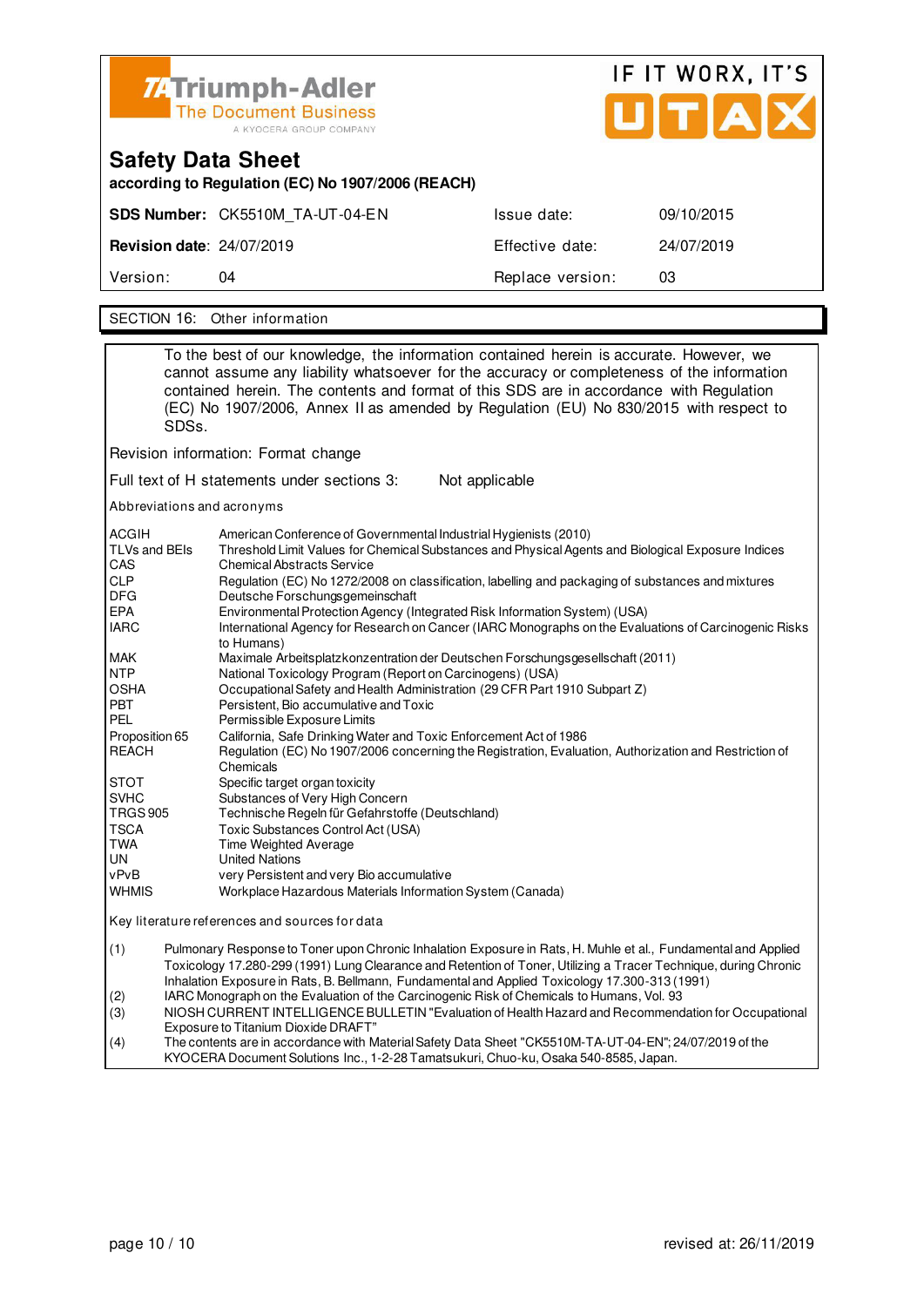



**according to Regulation (EC) No 1907/2006 (REACH)**

**SDS Number:** CK5510Y\_TA-UT-04-EN Issue date: 09/10/2015

**Revision date**: 24/07/2019 Effective date: 24/07/2019 Version: 04 04 Replace version: 03

**SECTION** 1: Identification of the substance/mixture and of the company/undertaking

| 1.1  | Product identifier         |                                                                                               |  |
|------|----------------------------|-----------------------------------------------------------------------------------------------|--|
|      | Product name               | Yellow Toner for                                                                              |  |
|      |                            | 300ci, 301ci, 302ci                                                                           |  |
|      | Consumable name            | CK-5510Y                                                                                      |  |
|      | Product form               | Mixture                                                                                       |  |
| 1.2. |                            | Relevant identified uses of the substance or mixture and uses advised against                 |  |
|      | Identified uses            | The image formation of our electrophotographic equipments.<br>Other uses are not recommended. |  |
| 1.3  |                            | Details of the supplier of the safety data sheet                                              |  |
|      | Manufacturer               | KYOCERA Document Solutions Inc.                                                               |  |
|      | Address                    | 1-2-28 Tamatsukuri, Chuo-ku, Osaka 540-8585, Japan                                            |  |
|      | Supplier                   | TA Triumph-Adler GmbH                                                                         |  |
|      | Address                    | Ohechaussee 235<br>22848 Norderstedt<br>Germany                                               |  |
| 1.4  | Emergency telephone number | $+49(0)$ 40 / 528490                                                                          |  |
|      |                            | (This number is available only during office hours)                                           |  |

#### **SECTION** 2: Hazards identification

| 2.1 | Classification of the substance or mixture                                                                            |
|-----|-----------------------------------------------------------------------------------------------------------------------|
|     | Classification according to Regulation (EC) No 1272/2008 (CLP)                                                        |
|     | Not classified as hazardous mixture.                                                                                  |
| 2.2 | Label elements                                                                                                        |
|     | Labelling according to Regulation (EC) No 1272/2008 (CLP)                                                             |
|     | Not applicable.                                                                                                       |
| 2.3 | Other hazards                                                                                                         |
|     | Assessment of PBT/vPvB                                                                                                |
|     | No data available.                                                                                                    |
|     | See section 4 and 11 for information on health effects and symptoms.<br>See section 9 for dust explosion information. |
|     |                                                                                                                       |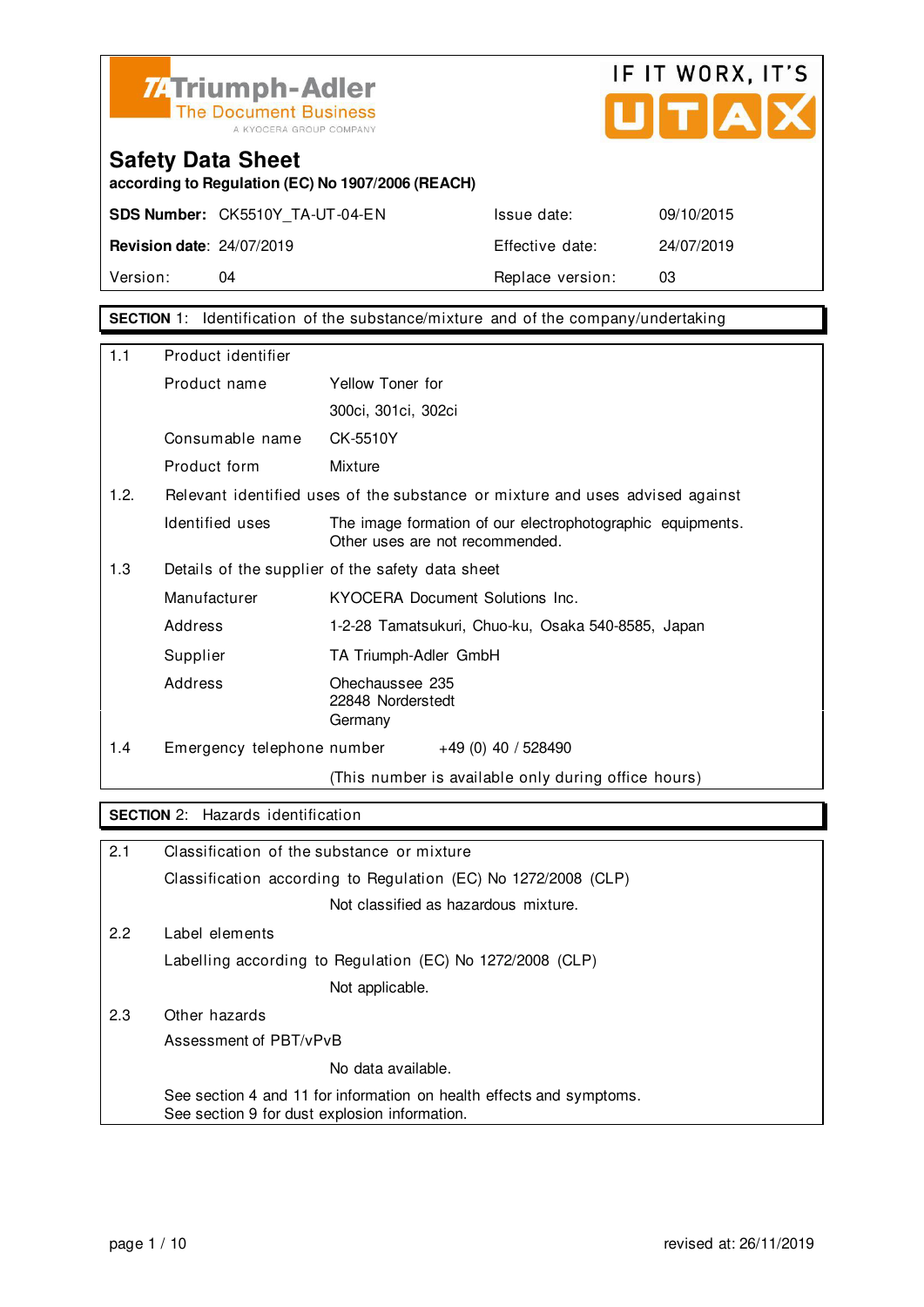| Z:Triumph-Adler<br><b>The Document Business</b> |
|-------------------------------------------------|
| A KYOCERA GROUP COMPANY                         |



**according to Regulation (EC) No 1907/2006 (REACH)**

| Version:                         | 04                              | Replace version: | 03         |
|----------------------------------|---------------------------------|------------------|------------|
| <b>Revision date: 24/07/2019</b> |                                 | Effective date:  | 24/07/2019 |
|                                  | SDS Number: CK5510Y TA-UT-04-EN | Issue date:      | 09/10/2015 |

#### **SECTION** 3: Composition/information on ingredients

| 3.2 | <b>Mixtures</b>                                                                                                        |                                                                        |                                                         |                                                                                |  |
|-----|------------------------------------------------------------------------------------------------------------------------|------------------------------------------------------------------------|---------------------------------------------------------|--------------------------------------------------------------------------------|--|
|     | Chemical name                                                                                                          |                                                                        | CAS-No                                                  | [Weight %]                                                                     |  |
|     | Polyester resin (2 kinds)<br>Organic pigment<br>amorphous Silica<br>Titanium dioxide                                   |                                                                        | confidential<br>confidential<br>7631-86-9<br>13463-67-7 | 75-85<br>$1 - 5$<br>$1 - 5$<br>< 1                                             |  |
|     | Information of ingredients<br>(1) Substance, which present a health or environmental hazard within the meaning of CLP: |                                                                        |                                                         |                                                                                |  |
|     |                                                                                                                        | None.                                                                  |                                                         |                                                                                |  |
|     |                                                                                                                        | (2) Substance, which are assigned Community workplace exposure limits: |                                                         |                                                                                |  |
|     |                                                                                                                        | None.                                                                  |                                                         |                                                                                |  |
|     | (3) Substance, which are PBT or vPvB in accordance with the criteria set out in Annex XIII of<br>REACH:                |                                                                        |                                                         |                                                                                |  |
|     | None.                                                                                                                  |                                                                        |                                                         |                                                                                |  |
|     | (4) Substance, which are included in the list established in accordance with Article 59(1) of<br>REACH (SVHC):         |                                                                        |                                                         |                                                                                |  |
|     | None.                                                                                                                  |                                                                        |                                                         |                                                                                |  |
|     | See section 16 for the full text of the H statements declared above.                                                   |                                                                        |                                                         |                                                                                |  |
|     | SECTION 4: First aid measures                                                                                          |                                                                        |                                                         |                                                                                |  |
|     |                                                                                                                        |                                                                        |                                                         |                                                                                |  |
| 4.1 |                                                                                                                        | Description of first aid measures                                      |                                                         |                                                                                |  |
|     | Inhalation:                                                                                                            | doctor in case of such symptoms as coughing.                           |                                                         | Remove from exposure to fresh air and gargle with plenty of water. Consult a   |  |
|     | Skin contact:                                                                                                          | Wash with soap and water.                                              |                                                         |                                                                                |  |
|     | Eye contact:                                                                                                           | Flush with water immediately and see a doctor if irritating.           |                                                         |                                                                                |  |
|     | Ingestion:                                                                                                             | treatment if necessary.                                                |                                                         | Rinse out the mouth. Drink one or two glasses of water to dilute. Seek medical |  |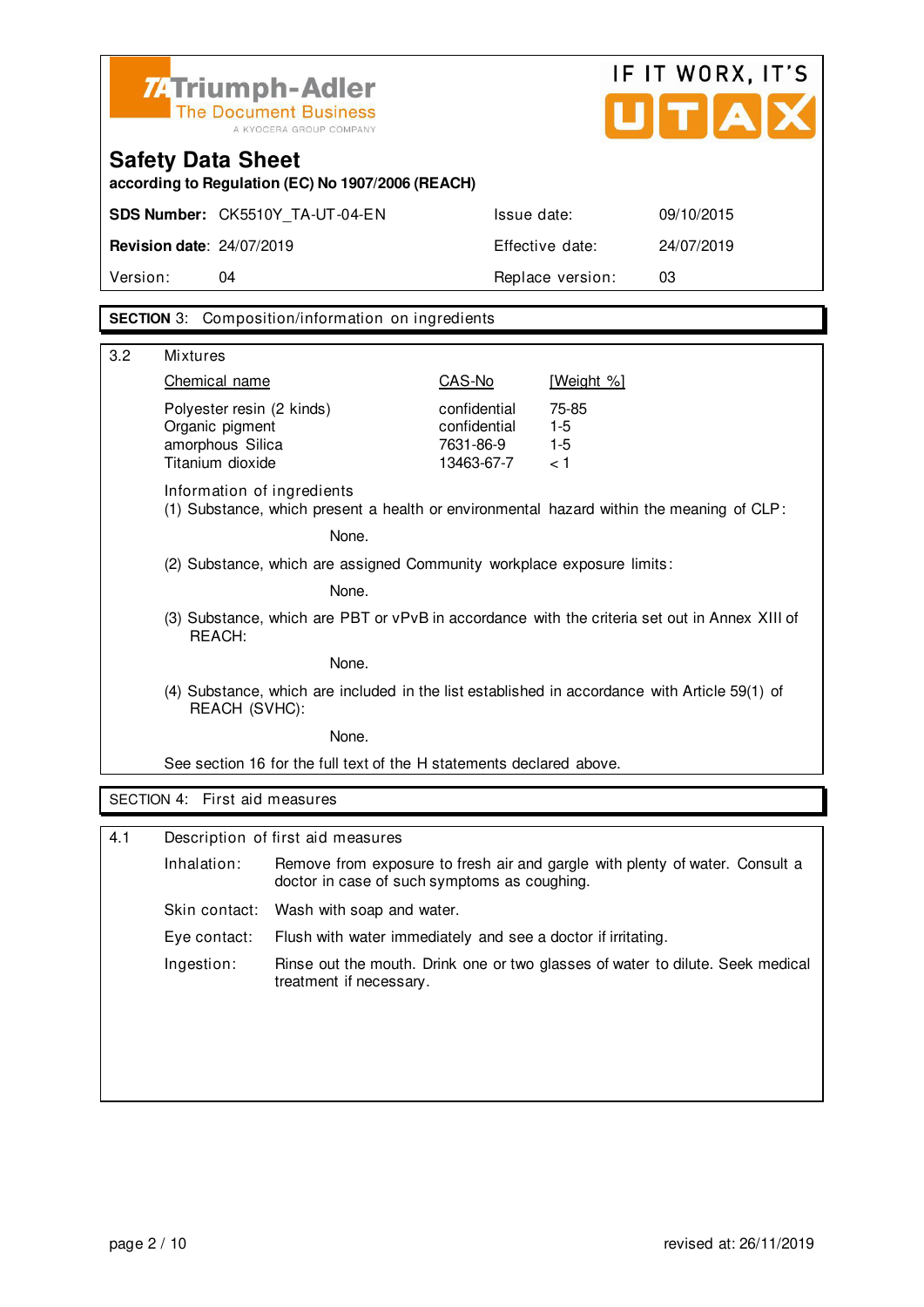



**according to Regulation (EC) No 1907/2006 (REACH)**

|                                  | <b>SDS Number: CK5510Y TA-UT-04-EN</b> | Issue date:      | 09/10/2015 |
|----------------------------------|----------------------------------------|------------------|------------|
| <b>Revision date: 24/07/2019</b> |                                        | Effective date:  | 24/07/2019 |
| Version:                         | 04                                     | Replace version: | 03         |

| 4.2 | Most important symptoms and effects, both acute and delayed |                                                                                                                                                                        |  |
|-----|-------------------------------------------------------------|------------------------------------------------------------------------------------------------------------------------------------------------------------------------|--|
|     | Potential health effects and symptoms                       |                                                                                                                                                                        |  |
|     | Inhalation:                                                 | Prolonged inhalation of excessive dusts may cause lung damage. Use of this<br>product as intended does not result in prolonged inhalation of excessive toner<br>dusts. |  |
|     | Skin contact:                                               | Unlikely to cause skin irritation.                                                                                                                                     |  |
|     | Eve contact:                                                | May cause transient eye irritation.                                                                                                                                    |  |
|     | Ingestion:                                                  | Use of this product as intended does not result in ingestion.                                                                                                          |  |
| 4.3 |                                                             | Indication of any immediate medical attention and special treatment needed                                                                                             |  |
|     |                                                             | No additional information available.                                                                                                                                   |  |
|     |                                                             |                                                                                                                                                                        |  |

#### SECTION 5: Firefighting measures

5.1 Extinguishing media

Suitable extinguishing media

Water spray, foam, powder, CO<sub>2</sub> or dry chemical

Unsuitable extinguishing media

None specified.

5.2 Special hazards arising from the substance or mixture

Hazardous combustion products: Carbon dioxide, Carbon monoxide

5.3 Advice for firefighters

 Pay attention not to blow away dust. Drain water off around and decrease the atmosphere temperature to extinguish the fire.

Protection equipment for firefighters

None specified.

SECTION 6: Accidental release measures

| 6.1 | Personal precautions, protective equipment and emergency procedures                                                                        |
|-----|--------------------------------------------------------------------------------------------------------------------------------------------|
|     | Avoid inhalation, ingestion, eye and skin contact in case of accidental release.<br>Avoid formation of dust. Provide adequate ventilation. |
| 6.2 | Environmental precautions                                                                                                                  |
|     | Do not allow to enter into surface water or drains.                                                                                        |
| 6.3 | Methods and material for containment and cleaning up                                                                                       |
|     | Gather the released powder not to blow away and wipe up with a wet cloth.                                                                  |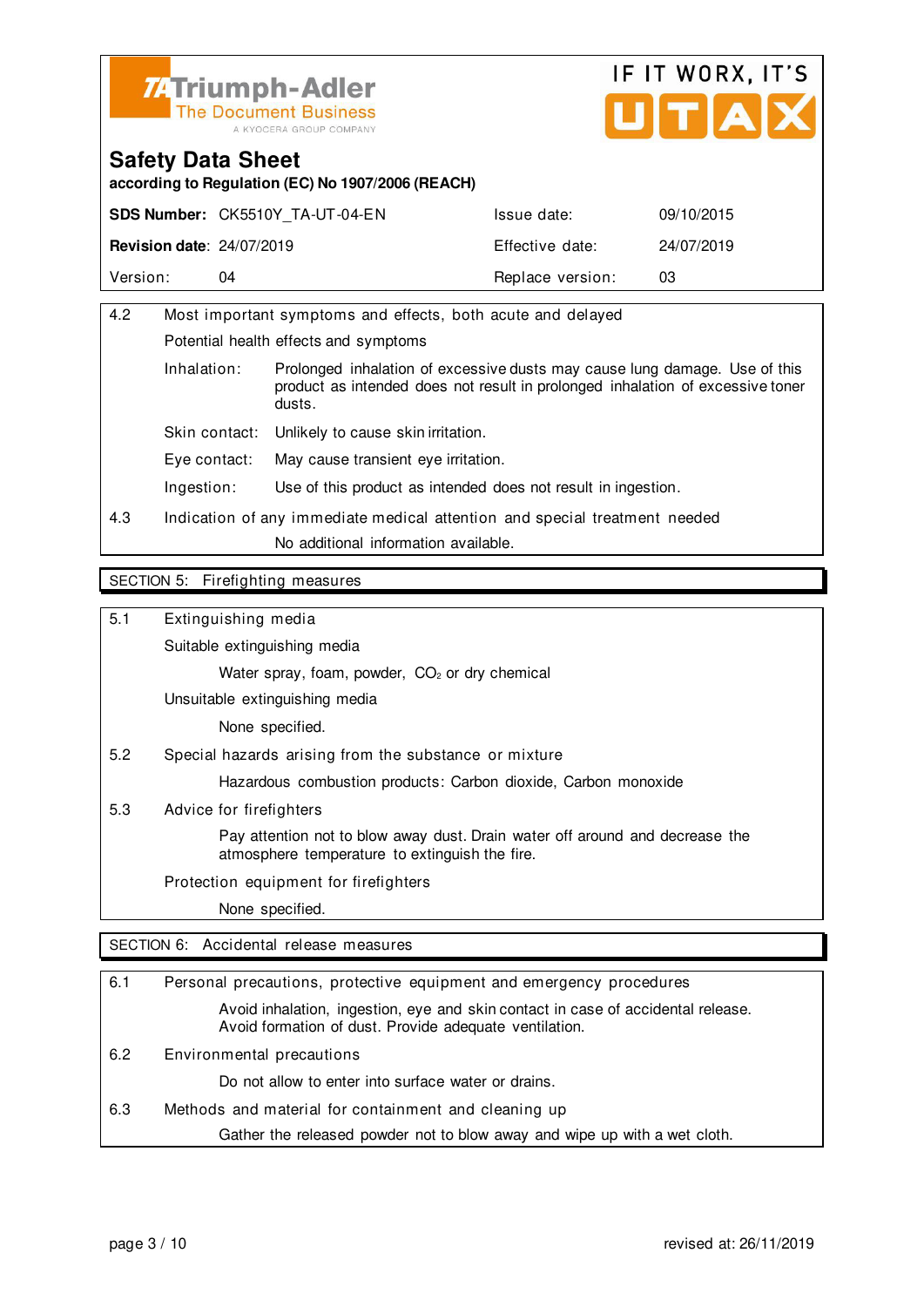

#### **Safety Data Sheet**

**according to Regulation (EC) No 1907/2006 (REACH)**

**SDS Number:** CK5510Y\_TA-UT-04-EN Issue date: 09/10/2015

**Revision date**: 24/07/2019 Effective date: 24/07/2019

Version: 04 **Replace version:** 03

6.4 Reference to other sections See section 13 for disposal information.

#### SECTION 7: Handling and storage

#### 7.1 Precautions for safe handling

 Do not attempt to force open or destroy the toner container or unit. See installation guide of this product.

7.2 Conditions for safe storage, including any incompatibilities

 Keep the toner container or unit tightly closed and store in a cool, dry and dark place. Keeping away from fire. Keep out of the reach of children.

7.3 Specific end use(s)

No additional information available.

#### SECTION 8: Exposure controls/personal protection

#### 8.1 Control parameters

US ACGIH Threshold Limit Values (TWA)

Particles: 10 mg/m<sup>3</sup> (Inhalable particles) 3 mg/m<sup>3</sup> (Respirable particles) Titanium dioxide: 10 mg/m³

US OSHA PEL (TWA)

Particles: 15 mg/m<sup>3</sup> (Total dust) 5 mg/m<sup>3</sup> (Respirable fraction)

Amorphous silica: 80 mg/m $3\%$ SiO<sub>2</sub> Titanium dioxide: 15 mg/m $3$  (Total dust)

EU Occupational exposure limits: Directive (EC) 2000/39, (EC) 2006/15 und (EU) 2009/161

Not listed.

#### 8.2 Exposure controls

Appropriate engineering controls

 Special ventilator is not required under normal intended use. Use in a well-ventilated area.

Personal protective equipment

 Respiratory protection, eye protection, hand protection, skin and body protection are not required under normal intended use.

#### Environmental exposure controls

No additional information available.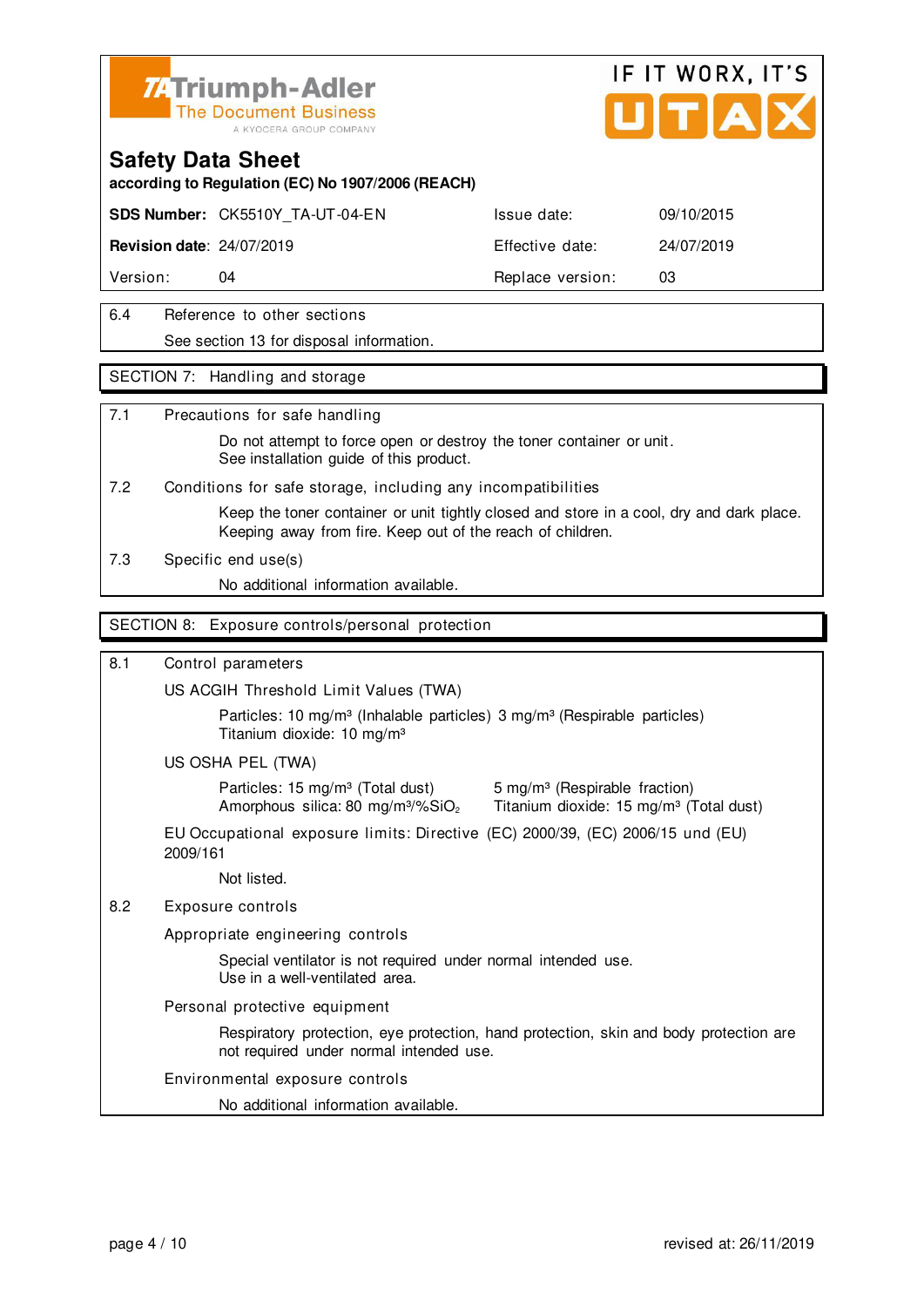



**according to Regulation (EC) No 1907/2006 (REACH)**

| Version:                         | 04                              | Replace version: | 03         |
|----------------------------------|---------------------------------|------------------|------------|
| <b>Revision date: 24/07/2019</b> |                                 | Effective date:  | 24/07/2019 |
|                                  | SDS Number: CK5510Y TA-UT-04-EN | Issue date:      | 09/10/2015 |

#### SECTION 9: Physical and chemical properties

| 9.1 | Information on basic physical and chemical properties |                            |
|-----|-------------------------------------------------------|----------------------------|
|     | Appearance                                            |                            |
|     | Physical state                                        | Solid (fine powder)        |
|     | Colour                                                | Yellow                     |
|     | Odour                                                 | Odourless                  |
|     | Odour threshold                                       | No data available.         |
|     | pН                                                    | No data available.         |
|     | Melting range [°C]                                    | 100-120 (Toner)            |
|     | Boiling point [°C]                                    | No data available.         |
|     | Flash point [°C]                                      | No data available.         |
|     | Evaporation rate                                      | No data available.         |
|     | Flammability (solid, gas)                             | No data available.         |
|     | Upper flammability or explosive limit                 | No data available.         |
|     | Lower flammability or explosive limit                 | No data available.         |
|     | Vapour pressure                                       | No data available.         |
|     | Vapour density                                        | No data available.         |
|     | Relative density [g/m <sup>3</sup> ]                  | 1.2-1.4 (Toner)            |
|     | Solubility (ies)                                      | almost insoluble in water. |
|     | Partition coefficient: n-octanol/water                | No data available.         |
|     | Auto-ignition temperature [°C]                        | No data available.         |
|     | Decomposition temperature [°C]                        | No data available.         |
|     | <b>Viscosity</b>                                      | No data available.         |
|     | <b>Explosive properties</b>                           | No data available.         |
|     | Oxidizing properties                                  | No data available.         |

#### 9.2 Other information

 Dust explosion is improbable under normal intended use. Experimental explosiveness of toner is classified into the same rank such kind of powder as flour, dry milk and resin powder according to the pressure rising speed.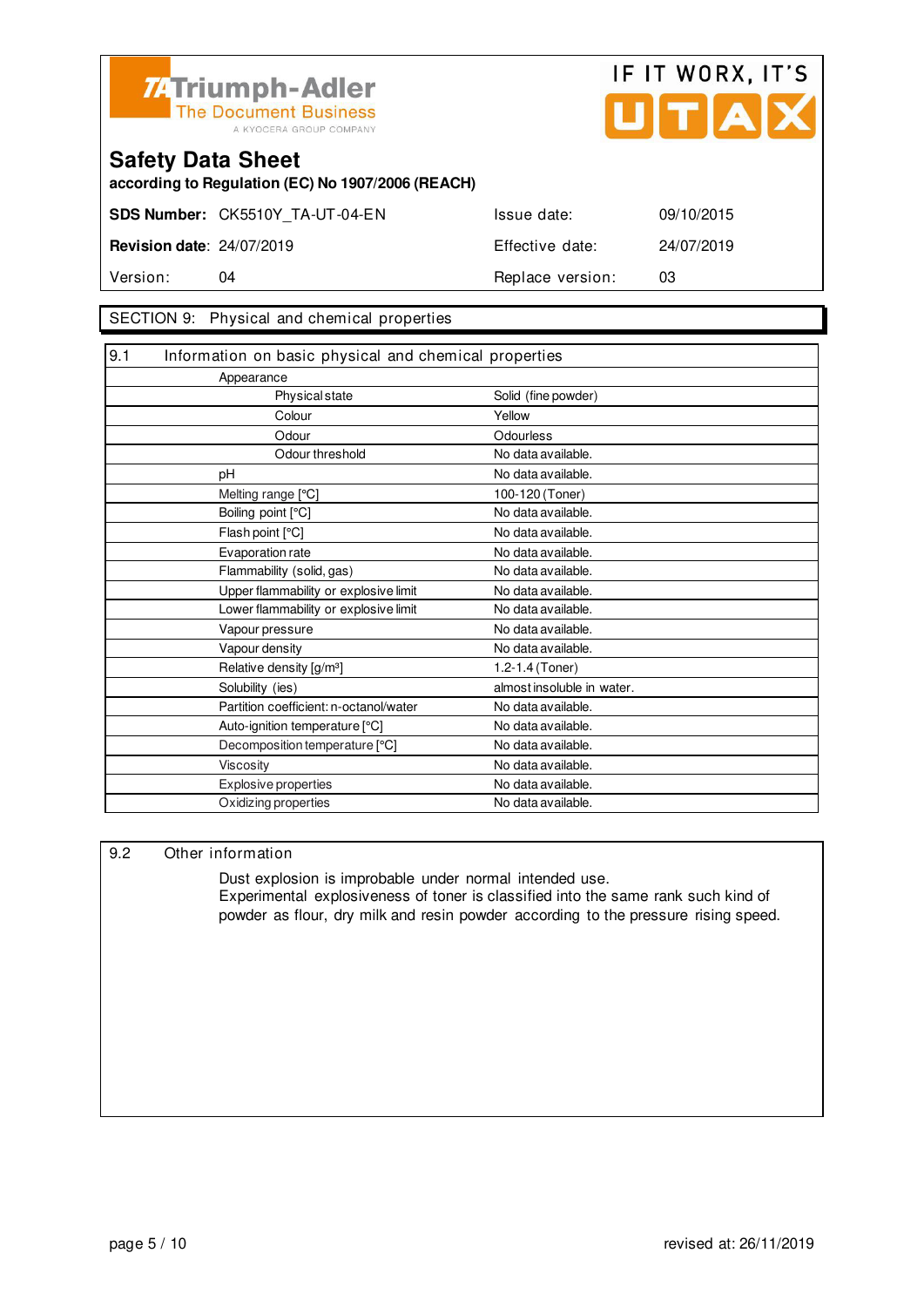

# IF IT WORX, IT'S UTAX

# **Safety Data Sheet**

**according to Regulation (EC) No 1907/2006 (REACH)**

|                                  | SDS Number: CK5510Y TA-UT-04-EN | Issue date:      | 09/10/2015 |
|----------------------------------|---------------------------------|------------------|------------|
| <b>Revision date: 24/07/2019</b> |                                 | Effective date:  | 24/07/2019 |
| Version:                         | 04                              | Replace version: | 03         |

### SECTION 10: Stability and reactivity

| No data available.                                                 |
|--------------------------------------------------------------------|
| Chemical stability                                                 |
| This product is stable under normal conditions of use and storage. |
| Possibility of hazardous reactions                                 |
| Hazardous reactions will not occur.                                |
| Conditions to avoid                                                |
| None specified.                                                    |
| Incompatible materials                                             |
| None specified.                                                    |
| Hazardous decomposition products                                   |
| Hazardous decomposition products are not to be produced.           |
|                                                                    |

#### SECTION 11: Toxicological information

| 11.1 | Information on toxicological effects |                                                                                |  |
|------|--------------------------------------|--------------------------------------------------------------------------------|--|
|      |                                      | Based on available data, the classification criteria listed below are not met. |  |
|      | Acute toxicity                       |                                                                                |  |
|      | Oral $(LD_{50})$                     | $>$ 2000 mg/kg (rat)* (Toner)                                                  |  |
|      | Dermal $(LD_{50})$                   | No data available. (Toner)                                                     |  |
|      | Inhalation $(LC_{50}(4hr))$          | $>5.0$ mg/l (rat) <sup>*</sup> (Toner)                                         |  |
|      | Skin corrosion/irritation            |                                                                                |  |
|      | Acute skin irritation                | Non-irritant (rabbit)* (Toner)                                                 |  |
|      | Serious eye damage/irritation        |                                                                                |  |
|      | Acute eye irritation                 | Minimal irritant (rabbit)*. (Toner)                                            |  |
|      | Respiratory or skin sensitization    |                                                                                |  |
|      | Skin sensitization                   | Non-sensitizer (mouse)* (Toner)                                                |  |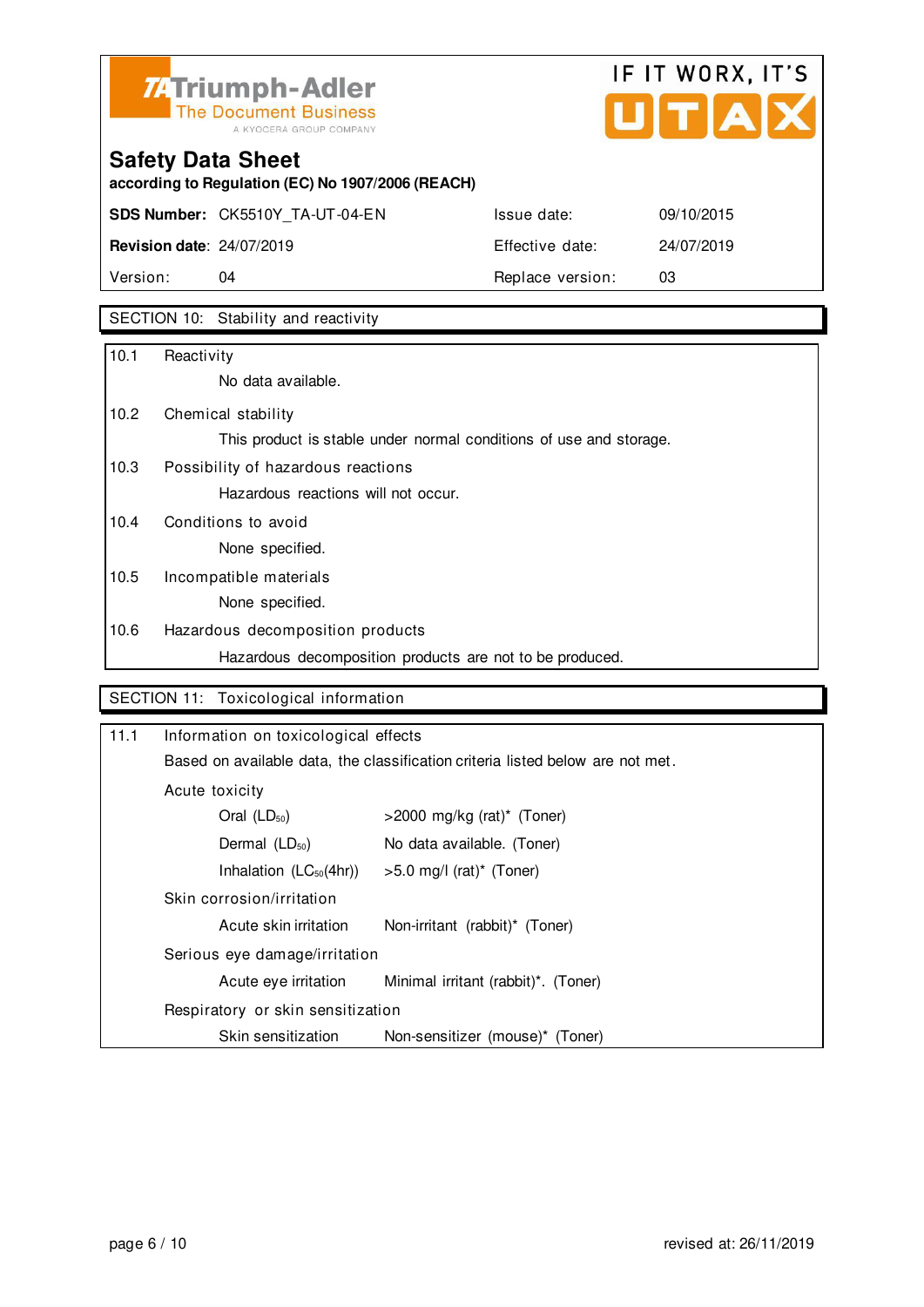



**according to Regulation (EC) No 1907/2006 (REACH)**

|                                  | <b>SDS Number: CK5510Y TA-UT-04-EN</b> | Issue date:      | 09/10/2015 |
|----------------------------------|----------------------------------------|------------------|------------|
| <b>Revision date: 24/07/2019</b> |                                        | Effective date:  | 24/07/2019 |
| Version:                         | 04                                     | Replace version: | 03         |
|                                  |                                        |                  |            |

| 11.1 | Germ cell mutagenicity                                                                                                                                                                                                                                                                                                                                                                                                                                                                                             | Ames test is negative (Toner)                                                                                                                                                                                                                                                                                                                                                                                                                                                                                                                                                                                                                                                 |  |
|------|--------------------------------------------------------------------------------------------------------------------------------------------------------------------------------------------------------------------------------------------------------------------------------------------------------------------------------------------------------------------------------------------------------------------------------------------------------------------------------------------------------------------|-------------------------------------------------------------------------------------------------------------------------------------------------------------------------------------------------------------------------------------------------------------------------------------------------------------------------------------------------------------------------------------------------------------------------------------------------------------------------------------------------------------------------------------------------------------------------------------------------------------------------------------------------------------------------------|--|
|      |                                                                                                                                                                                                                                                                                                                                                                                                                                                                                                                    | *(based on test result of similar product)                                                                                                                                                                                                                                                                                                                                                                                                                                                                                                                                                                                                                                    |  |
|      | Information of ingredients:                                                                                                                                                                                                                                                                                                                                                                                                                                                                                        |                                                                                                                                                                                                                                                                                                                                                                                                                                                                                                                                                                                                                                                                               |  |
|      |                                                                                                                                                                                                                                                                                                                                                                                                                                                                                                                    | No mutagen according to MAK, TRGS905 und (EC) No 1272/2008 Annex VI.                                                                                                                                                                                                                                                                                                                                                                                                                                                                                                                                                                                                          |  |
|      | Carcinogenicity                                                                                                                                                                                                                                                                                                                                                                                                                                                                                                    |                                                                                                                                                                                                                                                                                                                                                                                                                                                                                                                                                                                                                                                                               |  |
|      | Information of ingredients:                                                                                                                                                                                                                                                                                                                                                                                                                                                                                        |                                                                                                                                                                                                                                                                                                                                                                                                                                                                                                                                                                                                                                                                               |  |
|      |                                                                                                                                                                                                                                                                                                                                                                                                                                                                                                                    | No carcinogen or potential carcinogen (except Titanium dioxide) according to IARC,<br>Japan Association on Industrial Health, ACGIH, EPA, OSHA, NTP, MAK, California<br>Proposition 65, TRGS 905 and (EC) No 1272/2008 Annex VI.                                                                                                                                                                                                                                                                                                                                                                                                                                              |  |
|      | Titanium dioxide and respiratory tract diseases.                                                                                                                                                                                                                                                                                                                                                                                                                                                                   | The IARC re-evaluated Titanium dioxide as a Group 2B carcinogen (possibly carcinogenic to<br>humans) as the result of inhalation exposure test in rats. But, oral/skin test does not show<br>carcinogenicity (2). In the animal chronic inhalation studies for Titanium dioxide, the lung<br>tumour was observed only in rats. It is estimated that this is attributed to the overload of rat's<br>lung clearance mechanism (overload phenomenon) (3). The inhalation of excessive<br>Titanium dioxide does not occur in normal use of this product. Also, epidemiological studies to<br>date have not revealed any evidence of the relation between occupational exposure to |  |
|      | Reproductive toxicity                                                                                                                                                                                                                                                                                                                                                                                                                                                                                              |                                                                                                                                                                                                                                                                                                                                                                                                                                                                                                                                                                                                                                                                               |  |
|      | Information of ingredients:                                                                                                                                                                                                                                                                                                                                                                                                                                                                                        |                                                                                                                                                                                                                                                                                                                                                                                                                                                                                                                                                                                                                                                                               |  |
|      | (EC) No 1272/2008 Annex VI.                                                                                                                                                                                                                                                                                                                                                                                                                                                                                        | No reproductive toxicant according to MAK, California Proposition 65, TRGS 905 und                                                                                                                                                                                                                                                                                                                                                                                                                                                                                                                                                                                            |  |
|      | STOT-single exposure                                                                                                                                                                                                                                                                                                                                                                                                                                                                                               | No data available.                                                                                                                                                                                                                                                                                                                                                                                                                                                                                                                                                                                                                                                            |  |
|      | STOT-repeated exposure                                                                                                                                                                                                                                                                                                                                                                                                                                                                                             | No data available.                                                                                                                                                                                                                                                                                                                                                                                                                                                                                                                                                                                                                                                            |  |
|      | Aspiration hazard                                                                                                                                                                                                                                                                                                                                                                                                                                                                                                  | No data available.                                                                                                                                                                                                                                                                                                                                                                                                                                                                                                                                                                                                                                                            |  |
|      | Chronic effects                                                                                                                                                                                                                                                                                                                                                                                                                                                                                                    |                                                                                                                                                                                                                                                                                                                                                                                                                                                                                                                                                                                                                                                                               |  |
|      | In a study in rats by chronic inhalation exposure to a typical toner, a mild to moderate degree<br>of lung fibrosis was observed in 92% of the rats in the high concentration (16 mg/m <sup>3</sup> )<br>exposure group, and a minimal to mild degree of fibrosis was noted in 22% of the animal in the<br>middle (4mg/m <sup>3</sup> ) exposure group (1). However, no pulmonary change was reported in the<br>lowest (1mg/m <sup>3</sup> ) exposure group, the most relevant level to potential human exposures. |                                                                                                                                                                                                                                                                                                                                                                                                                                                                                                                                                                                                                                                                               |  |
|      | Other information                                                                                                                                                                                                                                                                                                                                                                                                                                                                                                  | No data available.                                                                                                                                                                                                                                                                                                                                                                                                                                                                                                                                                                                                                                                            |  |
|      |                                                                                                                                                                                                                                                                                                                                                                                                                                                                                                                    |                                                                                                                                                                                                                                                                                                                                                                                                                                                                                                                                                                                                                                                                               |  |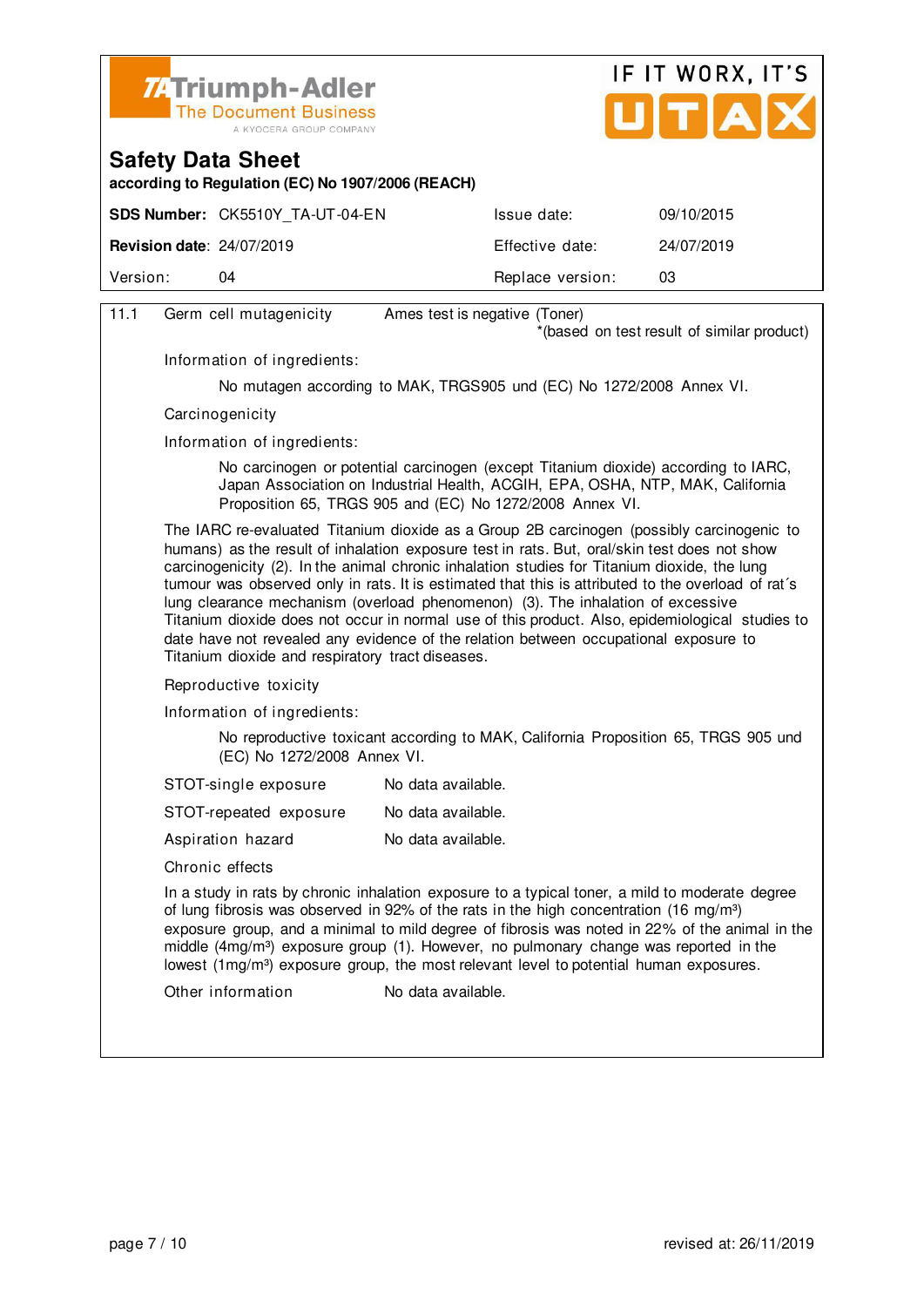

# **Safety Data Sheet according to Regulation (EC) No 1907/2006 (REACH) SDS Number:** CK5510Y\_TA-UT-04-EN Issue date: 09/10/2015 **Revision date**: 24/07/2019 Effective date: 24/07/2019 Version: 04 **Replace version:** 03

#### SECTION 12: Ecological information

| 12.1 | Toxicity                             |
|------|--------------------------------------|
|      | No data available.                   |
| 12.2 | Persistence and degradability        |
|      | No data available.                   |
| 12.3 | Bio accumulative potential           |
|      | No data available.                   |
| 12.4 | Mobility in soil                     |
|      | No data available.                   |
| 12.5 | Results of PBT and vPvB assessment   |
|      | No data available.                   |
| 12.6 | Other adverse effects                |
|      | No additional information available. |
|      |                                      |

#### SECTION 13: Disposal considerations

#### 13.1 Waste treatment methods

 Do not attempt to incinerate the toner container or unit and the waste toner yourself. Dangerous sparks may cause burn. Any disposal practice should be done under conditions , which meet local, state and federal laws and regulations relating to waste (contact local or state environmental agency for specific rules).

#### SECTION 14: Transport information

- 14.1 UN-number
	- None.
- 14.2 UN Proper shipping name

None.

14.3 Transport hazard class(es)

None.

14.4 Packing group

None.

#### 14.5 Environmental hazards

None.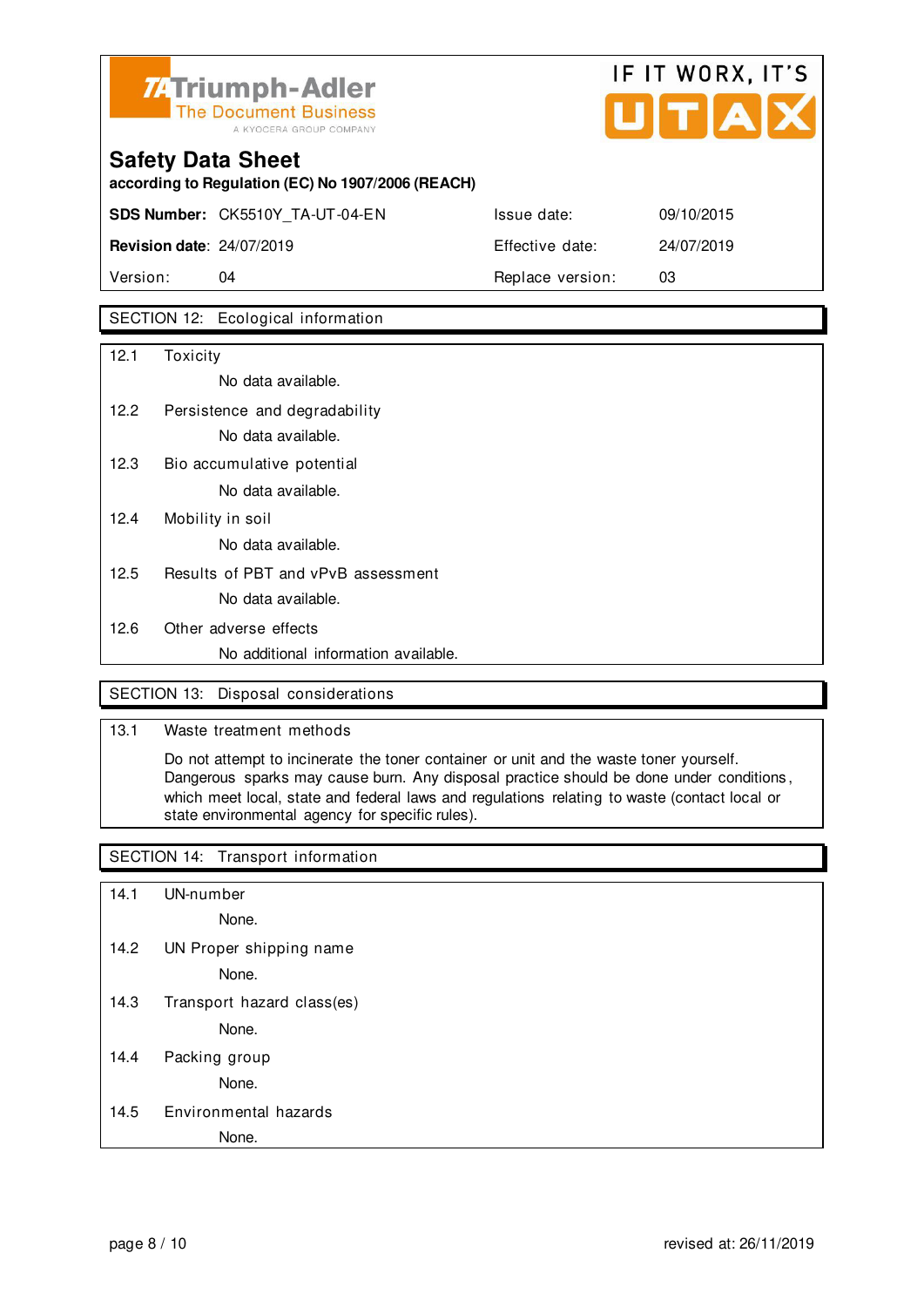



**according to Regulation (EC) No 1907/2006 (REACH)**

|                                  | <b>SDS Number: CK5510Y TA-UT-04-EN</b> | Issue date:      | 09/10/2015 |
|----------------------------------|----------------------------------------|------------------|------------|
| <b>Revision date: 24/07/2019</b> |                                        | Effective date:  | 24/07/2019 |
| Version:                         | 04                                     | Replace version: | 03         |
|                                  |                                        |                  |            |

#### 14.6 Special precautions for user

No additional information available.

14.7 Transport in bulk according to Annex II of MARPOL73/78 and the IBC Code Not applicable.

SECTION 15: Regulatory information

| Safety, health and environmental regulations/legislation specific for the substance or<br>mixture                     |
|-----------------------------------------------------------------------------------------------------------------------|
| EU-regulations                                                                                                        |
| Regulation (EC) No 1005 / 2009 (on substances that deplete the ozone layer, Annex I and II):                          |
| Not listed.                                                                                                           |
| Regulation (EU) No 2019 / 1021 (on persistent organic pollutants, Annex I as amended):                                |
| Not listed.                                                                                                           |
| Regulation (EU) No 649 / 2012 (concerning the export and import of dangerous chemicals,<br>Annex I and V as amended): |
| Not listed.                                                                                                           |
| Regulation (EC) No 1907 / 2006 REACH Annex XVII as amended (Restrictions on use):                                     |
| Not listed.                                                                                                           |
| Regulation (EC) No 1907 / 2006 REACH Annex XIV as amended (Authorizations):                                           |
| Not listed.                                                                                                           |
| US-regulations                                                                                                        |
| All ingredients in this product comply with order under TSCA.                                                         |
| Canada regulations                                                                                                    |
| This product is not a WHMIS-controlled product, since we consider it as a<br>manufactured article.                    |
| <b>Chemical Safety Assessment</b>                                                                                     |
| No data available.                                                                                                    |
|                                                                                                                       |
|                                                                                                                       |
|                                                                                                                       |
|                                                                                                                       |
|                                                                                                                       |
|                                                                                                                       |